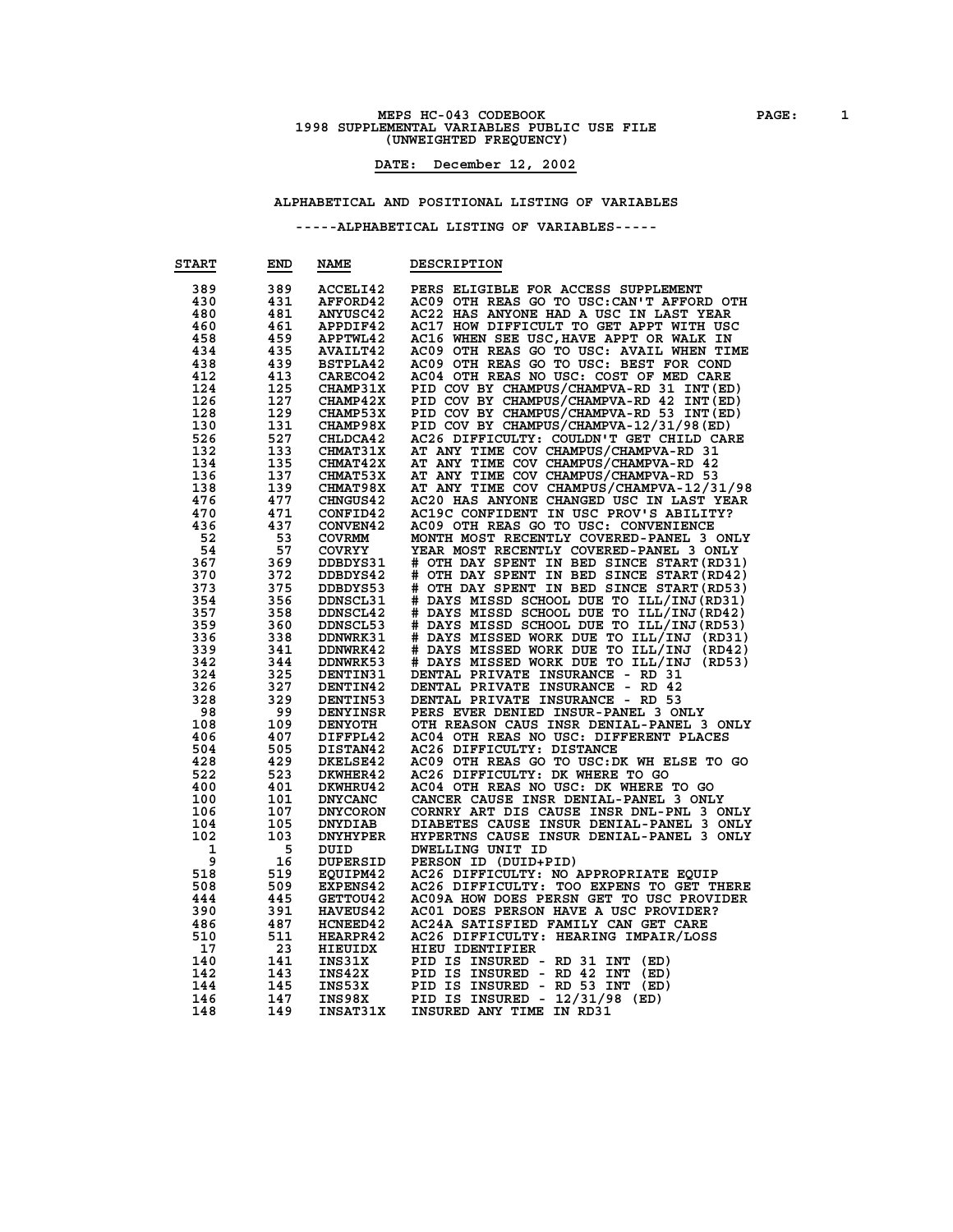### **MEPS HC-043 CODEBOOK PAGE:** 2<br> **1998 SUPPLEMENTAL VARIABLES PUBLIC USE FILE (UNWEIGHTED FREQUENCY)**

### **DATE: December 12, 2002**

#### **ALPHABETICAL AND POSITIONAL LISTING OF VARIABLES**

| <b>START</b> | END        | <b>NAME</b>                       | DESCRIPTION                                                        |
|--------------|------------|-----------------------------------|--------------------------------------------------------------------|
| 150          | 151        | <b>INSAT42X</b>                   | INSURED ANY TIME IN RD42                                           |
| 152          | 153        | INSAT53X                          | INSURED ANY TIME IN RD53                                           |
| 154          | 155        | <b>INSAT98X</b>                   | INSURED ANY TIME 12/31/98/                                         |
| 92           | 93         | <b>INSENDMM</b>                   | MONTH MOST RECENTLY COVD-PANEL 3 ONLY                              |
| 94           | 97         | <b>INSENDYY</b>                   | YEAR MOST RECENTLY COVD-PANEL 3 ONLY                               |
| 516          | 517        | INSIDE42                          | AC26 DIFFICULTY: HARD TO GET AROUND                                |
| 112          | 113        | INSLIMIT                          | ANY LIMIT/RESTRIC INSURANCE-PANEL 3 ONLY                           |
| 110          | 111        | <b>INSLOOK</b>                    | PERS EVER LOOK FOR INSURNCE-PANEL 3 ONLY                           |
| 496          | 497        | <b>INSNOP42</b>                   | AC26 DIFFICULTY: INS COMPANY WON'T PAY                             |
| 440          | 441        | <b>INSREA42</b>                   | AC09 OTH REAS GO TO USC: INSURANCE-RELATD                          |
| 408          | 409        | INSRPL42                          | AC04 OTH REAS NO USC: JUST CHANGED INSUR                           |
| 500          | 501        | INSROR42                          | AC26 DIFFICULTY: INS REQUIRED REFERRAL                             |
| 514          | 515        | <b>INTOBL42</b>                   | AC26 DIFFICULTY: HARD TO GET INTO BLDG                             |
| 24           | 25         | <b>INTVLANG</b>                   | LANGUAGE INTERVIEW WAS CONDUCTED IN                                |
| 512          | 513        | <b>LANGBA42</b>                   | AC26 DIFFICULTY: LANGUAGE BARRIER                                  |
| 426          | 427        | LIKESU42                          | AC09 OTH REAS GO TO USC: PREFERS/LIKES                             |
| 122          | 123        | <b>LIMITOT</b>                    | COND CAUSED LIMIT: OTHER-PANEL 3 ONLY                              |
| 114          | 115        | <b>LMTASTHM</b>                   | COND CAUSED LIMIT: ASTHMA-PANEL 3 ONLY                             |
| 116          | 117        | <b>LMTBACK</b>                    | COND CAUSED LIMIT: BACK PROB-PANEL 3 ONLY                          |
| 120          | 121        | <b>LMTCATAR</b>                   | COND CAUSED LIMIT: CATARACT-PANEL 3 ONLY                           |
| 118          | 119        | <b>LMTMIGRN</b>                   | COND CAUSED LIMIT: MIGRAINE-PANEL 3 ONLY                           |
| 448          | 449        | LOCATI42                          | USC LOCATION                                                       |
| 490          | 491        |                                   | AC25A MAIN REASON EXPERIENCED DIFFICULTY                           |
| 156          | 157        | <b>MAINPR42</b><br><b>MCAID31</b> |                                                                    |
| 164          | 165        | MCAID31X                          | COV BY MCAID - RD 31 INT                                           |
| 158          | 159        |                                   | PID COV BY MCAID - RD 31 INT (ED)<br>COV BY MCAID - RD 42 INT      |
|              |            | <b>MCAID42</b>                    | PID COV BY MCAID - RD 42 INT                                       |
| 166          | 167        | MCAID42X                          | (ED)<br>COV BY MCAID - RD 53 INT                                   |
| 160          | 161        | MCAID53                           |                                                                    |
| 168<br>162   | 169<br>163 | MCAID53X                          | PID COV BY MCAID - RD 53 INT (ED)<br>PID COV BY MCAID - $12/31/98$ |
| 170          | 171        | <b>MCAID98</b><br>MCAID98X        | PID COV BY MCAID - 12/31/98                                        |
| 172          | 173        | <b>MCARE31</b>                    | (ED)<br>PID COV BY MEDICARE - RD 31 INT                            |
| 180          | 181        | <b>MCARE31X</b>                   | PID COV BY MEDICARE - RD 31 INT (ED)                               |
| 174          | 175        | <b>MCARE42</b>                    | PID COV BY MEDICARE - RD 42 INT                                    |
| 182          | 183        | MCARE42X                          | PID COV BY MEDICARE - RD 42 INT (ED)                               |
| 176          | 177        | <b>MCARE53</b>                    | PID COV BY MEDICARE - RD 53 INT                                    |
| 184          | 185        | MCARE53X                          | PID COV BY MEDICARE - RD 53 INT (ED)                               |
| 178          | 179        | <b>MCARE98</b>                    | PID COV BY MEDICARE - 12/31/98                                     |
| 186          | 187        | <b>MCARE98X</b>                   | PID COV BY MEDICARE - 12/31/98 (ED)                                |
| 188          | 189        | MCDAT31X                          | AT ANY TIME COVERAGE BY MCAID - RD 31                              |
| 190          | 191        | MCDAT42X                          | AT ANY TIME COVERAGE BY MCAID - RD 42                              |
| 192          | 193        | MCDAT53X                          | AT ANY TIME COVERAGE BY MCAID - RD 53                              |
| 194          | 195        | MCDAT98X                          | AT ANY TIME COVERAGE BY MCAID - 12/31/98                           |
| 26           | 27         | MCDHM031                          | PID COV BY MCAID HMO ANY TIME-RD 31 (ED)                           |
| 28           | 29         | MCDHM042                          | PID COV BY MCAID HMO ANY TIME-RD 42 (ED)                           |
| 30           | 31         | MCDHMO98                          | PID COV MCAID HMO ANY TIME-12/31/98 (ED)                           |
| 32           | 33         | MCDMC31                           | PID COV MCAID GATEK PL ANY TIM-RD 31 (ED)                          |
| 34           | 35         | MCDMC42                           | PID COV MCAID GATEK PL ANY TIM-RD 42 (ED)                          |
| 36           | 37         | MCDMC98                           | PID CV MCAID GTK PL ANY TIM-12/31/98 (ED)                          |
| 450          | 451        | MINORP42                          | AC14 GOTO USC FOR NEW HEALTH PROBLEM                               |
| 90           | 91         | <b>MORECOVR</b>                   | COV BY MOR COMPR PL PREV 2 YR-PNL 3 ONLY                           |
| 410          | 411        | <b>MYSELF42</b>                   | AC04 OTH REAS NO USC: NO DOCS/TREAT SELF                           |
| 398          | 399        | <b>NEWARE42</b>                   | ACO4 OTH REAS NO USC: RECENTLY MOVED                               |
| 494          | 495        | NOAFFO42                          | AC26 DIFFICULTY: COULDN'T AFFORD CARE                              |
| 484          | 485        | NOCARE42                          | AC24 DID ANYONE GO W/OUT HEALTH CARE?                              |
| 84           | 85         | <b>NOINSBEF</b>                   | EVR WOUT HLTH INSR PREV YR-PANEL 3 ONLY                            |
| 86           | 87         | <b>NOINSTM</b>                    | # WKS/MON WOUT HLTH INS PRV YR-PNL 3 ONL                           |
| 88           | 89         | NOINUNIT                          | UNIT OF TIME WOUT HLTH INS-PANEL 3 ONLY                            |
| 492          | 493        | NOOTHP42                          | AC26 DIFFICULTY: NO OTHER PROBLEMS                                 |
|              |            |                                   |                                                                    |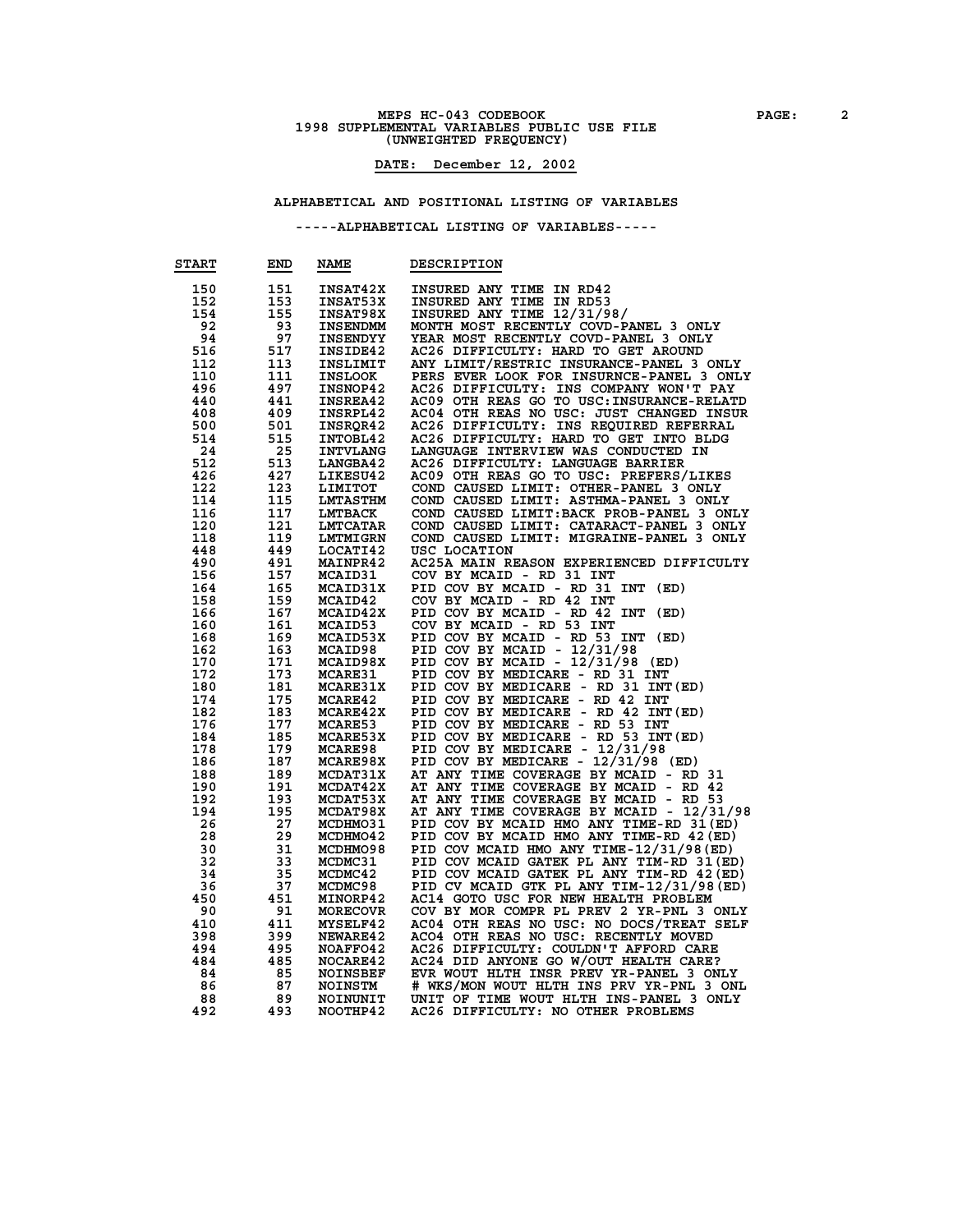### **MEPS HC-043 CODEBOOK PAGE:** 3<br> **1998 SUPPLEMENTAL VARIABLES PUBLIC USE FILE (UNWEIGHTED FREQUENCY)**

### **DATE: December 12, 2002**

#### **ALPHABETICAL AND POSITIONAL LISTING OF VARIABLES**

| <b>START</b> | END | <b>NAME</b>     | <b>DESCRIPTION</b>                                         |
|--------------|-----|-----------------|------------------------------------------------------------|
| 424          | 425 | NOREA942        | AC09 OTH REAS GO TO USC: NO OTHER REASONS                  |
| 394          | 395 |                 | AC04 OTH REAS NO USC: NO OTHER REASONS                     |
|              |     | NOREAS42        |                                                            |
| 528          | 529 | <b>NOTIME42</b> | AC26 DIFFICULTY: NO TIME/TOOK TOO LONG                     |
| 488          | 489 | OBTAIN42        | AC25 ANYONE HAVE DIFFICLTY OBTAIN CARE                     |
| 456          | 457 | OFFHOU42        | AC15 USC HAS OFFICE HRS NIGHTS/WEEKENDS                    |
| 432          | 433 | <b>OFFICE42</b> | AC09 OTH REAS GO TO USC:DR OFFICE AT OPD                   |
| 520          | 521 | OFFWOR42        | AC26 DIFFICULTY: COULDN'T GET TIME OFF                     |
| 376          | 377 | OTHDYS31        | MISS ANY WRK/SCH DAY TO CAR FR OTH (RD31)                  |
| 378          | 379 | OTHDYS42        | MISS ANY WRK/SCH DAY TO CAR FR OTH (RD42)                  |
| 380          | 381 | OTHDYS53        | MISS ANY WRK/SCH DAY TO CAR FR OTH (RD53)                  |
| 414          | 415 | OTHINS42        | AC04 OTH REAS NO USC: INS RELATED REASON                   |
| 382          | 383 | OTHNDD31        | # DAY MISSED WRK/SCH CARE FOR OTH(RD31)                    |
| 384          | 386 | OTHNDD42        | # DAY MISSED WRK/SCH CARE FOR OTH (RD42)                   |
| 387          | 388 | OTHNDD53        | # DAY MISSED WRK/SCH CARE FOR OTH (RD53)                   |
| 442          | 443 | OTHRE942        | AC09 OTH REAS GO TO USC: OTHER REASON                      |
|              |     |                 |                                                            |
| 416          | 417 | OTHREA42        | AC04 OTH REAS NO USC: OTHER REASON                         |
| 530          | 531 | OTHRPR42        | AC26 DIFFICULTY: OTHER                                     |
| 196          | 197 | <b>OTPAAT31</b> | ANY TIM COV BY/PAYS OTH GV MCD HMO-RD 31                   |
| 198          | 199 | OTPAAT42        | ANY TIM COV BY/PAYS OTH GV MCD HMO-RD 42                   |
| 200          | 201 | OTPAAT53        | ANY TIM COV BY/PAYS OTH GV MCD HMO-RD 53                   |
| 202          | 203 | OTPAAT98        | ANY TIM CV BY/PY OTH GV MCD HMO-12/31/98                   |
| 204          | 205 | OTPBAT31        | ANY TIM CV BY OTH GV NOT MCAID HMO-R31                     |
| 206          | 207 | <b>OTPBAT42</b> | ANY TIM CV BY OTH GV NOT MCAID HMO-R42                     |
| 208          | 209 | OTPBAT53        | ANY TIM CV BY OTH GV NOT MCAID HMO-R53                     |
| 210          | 211 | OTPBAT98        | AN TM CV BY OT GV NOT MCAID HMO-12/31/98                   |
| 212          | 213 | <b>OTPUBA31</b> | COV BY/PAYS OTH GOV MCAID - RD 31 INT                      |
| 214          | 215 | <b>OTPUBA42</b> | COV BY/PAYS OTH GOV MCAID - RD 42 INT                      |
| 216          | 217 | OTPUBA53        | COV BY/PAYS OTH GOV MCAID - RD 53 INT                      |
| 218          | 219 | OTPUBA98        | COV BY/PAYS OTH GOV MCAID - 12/31/98                       |
| 220          | 221 | <b>OTPUBB31</b> | COV BY OTH GOV NOT MCAID HMO - RD 31<br>INT                |
| 222          | 223 |                 | COV BY OTH GOV NOT MCAID HMO - RD 42<br>INT                |
|              |     | OTPUBB42        |                                                            |
| 224          | 225 | OTPUBB53        | COV BY OTH GOV NOT MCAID HMO - RD 53 INT                   |
| 226          | 227 | OTPUBB98        | COV BY OTH GOV NOT MCAID HMO -<br>12/31/98                 |
| 404          | 405 | PERSLA42        | AC04 OTH REAS NO USC: LANGUAGE                             |
| 464          | 465 | <b>PHONED42</b> | AC19 HOW DIFFICULT CONTACT USC BY PHONE                    |
| 6            | 8   | PID             | PERSON NUMBER                                              |
| 330          | 331 | <b>PMEDIN31</b> | PRESCRIBED DRUG PRIVATE INSURANCE-RD 31                    |
| 332          | 333 | PMEDIN42        | PRESCRIBED DRUG PRIVATE INSURANCE-RD 42                    |
| 334          | 335 | <b>PMEDIN53</b> | PRESCRIBED DRUG PRIVATE INSURANCE-RD 53                    |
| 498          | 499 | PREEXC42        | AC26 DIFFICULTY: PRE-EXISTING CONDITION                    |
| 50           | 51  | <b>PREVCOVR</b> | PER COV BY INS IN PREV 2 YRS-PANL 3 ONLY                   |
| 452          | 453 | PREVEN42        | AC14 GOTO USC FOR PREVENTIVE HEALTH CARE                   |
| 228          | 229 | PRIDK31         | PID COV BY PRIV INS<br>(DK PLAN)-RD 31 INT                 |
| 230          | 231 | PRIDK42         | PID COV BY PRIV INS<br>$(DK$ PLAN $)$ -RD 42<br><b>INT</b> |
| 232          | 233 | PRIDK53         | PID COV BY PRIV INS<br>(DK PLAN)-RD 53 INT                 |
| 234          | 235 | PRIDK98         | PID COV BY PRIV INS (DK PLAN)<br>- 12/31/98                |
| 236          | 237 | PRIEU31         | PID COV BY EMPL/UNION GRP INS-RD 31 INT                    |
| 238          | 239 | PRIEU42         | PID COV BY EMPL/UNION GRP<br>INS-RD 42 INT                 |
| 240          | 241 | PRIEU53         | PID COV BY EMPL/UNION GRP<br>INS-RD 53 INT                 |
| 242          | 243 | PRIEU98         | PID COV BY EMPL/UNION GRP INS - 12/31/98                   |
| 244          | 245 | PRING31         | PID COV BY NON-GROUP INS<br>- RD 31 INT                    |
|              | 247 |                 | - RD 42                                                    |
| 246          |     | PRING42         | PID COV BY NON-GROUP<br>INS<br>INT                         |
| 248          | 249 | PRING53         | PID COV BY NON-GROUP<br>INS<br>RD 53 INT<br>$\sim$         |
| 250          | 251 | <b>PRING98</b>  | PID COV BY NON-GROUP INS -<br>12/31/98                     |
| 252          | 253 | PRIOG31         | PID COV BY OTHER GROUP<br>-RD 31 INT<br><b>INS</b>         |
| 254          | 255 | PRIOG42         | PID COV BY OTHER GROUP<br>$-RD$ 42<br>INS<br>INT           |
| 256          | 257 | PRIOG53         | PID COV BY OTHER GROUP INS<br>-RD 53 INT                   |
| 258          | 259 | PRIOG98         | PID COV BY OTHER GROUP INS - 12/31/98                      |
| 260          | 261 | PRIS31          | PID COV BY SELF-EMP-1 INS - RD 31 INT                      |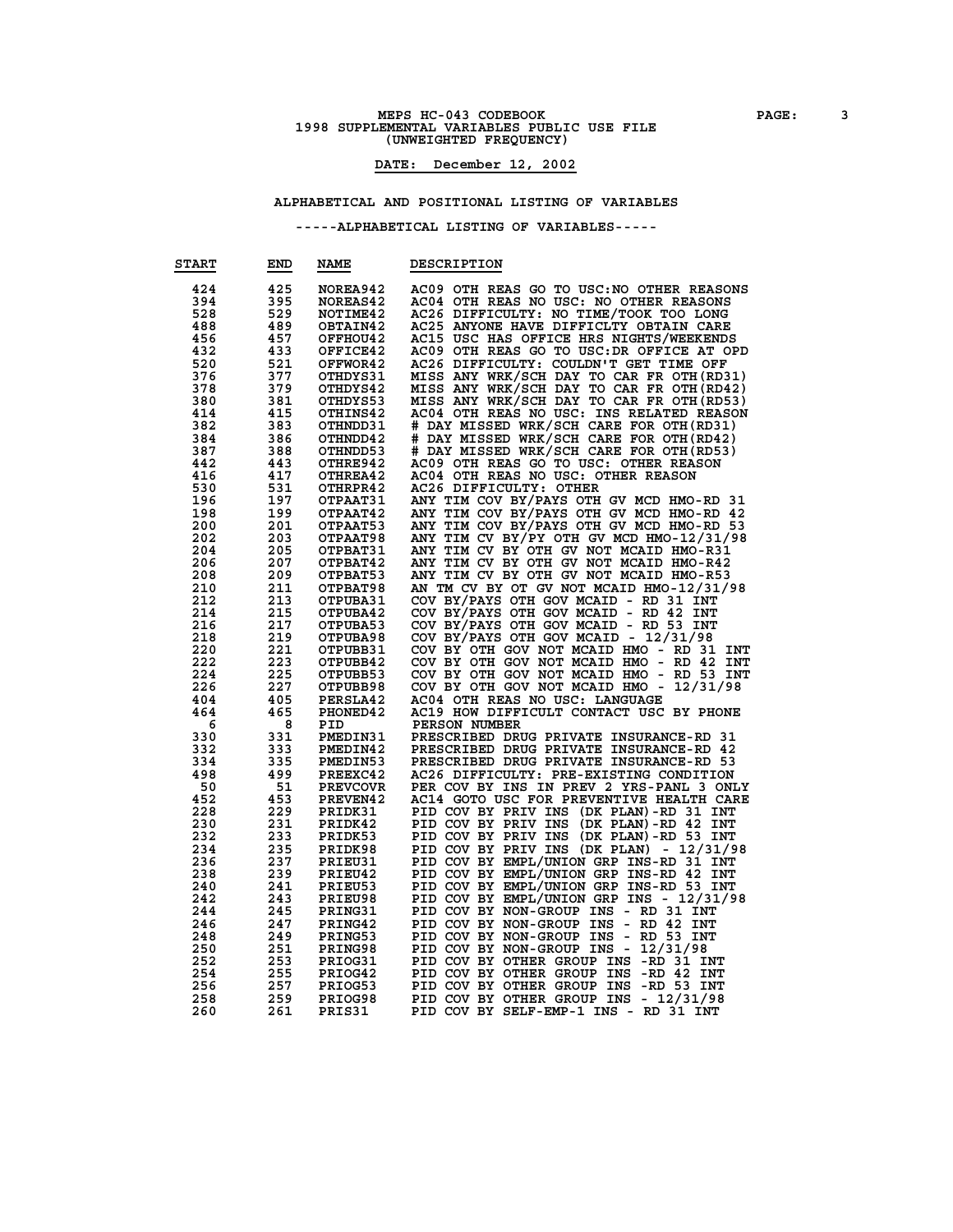### **MEPS HC-043 CODEBOOK PAGE: 4 1998 SUPPLEMENTAL VARIABLES PUBLIC USE FILE (UNWEIGHTED FREQUENCY)**

#### **DATE: December 12, 2002**

#### **ALPHABETICAL AND POSITIONAL LISTING OF VARIABLES**

| <b>START</b> | END | <b>NAME</b>     | <b>DESCRIPTION</b>                                                                 |
|--------------|-----|-----------------|------------------------------------------------------------------------------------|
| 262          | 263 | PRIS42          | PID COV BY SELF-EMP-1 INS - RD 42<br><b>INT</b>                                    |
| 264          | 265 | PRIS53          | PID COV BY SELF-EMP-1 INS -<br>RD 53<br><b>INT</b>                                 |
| 266          | 267 | PRIS98          | PID COV BY SELF-EMP-1 INS -<br>12/31/98                                            |
| 268          | 269 | PRIV31          | PID COV BY PRIV HLTH INS-RD 31 INT                                                 |
| 270          | 271 | PRIV42          | PID COV BY PRIV HLTH INS-RD 42<br>INT                                              |
| 272          | 273 | PRIV53          | PID COV BY PRIV HLTH INS-RD 53 INT                                                 |
| 274          | 275 | PRIV98          | PID COV BY PRIV HLTH INS-12/31/98                                                  |
| 276          | 277 | PRIVAT31        | ANY TIME COV BY PRIVATE - RD 31                                                    |
| 278          | 279 | <b>PRIVAT42</b> | ANY TIME COV BY PRIVATE - RD 42                                                    |
| 280          | 281 | PRIVAT53        | ANY TIME COV BY PRIVATE - RD 53                                                    |
| 282          | 283 | PRIVAT98        | ANY TIME COV BY PRIVATE - 12/31/98                                                 |
| 466          | 467 | PRLIST42        | AC19A DOES USC PROV LISTEN?                                                        |
| 284          | 285 | PROUT31         | PID COV BY SOMEONE OUT OF RU-RD 31 INT                                             |
| 286          | 287 | PROUT42         | PID COV BY SOMEONE OUT OF RU-RD 42<br>INT                                          |
| 288          | 289 | PROUT53         | PID COV BY SOMEONE OUT OF RU-RD 53<br>INT                                          |
| 290          | 291 | PROUT98         | PID COV BY SOMEONE OUT OF RU-12/31/98                                              |
| 472          | 473 | <b>PROVST42</b> | AC19D HOW SATISFIED WITH USC STAFF                                                 |
| 420          | 421 | PROVTY42        | PROVIDER TYPE                                                                      |
|              | 39  | PRVHM031        |                                                                                    |
| 38           | 41  |                 | PID COV BY PRIV HMO ANY TIME-RD 31 (ED)<br>PID COV BY PRIV HMO ANY TIME-RD 42 (ED) |
| 40           |     | PRVHMO42        |                                                                                    |
| 42           | 43  | PRVHMO98        | PID COV BY PRIV HMO ANY TIM-12/31/98(ED)                                           |
| 44           | 45  | PRVMC31         | PID COV PRIV GATKEEP PL-ANY TIM RD31(ED)                                           |
| 46           | 47  | PRVMC42         | PID COV PRIV GATKEEP PL-ANY TIM RD42 (ED)                                          |
| 48           | 49  | PRVMC98         | PID COV PV GTKEP PL ANY TIM-12/31/98 (ED)                                          |
| 292          | 293 | PUB31X          | PID COV BY PUBLIC INS-RD 31 INT (ED)                                               |
| 294          | 295 | PUB42X          | PID COV BY PUBLIC INS-RD 42 INT (ED)                                               |
| 296          | 297 | PUB53X          | PID COV BY PUBLIC INS-RD 53 INT (ED)                                               |
| 298          | 299 | PUB98X          | PID COV BY PUBLIC INS - 12/31/98 (ED)                                              |
| 300          | 301 | <b>PUBAT31X</b> | AT ANY TIME COV BY PUBLIC - RD 31                                                  |
| 302          | 303 | <b>PUBAT42X</b> | AT ANY TIME COV BY PUBLIC - RD 42                                                  |
| 304          | 305 | <b>PUBAT53X</b> | AT ANY TIME COV BY PUBLIC - RD 53                                                  |
| 306          | 307 | PUBAT98X        | AT ANY TIME COV BY PUBLIC - 12/31/98                                               |
| 506          | 507 | <b>PUBTRA42</b> | AC26 DIFFICULTY: PUBLIC TRANSPORTATION                                             |
| 454          | 455 | REFFRL42        | AC14 GOTO USC FOR REFERRALS                                                        |
| 524          | 525 | REFUSE42        | AC26 DIFFICULTY: WAS REFUSED SERVICES                                              |
| 502          | 503 | <b>REFUSI42</b> | AC26 DIFFICULTY: DR REFUSED INS PLAN                                               |
| 361          | 362 | <b>SCLNBD31</b> | # DAYS MISSED SCHOOL STAYD IN BED<br>(RD31)                                        |
| 363          | 364 | SCLNBD42        | # DAYS MISSED SCHOOL STAYD IN BED<br>(RD42)                                        |
| 365          | 366 | <b>SCLNBD53</b> | # DAYS MISSED SCHOOL STAYD IN BED<br>(RD53)                                        |
| 396          | 397 | SELDSI42        | AC04 OTH REAS NO USC: SELDOM OR NEV SICK                                           |
| 308          | 309 | STAPR31         | PID COV BY STATE-SPECIFIC PROG-RD 31 INT                                           |
| 310          | 311 | STAPR42         | PID COV BY STATE-SPECIFIC PROG-RD 42<br>INT                                        |
| 312          | 313 | STAPR53         | PID COV BY STATE-SPECIFIC PROG-RD 53<br>INT                                        |
| 314          | 315 | STAPR98         | PID COV BY STATE-SPECIFIC PROG-12/31/98                                            |
| 316          | 317 | STPRAT31        | AT ANY TIME COVERAGE BY STATE INS-RD 31                                            |
| 318          | 319 | STPRAT42        | AT ANY TIME COVERAGE BY STATE INS-RD 42                                            |
| 320          | 321 | STPRAT53        | ANY TIME COVERAGE BY STATE INS-RD 53<br>AТ                                         |
| 322          | 323 | STPRAT98        | AT ANY TIME COV BY STATE INS - 12/31/98                                            |
| 468          | 469 | TREATM42        | AC19B PROV ASK ABOUT OTHER TREATMENTS                                              |
| 446          | 447 | <b>TYPEPE42</b> | USC TYPE OF PROVIDER                                                               |
| 418          | 419 | <b>TYPEPL42</b> | USC TYPE OF PLACE                                                                  |
| 402          | 403 | <b>USCNOT42</b> | AC04 OTH REAS NO USC: USC NOT AVAILABLE                                            |
| 474          | 475 | <b>USCQUA42</b> | AC19E SATISFIED WITH QUALITY OF CARE                                               |
| 462          | 463 | <b>WAITTI42</b> | AC18 WITH APPT, HOW LONG TIL SEEN BY USC                                           |
| 72           | 73  | <b>WASAFDC</b>  | WAS PREV INS BY PUBLIC AFDC-PANEL 3 ONLY                                           |
| 64           | 65  | <b>WASCHAMP</b> | WAS PREV INS CHAMPUS/CHAMPVA-PANL 3<br><b>ONLY</b>                                 |
| 58           | 59  | <b>WASESTB</b>  | WAS PREV INS BY EMPL OR UNION-PNL 3 ONLY                                           |
| 62           | 63  | <b>WASMCAID</b> | WAS PREV INS BY MCAID-PANEL 3 ONLY                                                 |
| 60           | 61  | <b>WASMCARE</b> | WAS PREV INS BY MEDICARE-PANEL 3 ONLY                                              |
|              |     |                 |                                                                                    |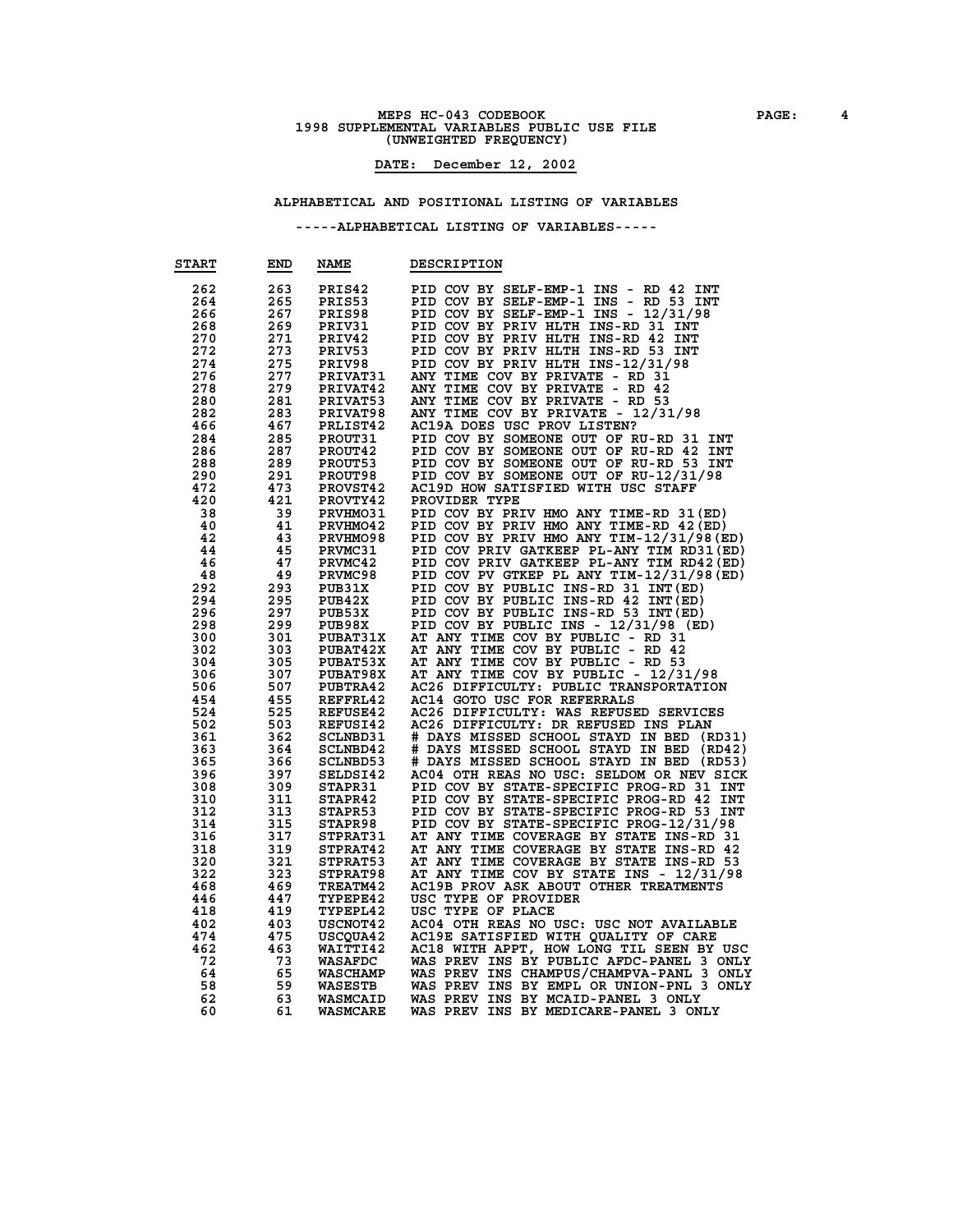### **MEPS HC-043 CODEBOOK 6** PAGE: 5<br> **1998 SUPPLEMENTAL VARIABLES PUBLIC USE FILE (UNWEIGHTED FREQUENCY)**

### **DATE: December 12, 2002**

#### **ALPHABETICAL AND POSITIONAL LISTING OF VARIABLES**

| <b>START</b> | <b>END</b> | <b>NAME</b>     | DESCRIPTION                                                    |
|--------------|------------|-----------------|----------------------------------------------------------------|
|              |            |                 |                                                                |
| 70           | 71         | <b>WASOTGOV</b> | INS BY OTH GOV PRG-PANEL 3 ONLY<br>WAS PREV                    |
| 82           | 83         | WASOTHER        | BY OTH SOURCE-PANEL 3 ONLY<br>INS<br>WAS PREV                  |
| 68           | 69         | WASPRIV         | INS GRP/ASSOC/INS CO-PNL 3 ONLY<br>WAS PREV                    |
| 74           | 75         | WASSSI          | INS BY SSI PROGRAM-PANEL 3 ONLY<br>WAS PREV                    |
| 76           | 77         | <b>WASSTAT1</b> | STAT PROG 1-PANEL<br><b>ONLY</b><br>WAS PREV<br>INS BY<br>3.   |
| 78           | 79         | <b>WASSTAT2</b> | STAT PROG 2-PANEL<br><b>ONLY</b><br>WAS PREV<br>INS<br>BY<br>3 |
| 80           | 81         | WASSTAT3        | <b>ONLY</b><br>INS BY STAT PROG 3-PANEL<br>WAS PREV<br>-3      |
| 66           | 67         | <b>WASVA</b>    | WAS PREV INS VA/MILITAR CARE-PANL 3 ONLY                       |
| 345          | 347        | WKINBD31        | # DAYS MISSED WORK STAYED<br>(RD31)<br>IN BED                  |
| 348          | 350        | WKINBD42        | DAYS MISSED WORK STAYED IN BED<br>(RD42)<br>#                  |
| 351          | 353        | WKINBD53        | DAYS MISSED WORK STAYED IN BED (RD53)<br>#                     |
| 478          | 479        | YCHNGU42        | AC21 WHY DID PERSON(S) CHANGE USC                              |
| 422          | 423        | YGOTOU42        | AC08<br>MAIN REASON PERS GOES TO HOSP USC                      |
| 482          | 483        | YNOMOR42        | AC23<br>WHY DON'T THEY HAVE A USC ANYMORE?                     |
| 392          | 393        | YNOUSC42        | MAIN REASON PERS DOESN'T HAVE A USC<br>AC03                    |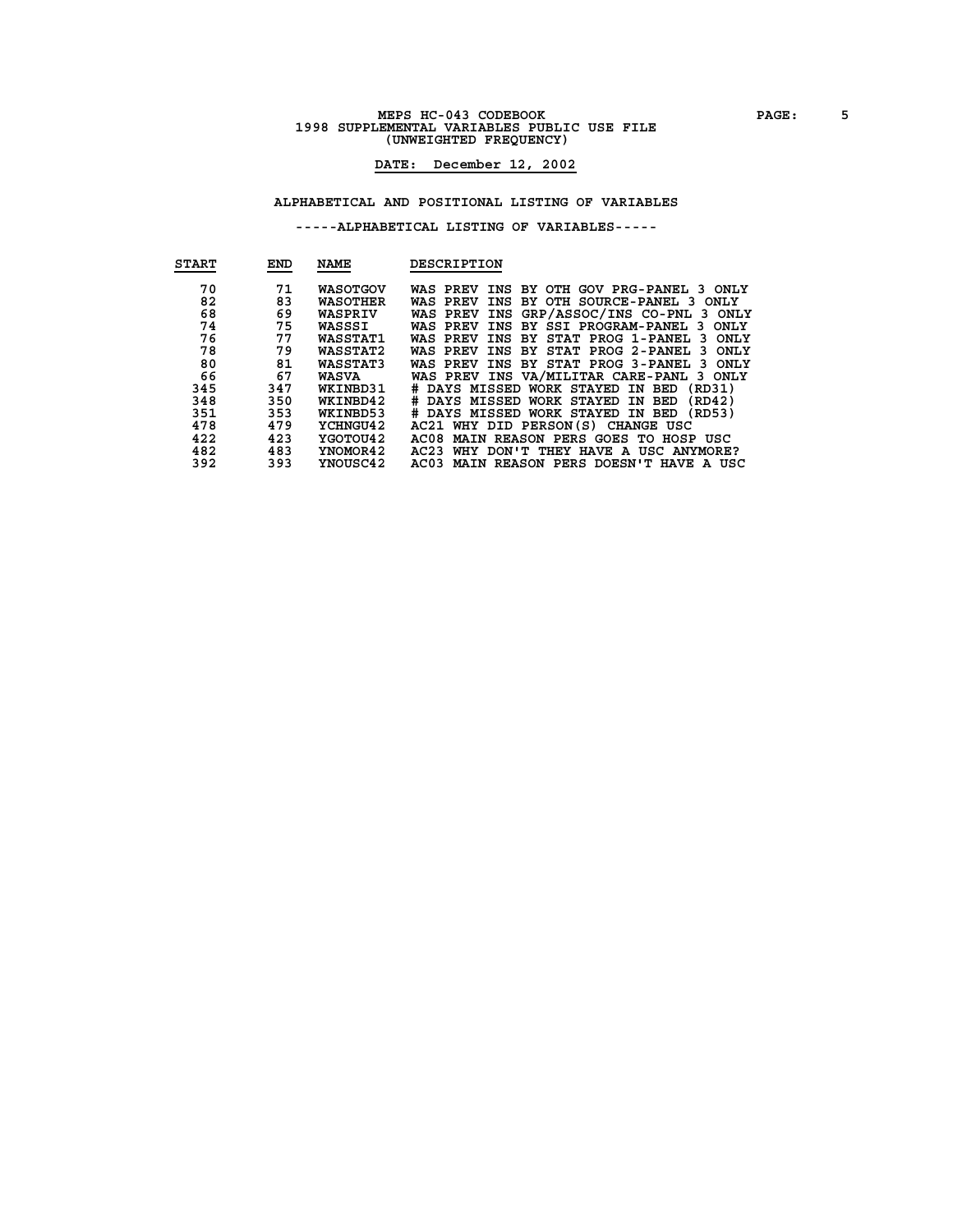### **MEPS HC-043 CODEBOOK 6**<br>1998 SUPPLEMENTAL VARIABLES PUBLIC USE FILE **(UNWEIGHTED FREQUENCY)**

### **DATE: December 12, 2002**

#### **ALPHABETICAL AND POSITIONAL LISTING OF VARIABLES**

| <b>START</b> | END | <b>NAME</b>     | DESCRIPTION                                        |
|--------------|-----|-----------------|----------------------------------------------------|
| 1            | 5   | DUID            | DWELLING UNIT ID                                   |
| 6            | 8   | PID             | PERSON NUMBER                                      |
| 9            | 16  | <b>DUPERSID</b> | PERSON ID (DUID+PID)                               |
| 17           | 23  | <b>HIEUIDX</b>  | HIEU IDENTIFIER                                    |
| 24           | 25  | <b>INTVLANG</b> | LANGUAGE INTERVIEW WAS CONDUCTED IN                |
| 26           | 27  | <b>MCDHMO31</b> | PID COV BY MCAID HMO ANY TIME-RD 31 (ED)           |
| 28           | 29  | <b>MCDHMO42</b> | PID COV BY MCAID HMO ANY TIME-RD 42 (ED)           |
| 30           | 31  | <b>MCDHMO98</b> | PID COV MCAID HMO ANY TIME-12/31/98(ED)            |
| 32           | 33  | MCDMC31         | PID COV MCAID GATEK PL ANY TIM-RD 31(ED)           |
| 34           | 35  | MCDMC42         | PID COV MCAID GATEK PL ANY TIM-RD 42 (ED)          |
| 36           | 37  | MCDMC98         | PID CV MCAID GTK PL ANY TIM-12/31/98 (ED)          |
| 38           | 39  | <b>PRVHMO31</b> | PID COV BY PRIV HMO ANY TIME-RD 31 (ED)            |
| 40           | 41  | PRVHMO42        | PID COV BY PRIV HMO ANY TIME-RD 42 (ED)            |
| 42           | 43  | PRVHMO98        | PID COV BY PRIV HMO ANY TIM-12/31/98 (ED)          |
| 44           | 45  |                 | PID COV PRIV GATKEEP PL-ANY TIM RD31 (ED)          |
|              |     | <b>PRVMC31</b>  |                                                    |
| 46           | 47  | PRVMC42         | PID COV PRIV GATKEEP PL-ANY TIM RD42 (ED)          |
| 48           | 49  | <b>PRVMC98</b>  | PID COV PV GTKEP PL ANY TIM-12/31/98(ED)           |
| 50           | 51  | <b>PREVCOVR</b> | PER COV BY INS IN PREV 2 YRS-PANL 3 ONLY           |
| 52           | 53  | <b>COVRMM</b>   | MONTH MOST RECENTLY COVERED-PANEL 3 ONLY           |
| 54           | 57  | <b>COVRYY</b>   | YEAR MOST RECENTLY COVERED-PANEL 3 ONLY            |
| 58           | 59  | <b>WASESTB</b>  | WAS PREV INS BY EMPL OR UNION-PNL 3 ONLY           |
| 60           | 61  | <b>WASMCARE</b> | WAS PREV INS BY MEDICARE-PANEL 3 ONLY              |
| 62           | 63  | <b>WASMCAID</b> | WAS PREV INS BY MCAID-PANEL 3 ONLY                 |
| 64           | 65  | <b>WASCHAMP</b> | WAS PREV INS CHAMPUS/CHAMPVA-PANL 3 ONLY           |
| 66           | 67  | <b>WASVA</b>    | WAS PREV INS VA/MILITAR CARE-PANL 3 ONLY           |
| 68           | 69  | <b>WASPRIV</b>  | WAS PREV INS GRP/ASSOC/INS CO-PNL 3 ONLY           |
| 70           | 71  | <b>WASOTGOV</b> | WAS PREV INS BY OTH GOV PRG-PANEL 3 ONLY           |
| 72           | 73  | WASAFDC         | WAS PREV INS BY PUBLIC AFDC-PANEL 3 ONLY           |
| 74           | 75  | WASSSI          | WAS PREV INS BY SSI PROGRAM-PANEL 3 ONLY           |
| 76           | 77  | <b>WASSTAT1</b> | WAS PREV INS BY STAT PROG 1-PANEL 3 ONLY           |
| 78           | 79  | <b>WASSTAT2</b> | WAS PREV INS BY STAT PROG 2-PANEL 3 ONLY           |
| 80           | 81  | <b>WASSTAT3</b> | WAS PREV INS BY STAT PROG 3-PANEL 3 ONLY           |
| 82           | 83  | <b>WASOTHER</b> | WAS PREV INS BY OTH SOURCE-PANEL 3 ONLY            |
| 84           | 85  | NOINSBEF        | EVR WOUT HLTH INSR PREV YR-PANEL 3 ONLY            |
| 86           | 87  | <b>NOINSTM</b>  | # WKS/MON WOUT HLTH INS PRV YR-PNL 3 ONL           |
| 88           | 89  | <b>NOINUNIT</b> | UNIT OF TIME WOUT HLTH INS-PANEL 3 ONLY            |
| 90           | 91  | <b>MORECOVR</b> | COV BY MOR COMPR PL PREV 2 YR-PNL 3 ONLY           |
| 92           | 93  | <b>INSENDMM</b> | MONTH MOST RECENTLY COVD-PANEL 3 ONLY              |
| 94           | 97  | <b>INSENDYY</b> | YEAR MOST RECENTLY COVD-PANEL 3 ONLY               |
| 98           | 99  | <b>DENYINSR</b> | PERS EVER DENIED INSUR-PANEL 3 ONLY                |
| 100          | 101 | <b>DNYCANC</b>  | CANCER CAUSE INSR DENIAL-PANEL 3 ONLY              |
| 102          | 103 | <b>DNYHYPER</b> | HYPERTNS CAUSE INSUR DENIAL-PANEL 3 ONLY           |
| 104          | 105 | <b>DNYDIAB</b>  | DIABETES CAUSE INSUR DENIAL-PANEL 3 ONLY           |
| 106          | 107 | <b>DNYCORON</b> | CORNRY ART DIS CAUSE INSR DNL-PNL 3<br><b>ONLY</b> |
| 108          | 109 | <b>DENYOTH</b>  | OTH REASON CAUS INSR DENIAL-PANEL 3 ONLY           |
| 110          | 111 | <b>INSLOOK</b>  | PERS EVER LOOK FOR INSURNCE-PANEL 3 ONLY           |
| 112          | 113 | INSLIMIT        | ANY LIMIT/RESTRIC INSURANCE-PANEL 3 ONLY           |
| 114          | 115 | <b>LMTASTHM</b> | COND CAUSED LIMIT: ASTHMA-PANEL 3 ONLY             |
| 116          | 117 | <b>LMTBACK</b>  | COND CAUSED LIMIT: BACK PROB-PANEL 3 ONLY          |
| 118          | 119 | <b>LMTMIGRN</b> | COND CAUSED LIMIT: MIGRAINE-PANEL 3 ONLY           |
| 120          | 121 | <b>LMTCATAR</b> | COND CAUSED LIMIT: CATARACT-PANEL 3 ONLY           |
| 122          | 123 | LIMITOT         | COND CAUSED LIMIT: OTHER-PANEL 3 ONLY              |
| 124          | 125 | <b>CHAMP31X</b> | PID COV BY CHAMPUS/CHAMPVA-RD 31 INT (ED)          |
| 126          | 127 | <b>CHAMP42X</b> | PID COV BY CHAMPUS/CHAMPVA-RD 42 INT (ED)          |
| 128          | 129 | CHAMP53X        | PID COV BY CHAMPUS/CHAMPVA-RD 53 INT (ED)          |
| 130          | 131 | <b>CHAMP98X</b> | PID COV BY CHAMPUS/CHAMPVA-12/31/98(ED)            |
| 132          | 133 | <b>CHMAT31X</b> | AT ANY TIME COV CHAMPUS/CHAMPVA-RD 31              |
| 134          | 135 | <b>CHMAT42X</b> | AT ANY TIME COV CHAMPUS/CHAMPVA-RD 42              |
| 136          | 137 | CHMAT53X        | AT ANY TIME COV CHAMPUS/CHAMPVA-RD 53              |
|              |     |                 |                                                    |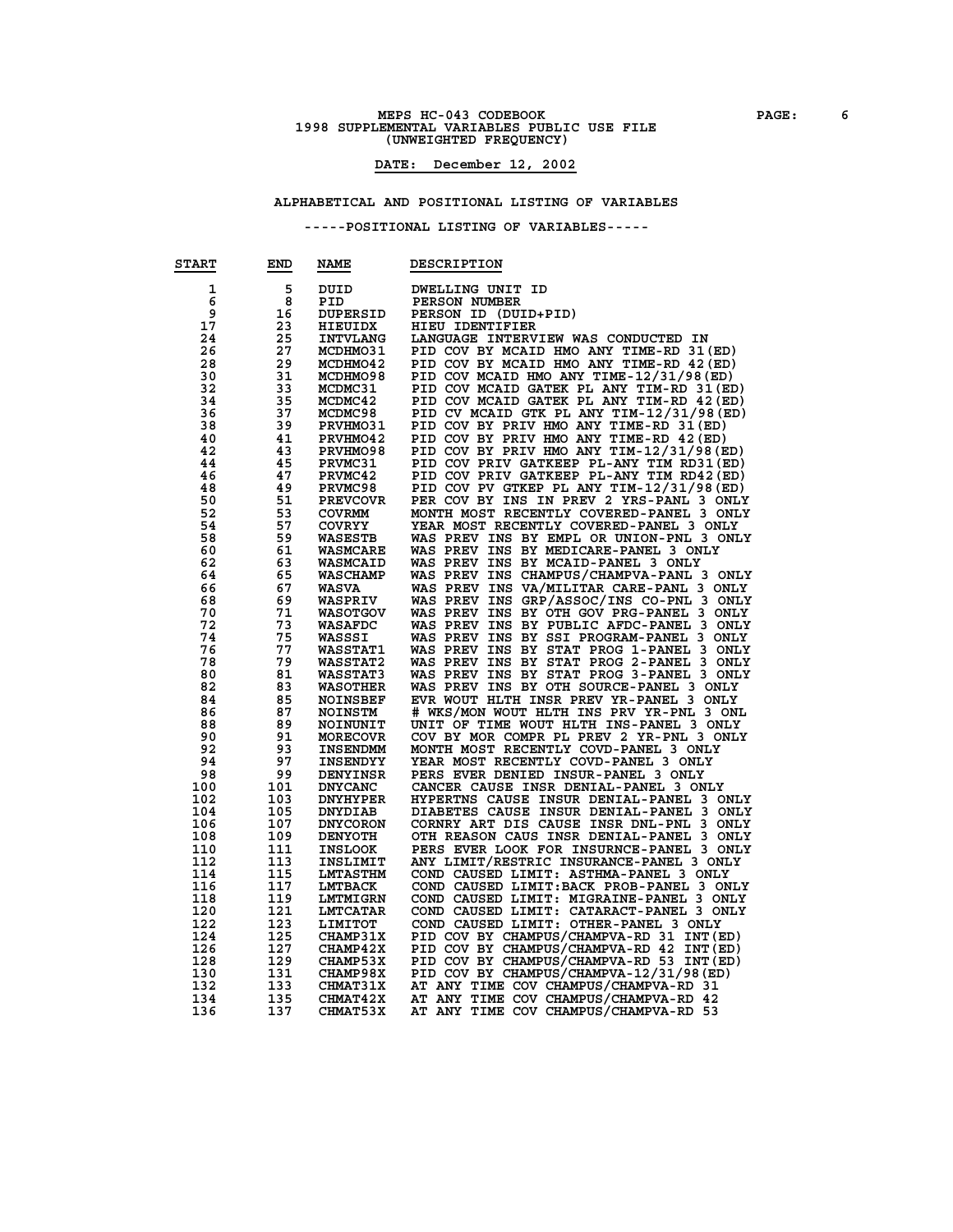### **MEPS HC-043 CODEBOOK PAGE:** 7<br> **1998 SUPPLEMENTAL VARIABLES PUBLIC USE FILE (UNWEIGHTED FREQUENCY)**

#### **DATE: December 12, 2002**

#### **ALPHABETICAL AND POSITIONAL LISTING OF VARIABLES**

| <b>START</b> | END | <b>NAME</b>     | <b>DESCRIPTION</b>                          |
|--------------|-----|-----------------|---------------------------------------------|
| 138          | 139 | <b>CHMAT98X</b> | AT ANY TIME COV CHAMPUS/CHAMPVA-12/31/98    |
| 140          | 141 | INS31X          | PID IS<br>INSURED - RD 31 INT<br>(ED)       |
| 142          | 143 | INS42X          | PID IS<br>INSURED - RD 42 INT<br>(ED)       |
| 144          | 145 | INS53X          | PID IS INSURED - RD 53 INT (ED)             |
| 146          | 147 | INS98X          | PID IS INSURED - $12/31/98$ (ED)            |
| 148          | 149 | <b>INSAT31X</b> | INSURED ANY TIME IN RD31                    |
| 150          | 151 | <b>INSAT42X</b> | INSURED ANY TIME IN RD42                    |
| 152          | 153 | <b>INSAT53X</b> | INSURED ANY TIME IN RD53                    |
| 154          | 155 | <b>INSAT98X</b> | INSURED ANY TIME 12/31/98/                  |
| 156          | 157 | MCAID31         | COV BY MCAID - RD 31 INT                    |
| 158          | 159 | MCAID42         | COV BY MCAID - RD 42 INT                    |
| 160          | 161 | MCAID53         | COV BY MCAID - RD 53 INT                    |
| 162          | 163 | <b>MCAID98</b>  |                                             |
|              | 165 | MCAID31X        | PID COV BY MCAID - $12/31/98$               |
| 164          |     |                 | PID COV BY MCAID - RD 31 INT<br>(ED)        |
| 166          | 167 | MCAID42X        | PID COV BY MCAID - RD 42 INT<br>(ED)        |
| 168          | 169 | MCAID53X        | PID COV BY MCAID - RD 53 INT (ED)           |
| 170          | 171 | MCAID98X        | PID COV BY MCAID - $12/31/98$ (ED)          |
| 172          | 173 | <b>MCARE31</b>  | PID COV BY MEDICARE - RD 31 INT             |
| 174          | 175 | MCARE42         | PID COV BY MEDICARE - RD 42<br>INT          |
| 176          | 177 | <b>MCARE53</b>  | PID COV BY MEDICARE - RD 53 INT             |
| 178          | 179 | <b>MCARE98</b>  | PID COV BY MEDICARE - 12/31/98              |
| 180          | 181 | MCARE31X        | PID COV BY MEDICARE - RD 31 INT (ED)        |
| 182          | 183 | <b>MCARE42X</b> | PID COV BY MEDICARE - RD 42 INT (ED)        |
| 184          | 185 | <b>MCARE53X</b> | PID COV BY MEDICARE - RD 53 INT (ED)        |
| 186          | 187 | MCARE98X        | PID COV BY MEDICARE - 12/31/98 (ED)         |
| 188          | 189 | MCDAT31X        | AT ANY TIME COVERAGE BY MCAID - RD 31       |
| 190          | 191 | MCDAT42X        | AT ANY TIME COVERAGE BY MCAID - RD 42       |
| 192          | 193 | <b>MCDAT53X</b> | AT ANY TIME COVERAGE BY MCAID - RD 53       |
| 194          | 195 | MCDAT98X        | AT ANY TIME COVERAGE BY MCAID - 12/31/98    |
| 196          | 197 | OTPAAT31        | ANY TIM COV BY/PAYS OTH GV MCD HMO-RD 31    |
| 198          | 199 | OTPAAT42        | ANY TIM COV BY/PAYS OTH GV MCD HMO-RD 42    |
| 200          | 201 | OTPAAT53        | ANY TIM COV BY/PAYS OTH GV MCD HMO-RD 53    |
| 202          | 203 | OTPAAT98        | ANY TIM CV BY/PY OTH GV MCD HMO-12/31/98    |
| 204          | 205 | OTPBAT31        | ANY TIM CV BY OTH GV NOT MCAID HMO-R31      |
| 206          | 207 | OTPBAT42        | ANY TIM CV BY OTH GV NOT MCAID HMO-R42      |
| 208          | 209 | OTPBAT53        | ANY TIM CV BY OTH GV NOT MCAID HMO-R53      |
| 210          | 211 | OTPBAT98        | AN TM CV BY OT GV NOT MCAID HMO-12/31/98    |
| 212          | 213 | OTPUBA31        | COV BY/PAYS OTH GOV MCAID - RD 31 INT       |
| 214          | 215 | OTPUBA42        | COV BY/PAYS OTH GOV MCAID - RD 42 INT       |
| 216          | 217 | OTPUBA53        | COV BY/PAYS OTH GOV MCAID - RD 53 INT       |
| 218          | 219 | OTPUBA98        | COV BY/PAYS OTH GOV MCAID - 12/31/98        |
| 220          | 221 | OTPUBB31        | COV BY OTH GOV NOT MCAID HMO - RD 31 INT    |
| 222          | 223 | OTPUBB42        | COV BY OTH GOV NOT MCAID HMO - RD 42<br>INT |
| 224          | 225 | OTPUBB53        | COV BY OTH GOV NOT MCAID HMO - RD 53 INT    |
| 226          | 227 | OTPUBB98        | COV BY OTH GOV NOT MCAID HMO - 12/31/98     |
| 228          | 229 | PRIDK31         | PID COV BY PRIV INS (DK PLAN)-RD 31 INT     |
| 230          | 231 | PRIDK42         | PID COV BY PRIV INS (DK PLAN)-RD 42 INT     |
| 232          | 233 | PRIDK53         | PID COV BY PRIV INS (DK PLAN)-RD 53 INT     |
| 234          | 235 | PRIDK98         | PID COV BY PRIV INS (DK PLAN) - 12/31/98    |
| 236          | 237 | PRIEU31         | PID COV BY EMPL/UNION GRP INS-RD 31 INT     |
| 238          | 239 | PRIEU42         | PID COV BY EMPL/UNION GRP INS-RD 42 INT     |
| 240          | 241 | PRIEU53         | PID COV BY EMPL/UNION GRP INS-RD 53 INT     |
| 242          | 243 | PRIEU98         | PID COV BY EMPL/UNION GRP INS - 12/31/98    |
| 244          | 245 | PRING31         | PID COV BY NON-GROUP INS - RD 31 INT        |
| 246          | 247 | PRING42         | PID COV BY NON-GROUP INS - RD 42 INT        |
| 248          | 249 | PRING53         | PID COV BY NON-GROUP INS -<br>RD 53 INT     |
| 250          | 251 | <b>PRING98</b>  | PID COV BY NON-GROUP INS -<br>12/31/98      |
| 252          | 253 | PRIOG31         | PID COV BY OTHER GROUP INS -RD 31 INT       |
| 254          | 255 | PRIOG42         | PID COV BY OTHER GROUP INS -RD 42 INT       |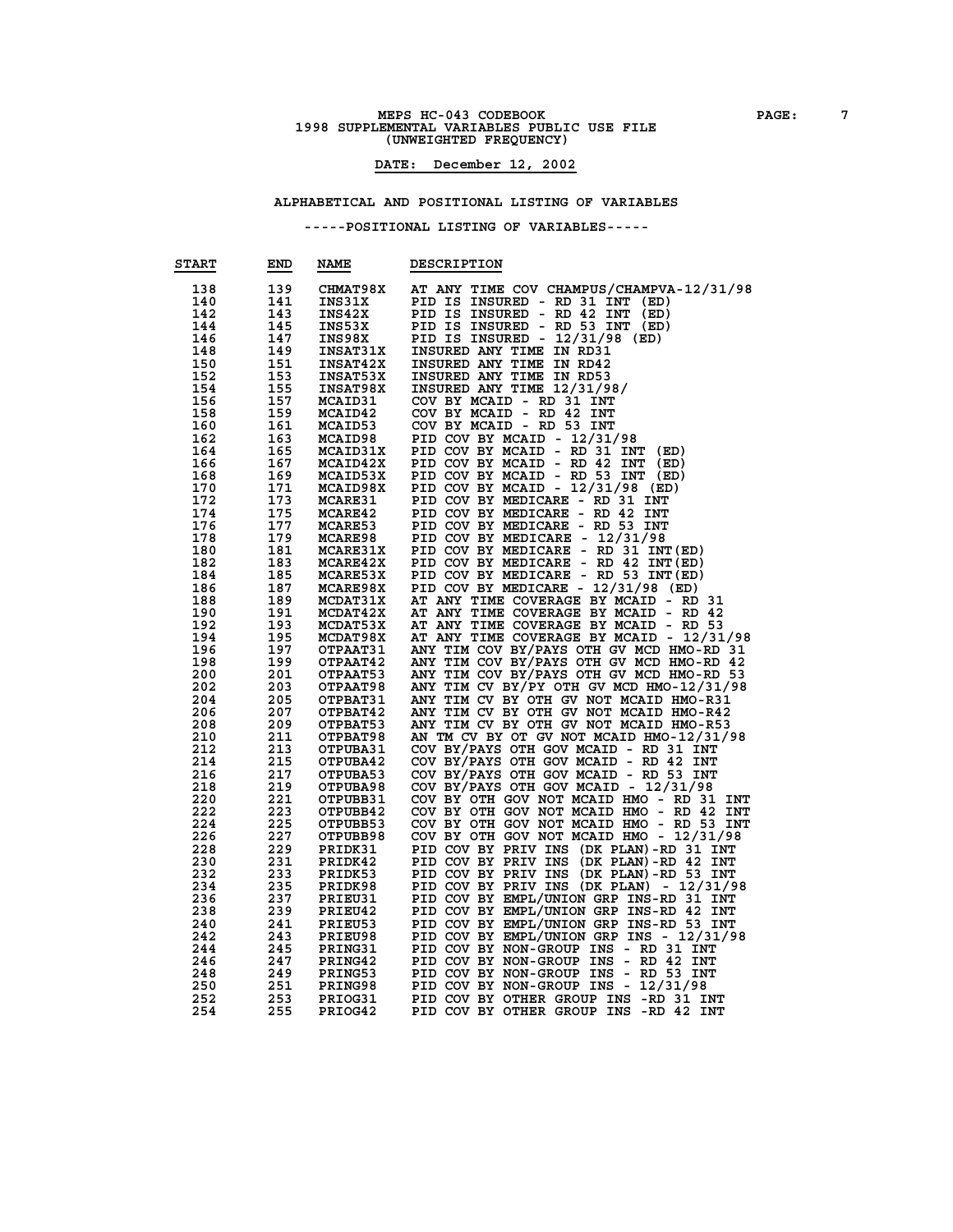### **MEPS HC-043 CODEBOOK PAGE: 8 1998 SUPPLEMENTAL VARIABLES PUBLIC USE FILE (UNWEIGHTED FREQUENCY)**

### **DATE: December 12, 2002**

#### **ALPHABETICAL AND POSITIONAL LISTING OF VARIABLES**

| <b>START</b> | END | <b>NAME</b>     | <b>DESCRIPTION</b>                              |
|--------------|-----|-----------------|-------------------------------------------------|
| 256          | 257 | PRIOG53         | PID COV BY OTHER GROUP INS -RD 53 INT           |
| 258          | 259 | PRIOG98         | PID COV BY OTHER GROUP INS - 12/31/98           |
| 260          | 261 | PRIS31          | PID COV BY SELF-EMP-1 INS - RD 31 INT           |
| 262          | 263 | PRIS42          | PID COV BY SELF-EMP-1 INS - RD 42<br><b>INT</b> |
| 264          | 265 | PRIS53          | PID COV BY SELF-EMP-1 INS -<br>RD 53 INT        |
|              |     |                 |                                                 |
| 266          | 267 | PRIS98          | PID COV BY SELF-EMP-1 INS -<br>12/31/98         |
| 268          | 269 | PRIV31          | PID COV BY PRIV HLTH INS-RD 31 INT              |
| 270          | 271 | PRIV42          | PID COV BY PRIV HLTH INS-RD 42 INT              |
| 272          | 273 | PRIV53          | PID COV BY PRIV HLTH INS-RD 53 INT              |
| 274          | 275 | PRIV98          | PID COV BY PRIV HLTH INS-12/31/98               |
| 276          | 277 | PRIVAT31        | ANY TIME COV BY PRIVATE - RD 31                 |
| 278          | 279 | PRIVAT42        | ANY TIME COV BY PRIVATE - RD 42                 |
| 280          | 281 | PRIVAT53        | ANY TIME COV BY PRIVATE - RD 53                 |
| 282          | 283 | PRIVAT98        | ANY TIME COV BY PRIVATE - 12/31/98              |
| 284          | 285 | PROUT31         | PID COV BY SOMEONE OUT OF RU-RD 31<br>INT       |
| 286          | 287 | PROUT42         | PID COV BY SOMEONE OUT OF RU-RD 42<br>INT       |
|              |     |                 |                                                 |
| 288          | 289 | PROUT53         | PID COV BY SOMEONE OUT OF RU-RD 53<br>INT       |
| 290          | 291 | PROUT98         | PID COV BY SOMEONE OUT OF RU-12/31/98           |
| 292          | 293 | PUB31X          | PID COV BY PUBLIC INS-RD 31 INT (ED)            |
| 294          | 295 | PUB42X          | PID COV BY PUBLIC INS-RD 42 INT (ED)            |
| 296          | 297 | PUB53X          | PID COV BY PUBLIC INS-RD 53 INT (ED)            |
| 298          | 299 | PUB98X          | PID COV BY PUBLIC INS - 12/31/98 (ED)           |
| 300          | 301 | <b>PUBAT31X</b> | AT ANY TIME COV BY PUBLIC - RD 31               |
| 302          | 303 | <b>PUBAT42X</b> | AT ANY TIME COV BY PUBLIC<br>- RD 42            |
| 304          | 305 | PUBAT53X        | ANY TIME COV BY PUBLIC - RD 53<br>AТ            |
| 306          | 307 | PUBAT98X        | AT ANY TIME COV BY PUBLIC - 12/31/98            |
| 308          | 309 | STAPR31         | PID COV BY STATE-SPECIFIC PROG-RD 31 INT        |
| 310          | 311 | STAPR42         | PID COV BY STATE-SPECIFIC PROG-RD 42 INT        |
| 312          | 313 | STAPR53         | PID COV BY STATE-SPECIFIC PROG-RD 53 INT        |
|              |     |                 |                                                 |
| 314          | 315 | STAPR98         | PID COV BY STATE-SPECIFIC PROG-12/31/98         |
| 316          | 317 | STPRAT31        | AT ANY TIME COVERAGE BY STATE INS-RD 31         |
| 318          | 319 | STPRAT42        | AT ANY TIME COVERAGE BY STATE INS-RD 42         |
| 320          | 321 | STPRAT53        | AT ANY TIME COVERAGE BY STATE INS-RD 53         |
| 322          | 323 | STPRAT98        | AT ANY TIME COV BY STATE INS - 12/31/98         |
| 324          | 325 | DENTIN31        | - RD 31<br>DENTAL PRIVATE INSURANCE             |
| 326          | 327 | DENTIN42        | DENTAL PRIVATE INSURANCE<br>RD 42<br>$\sim$     |
| 328          | 329 | DENTIN53        | DENTAL PRIVATE INSURANCE - RD 53                |
| 330          | 331 | PMEDIN31        | PRESCRIBED DRUG PRIVATE INSURANCE-RD 31         |
| 332          | 333 | <b>PMEDIN42</b> | PRESCRIBED DRUG PRIVATE INSURANCE-RD 42         |
| 334          | 335 | <b>PMEDIN53</b> | PRESCRIBED DRUG PRIVATE INSURANCE-RD 53         |
| 336          | 338 | DDNWRK31        | # DAYS MISSED WORK DUE TO ILL/INJ (RD31)        |
| 339          | 341 | DDNWRK42        | # DAYS MISSED WORK DUE TO ILL/INJ (RD42)        |
| 342          | 344 | DDNWRK53        | # DAYS MISSED WORK DUE TO ILL/INJ (RD53)        |
| 345          | 347 | WKINBD31        | # DAYS MISSED WORK STAYED IN BED (RD31)         |
| 348          | 350 |                 | # DAYS MISSED WORK STAYED IN BED (RD42)         |
|              |     | WKINBD42        |                                                 |
| 351          | 353 | WKINBD53        | # DAYS MISSED WORK STAYED IN BED (RD53)         |
| 354          | 356 | <b>DDNSCL31</b> | # DAYS MISSD SCHOOL DUE TO ILL/INJ (RD31)       |
| 357          | 358 | <b>DDNSCL42</b> | # DAYS MISSD SCHOOL DUE TO ILL/INJ(RD42)        |
| 359          | 360 | <b>DDNSCL53</b> | # DAYS MISSD SCHOOL DUE TO ILL/INJ(RD53)        |
| 361          | 362 | SCLNBD31        | # DAYS MISSED SCHOOL STAYD IN BED (RD31)        |
| 363          | 364 | SCLNBD42        | # DAYS MISSED SCHOOL STAYD IN BED<br>(RD42)     |
| 365          | 366 | SCLNBD53        | # DAYS MISSED SCHOOL STAYD IN BED<br>(RD53)     |
| 367          | 369 | DDBDYS31        | # OTH DAY SPENT IN BED SINCE START (RD31)       |
| 370          | 372 | DDBDYS42        | # OTH DAY SPENT IN BED SINCE START (RD42)       |
| 373          | 375 | DDBDYS53        | # OTH DAY SPENT IN BED SINCE START (RD53)       |
| 376          | 377 | OTHDYS31        | MISS ANY WRK/SCH DAY TO CAR FR OTH (RD31)       |
| 378          | 379 | <b>OTHDYS42</b> | MISS ANY WRK/SCH DAY TO CAR FR OTH (RD42)       |
| 380          | 381 | OTHDYS53        | MISS ANY WRK/SCH DAY TO CAR FR OTH (RD53)       |
|              |     |                 |                                                 |
| 382          | 383 | OTHNDD31        | # DAY MISSED WRK/SCH CARE FOR OTH (RD31)        |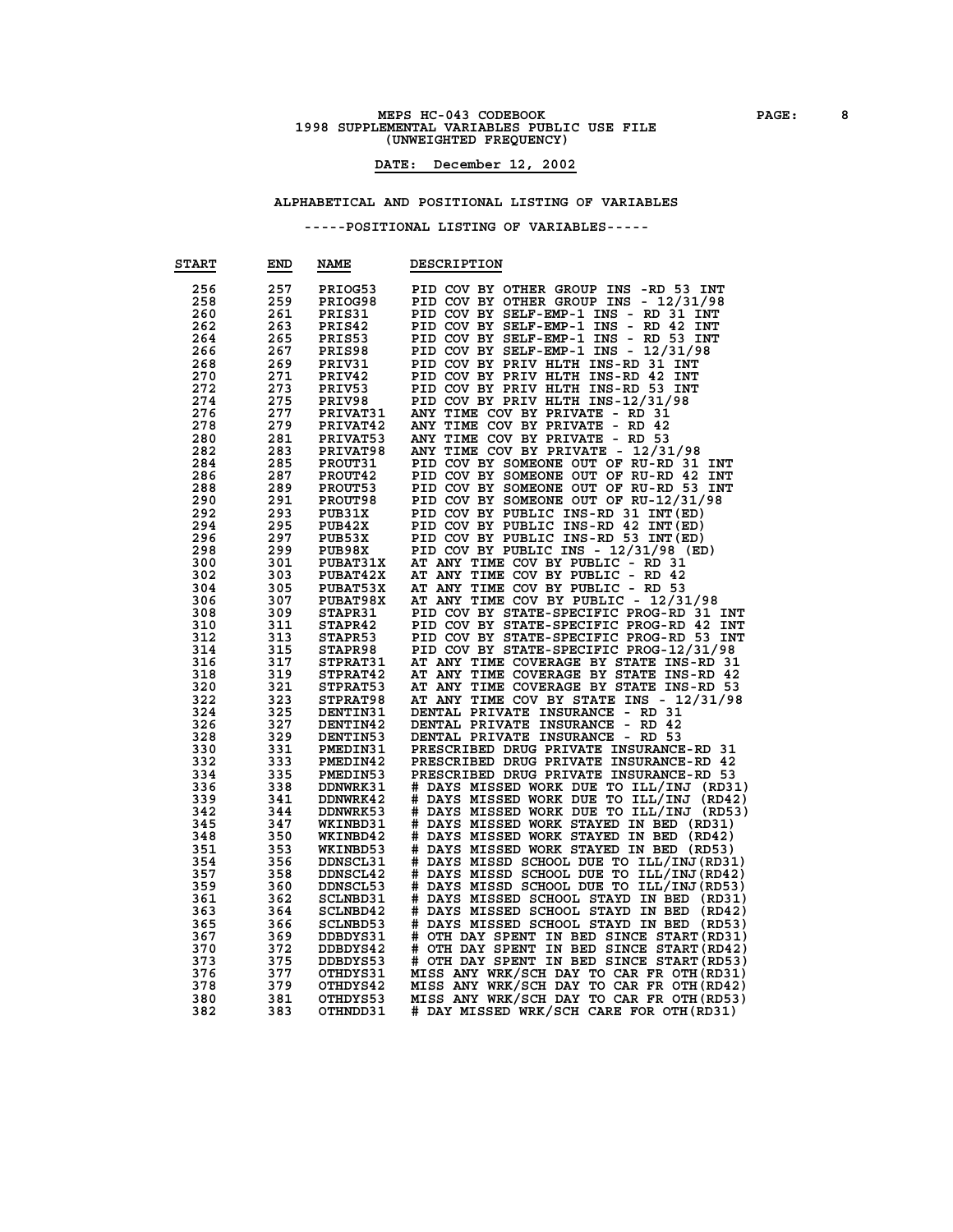### **MEPS HC-043 CODEBOOK PAGE:** 9<br> **1998 SUPPLEMENTAL VARIABLES PUBLIC USE FILE (UNWEIGHTED FREQUENCY)**

#### **DATE: December 12, 2002**

#### **ALPHABETICAL AND POSITIONAL LISTING OF VARIABLES**

| <b>START</b> | END | <b>NAME</b>     | <b>DESCRIPTION</b>                        |
|--------------|-----|-----------------|-------------------------------------------|
| 384          | 386 | OTHNDD42        | # DAY MISSED WRK/SCH CARE FOR OTH (RD42)  |
| 387          | 388 | OTHNDD53        | # DAY MISSED WRK/SCH CARE FOR OTH(RD53)   |
| 389          | 389 | ACCELI42        | PERS ELIGIBLE FOR ACCESS SUPPLEMENT       |
| 390          | 391 | <b>HAVEUS42</b> | AC01 DOES PERSON HAVE A USC PROVIDER?     |
| 392          | 393 | YNOUSC42        | AC03 MAIN REASON PERS DOESN'T HAVE A USC  |
| 394          | 395 | NOREAS42        | AC04 OTH REAS NO USC: NO OTHER REASONS    |
| 396          | 397 | SELDSI42        | AC04 OTH REAS NO USC: SELDOM OR NEV SICK  |
| 398          | 399 | NEWARE42        | ACO4 OTH REAS NO USC: RECENTLY MOVED      |
| 400          | 401 | DKWHRU42        | AC04 OTH REAS NO USC: DK WHERE TO GO      |
| 402          | 403 | USCNOT42        | AC04 OTH REAS NO USC: USC NOT AVAILABLE   |
| 404          | 405 | PERSLA42        | AC04 OTH REAS NO USC: LANGUAGE            |
| 406          | 407 | DIFFPL42        | AC04 OTH REAS NO USC: DIFFERENT PLACES    |
| 408          | 409 | INSRPL42        | AC04 OTH REAS NO USC: JUST CHANGED INSUR  |
| 410          | 411 | MYSELF42        | AC04 OTH REAS NO USC: NO DOCS/TREAT SELF  |
| 412          | 413 | CARECO42        | AC04 OTH REAS NO USC: COST OF MED CARE    |
| 414          | 415 | OTHINS42        | AC04 OTH REAS NO USC: INS RELATED REASON  |
| 416          | 417 | OTHREA42        | AC04 OTH REAS NO USC: OTHER REASON        |
| 418          | 419 | TYPEPL42        | USC TYPE OF PLACE                         |
| 420          | 421 | PROVTY42        | PROVIDER TYPE                             |
| 422          | 423 | <b>YGOTOU42</b> | AC08 MAIN REASON PERS GOES TO HOSP USC    |
| 424          | 425 | NOREA942        | AC09 OTH REAS GO TO USC: NO OTHER REASONS |
| 426          | 427 | LIKESU42        | AC09 OTH REAS GO TO USC: PREFERS/LIKES    |
| 428          | 429 | <b>DKELSE42</b> | AC09 OTH REAS GO TO USC: DK WH ELSE TO GO |
| 430          | 431 | <b>AFFORD42</b> | AC09 OTH REAS GO TO USC: CAN'T AFFORD OTH |
| 432          | 433 | OFFICE42        | AC09 OTH REAS GO TO USC: DR OFFICE AT OPD |
| 434          | 435 | <b>AVAILT42</b> | AC09 OTH REAS GO TO USC: AVAIL WHEN TIME  |
| 436          | 437 | <b>CONVEN42</b> | AC09 OTH REAS GO TO USC: CONVENIENCE      |
| 438          | 439 | BSTPLA42        | AC09 OTH REAS GO TO USC: BEST FOR COND    |
| 440          | 441 | <b>INSREA42</b> | AC09 OTH REAS GO TO USC: INSURANCE-RELATD |
| 442          | 443 | OTHRE942        | AC09 OTH REAS GO TO USC: OTHER REASON     |
| 444          | 445 | GETTOU42        | AC09A HOW DOES PERSN GET TO USC PROVIDER  |
| 446          | 447 | <b>TYPEPE42</b> | USC TYPE OF PROVIDER                      |
| 448          | 449 | LOCATI42        | USC LOCATION                              |
| 450          | 451 | MINORP42        | AC14 GOTO USC FOR NEW HEALTH PROBLEM      |
| 452          | 453 | PREVEN42        | AC14 GOTO USC FOR PREVENTIVE HEALTH CARE  |
| 454          | 455 | REFFRL42        | AC14 GOTO USC FOR REFERRALS               |
| 456          | 457 | OFFHOU42        | AC15 USC HAS OFFICE HRS NIGHTS/WEEKENDS   |
| 458          | 459 | APPTWL42        | AC16 WHEN SEE USC, HAVE APPT OR WALK IN   |
| 460          | 461 | APPDIF42        | AC17 HOW DIFFICULT TO GET APPT WITH USC   |
| 462          | 463 | <b>WAITTI42</b> | AC18 WITH APPT, HOW LONG TIL SEEN BY USC  |
| 464          | 465 | PHONED42        | AC19 HOW DIFFICULT CONTACT USC BY PHONE   |
| 466          | 467 | PRLIST42        | AC19A DOES USC PROV LISTEN?               |
| 468          | 469 | TREATM42        | AC19B PROV ASK ABOUT OTHER TREATMENTS     |
| 470          | 471 | CONFID42        | AC19C CONFIDENT IN USC PROV'S ABILITY?    |
| 472          | 473 | PROVST42        | AC19D HOW SATISFIED WITH USC STAFF        |
| 474          | 475 | USCQUA42        | AC19E SATISFIED WITH QUALITY OF CARE      |
| 476          | 477 | <b>CHNGUS42</b> | AC20 HAS ANYONE CHANGED USC IN LAST YEAR  |
| 478          | 479 | <b>YCHNGU42</b> | AC21 WHY DID PERSON(S) CHANGE USC         |
| 480          | 481 | <b>ANYUSC42</b> | AC22 HAS ANYONE HAD A USC IN LAST YEAR    |
| 482          | 483 | YNOMOR42        | AC23 WHY DON'T THEY HAVE A USC ANYMORE?   |
| 484          | 485 | <b>NOCARE42</b> | AC24 DID ANYONE GO W/OUT HEALTH CARE?     |
| 486          | 487 | <b>HCNEED42</b> | AC24A SATISFIED FAMILY CAN GET CARE       |
| 488          | 489 | OBTAIN42        | AC25 ANYONE HAVE DIFFICLTY OBTAIN CARE    |
| 490          | 491 | <b>MAINPR42</b> | AC25A MAIN REASON EXPERIENCED DIFFICULTY  |
| 492          | 493 | NOOTHP42        | AC26 DIFFICULTY: NO OTHER PROBLEMS        |
| 494          | 495 | NOAFFO42        | AC26 DIFFICULTY: COULDN'T AFFORD CARE     |
| 496          | 497 | INSNOP42        | AC26 DIFFICULTY: INS COMPANY WON'T PAY    |
| 498          | 499 | PREEXC42        | AC26 DIFFICULTY: PRE-EXISTING CONDITION   |
| 500          | 501 | INSROR42        | AC26 DIFFICULTY: INS REQUIRED REFERRAL    |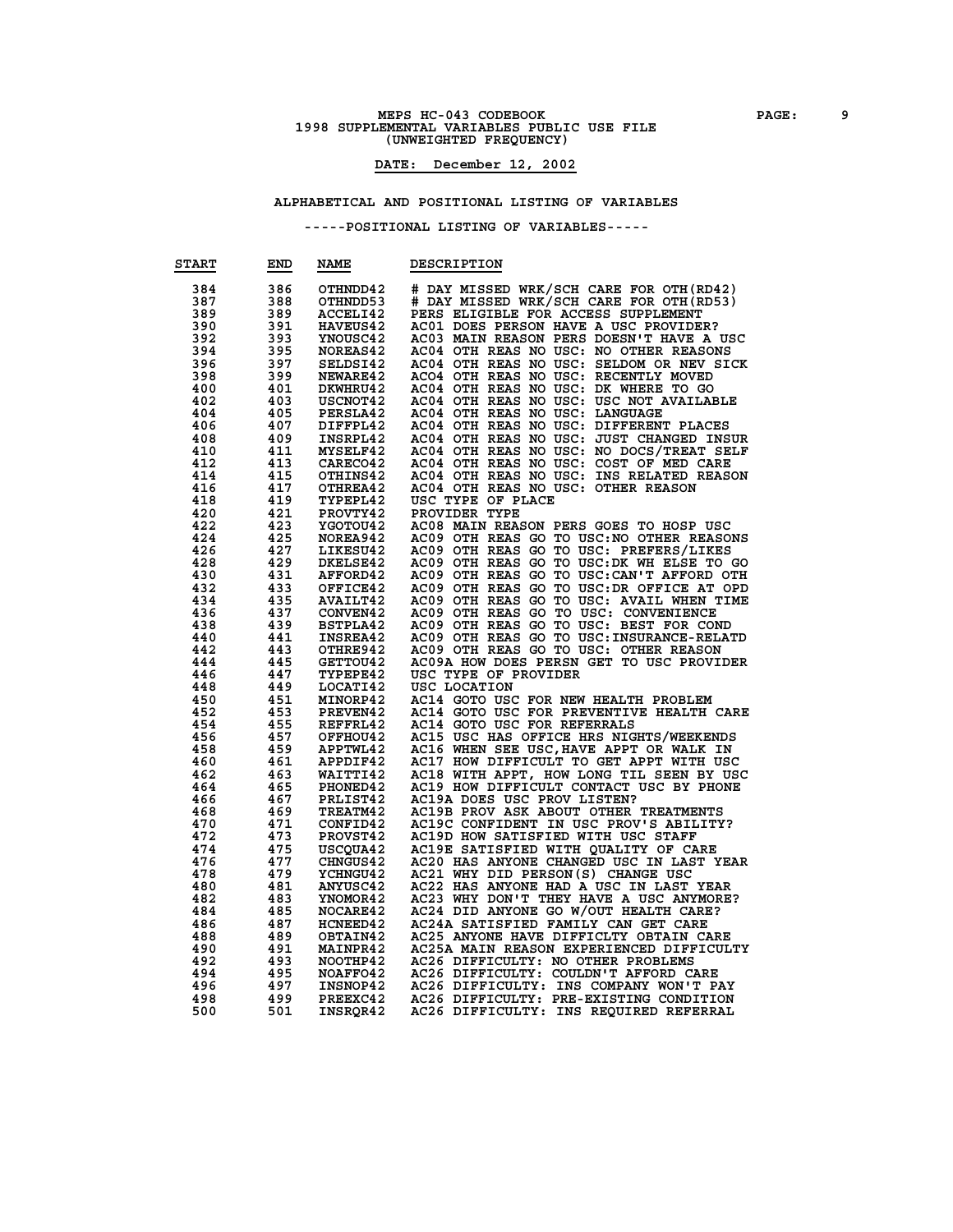### **MEPS HC-043 CODEBOOK PAGE: 10 1998 SUPPLEMENTAL VARIABLES PUBLIC USE FILE (UNWEIGHTED FREQUENCY)**

### **DATE: December 12, 2002**

#### **ALPHABETICAL AND POSITIONAL LISTING OF VARIABLES**

| <b>START</b>                                                                                   | END                                                                                            | <b>NAME</b>                                                                                                                                                                        | <b>DESCRIPTION</b>                                                                                                                                                                                                                                                                                                                                                                                                                                                                                                                                                                  |
|------------------------------------------------------------------------------------------------|------------------------------------------------------------------------------------------------|------------------------------------------------------------------------------------------------------------------------------------------------------------------------------------|-------------------------------------------------------------------------------------------------------------------------------------------------------------------------------------------------------------------------------------------------------------------------------------------------------------------------------------------------------------------------------------------------------------------------------------------------------------------------------------------------------------------------------------------------------------------------------------|
| 502<br>504<br>506<br>508<br>510<br>512<br>514<br>516<br>518<br>520<br>522<br>524<br>526<br>528 | 503<br>505<br>507<br>509<br>511<br>513<br>515<br>517<br>519<br>521<br>523<br>525<br>527<br>529 | REFUSI42<br>DISTAN42<br>PUBTRA42<br><b>EXPENS42</b><br>HEARPR42<br>LANGBA42<br>INTOBL42<br>INSIDE42<br>EOUIPM42<br>OFFWOR42<br>DKWHER42<br><b>REFUSE42</b><br>CHLDCA42<br>NOTIME42 | AC26 DIFFICULTY: DR REFUSED INS PLAN<br>AC26 DIFFICULTY: DISTANCE<br>AC26 DIFFICULTY: PUBLIC TRANSPORTATION<br>AC26 DIFFICULTY: TOO EXPENS TO GET THERE<br>AC26 DIFFICULTY: HEARING IMPAIR/LOSS<br>AC26 DIFFICULTY: LANGUAGE BARRIER<br>AC26 DIFFICULTY: HARD TO GET INTO BLDG<br>AC26 DIFFICULTY: HARD TO GET AROUND<br>AC26 DIFFICULTY: NO APPROPRIATE EOUIP<br>AC26 DIFFICULTY: COULDN'T GET TIME OFF<br>AC26 DIFFICULTY: DK WHERE TO GO<br>AC26 DIFFICULTY:<br>WAS REFUSED SERVICES<br>AC26 DIFFICULTY:<br>COULDN'T GET<br>CHILD CARE<br>AC26 DIFFICULTY: NO TIME/TOOK TOO LONG |
| 530                                                                                            | 531                                                                                            | OTHRPR42                                                                                                                                                                           | AC26 DIFFICULTY: OTHER                                                                                                                                                                                                                                                                                                                                                                                                                                                                                                                                                              |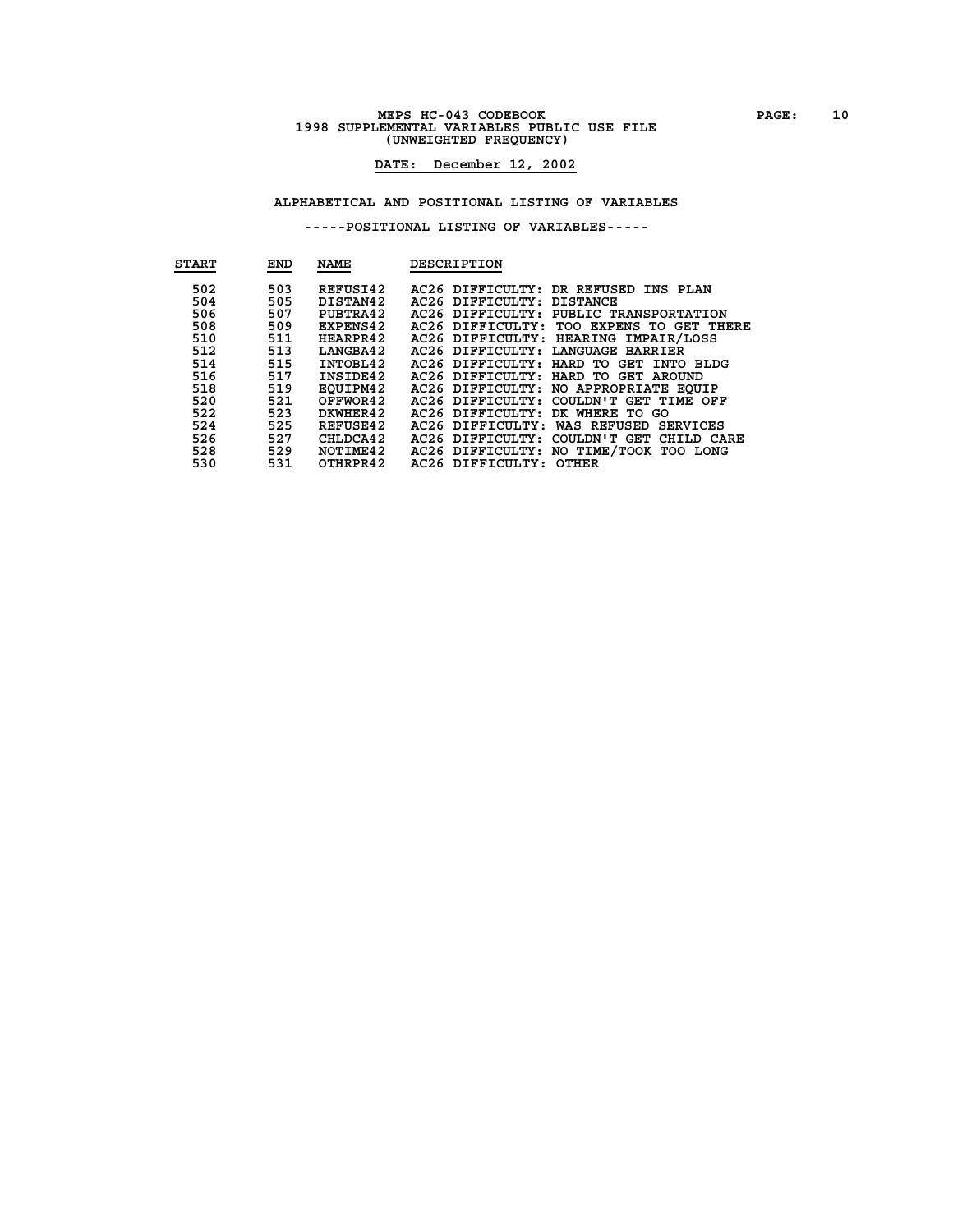# **MEPS HC-043 CODEBOOK PAGE: 11 1998 SUPPLEMENTAL VARIABLES PUBLIC USE FILE (UNWEIGHTED FREQUENCY)**

| <b>NAME</b>     | DESCRIPTION                                                                                   | <b>FORMAT</b> | TYPE        | <b>START</b> | END                                              |
|-----------------|-----------------------------------------------------------------------------------------------|---------------|-------------|--------------|--------------------------------------------------|
| DUID            | DWELLING UNIT ID                                                                              | 5.0           | NUM         | 1            | 5                                                |
|                 | <b>VALUE</b>                                                                                  |               |             |              | <b>UNWEIGHTED</b>                                |
|                 | VALID ID<br><b>TOTAL</b>                                                                      |               |             |              | 24,072<br>24,072                                 |
| PID             | PERSON NUMBER                                                                                 | 3.0           | NUM         | 6            | 8                                                |
|                 | <b>VALUE</b>                                                                                  |               |             |              | UNWEIGHTED                                       |
|                 | VALID ID<br><b>TOTAL</b>                                                                      |               |             |              | 24,072<br>24,072                                 |
| <b>DUPERSID</b> | PERSON ID<br>(DUID+PID)                                                                       | 8.0           | <b>CHAR</b> | 9            | 16                                               |
|                 | <b>VALUE</b>                                                                                  |               |             |              | <b>UNWEIGHTED</b>                                |
|                 | VALID ID<br><b>TOTAL</b>                                                                      |               |             |              | 24,072<br>24,072                                 |
| <b>HIEUIDX</b>  | HIEU IDENTIFIER                                                                               | 7.0           | <b>CHAR</b> | 17           | 23                                               |
|                 | <b>VALUE</b>                                                                                  |               |             |              | UNWEIGHTED                                       |
|                 | <b>VALID ID</b><br><b>TOTAL</b>                                                               |               |             |              | 24,072<br>24,072                                 |
| <b>INTVLANG</b> | LANGUAGE INTERVIEW WAS CONDUCTED IN                                                           | 2.0           | <b>NUM</b>  | 24           | 25                                               |
|                 | <b>VALUE</b>                                                                                  |               |             |              | <b>UNWEIGHTED</b>                                |
|                 | 1 ENGLISH<br>2 SPANISH<br>3 ENGLISH & SPANISH<br>91 OTHER                                     |               |             |              | 21,170<br>2,337<br>498<br>67                     |
|                 | <b>TOTAL</b>                                                                                  |               |             |              | 24,072                                           |
| MCDHM031        | PID COV BY MCAID HMO ANY TIME-RD 31 (ED)                                                      | 2.0           | <b>NUM</b>  | 26           | 27                                               |
|                 | <b>VALUE</b>                                                                                  |               |             |              | <b>UNWEIGHTED</b>                                |
|                 | -9 NOT ASCERTAINED<br>-1 INAPPLICABLE<br>1 HMO COVERED<br>2 MEDICAID NOT HMO<br>3 NOT COVERED |               |             |              | 204<br>631<br>1,638<br>2,025<br>19,574<br>24,072 |
|                 | <b>TOTAL</b>                                                                                  |               |             |              |                                                  |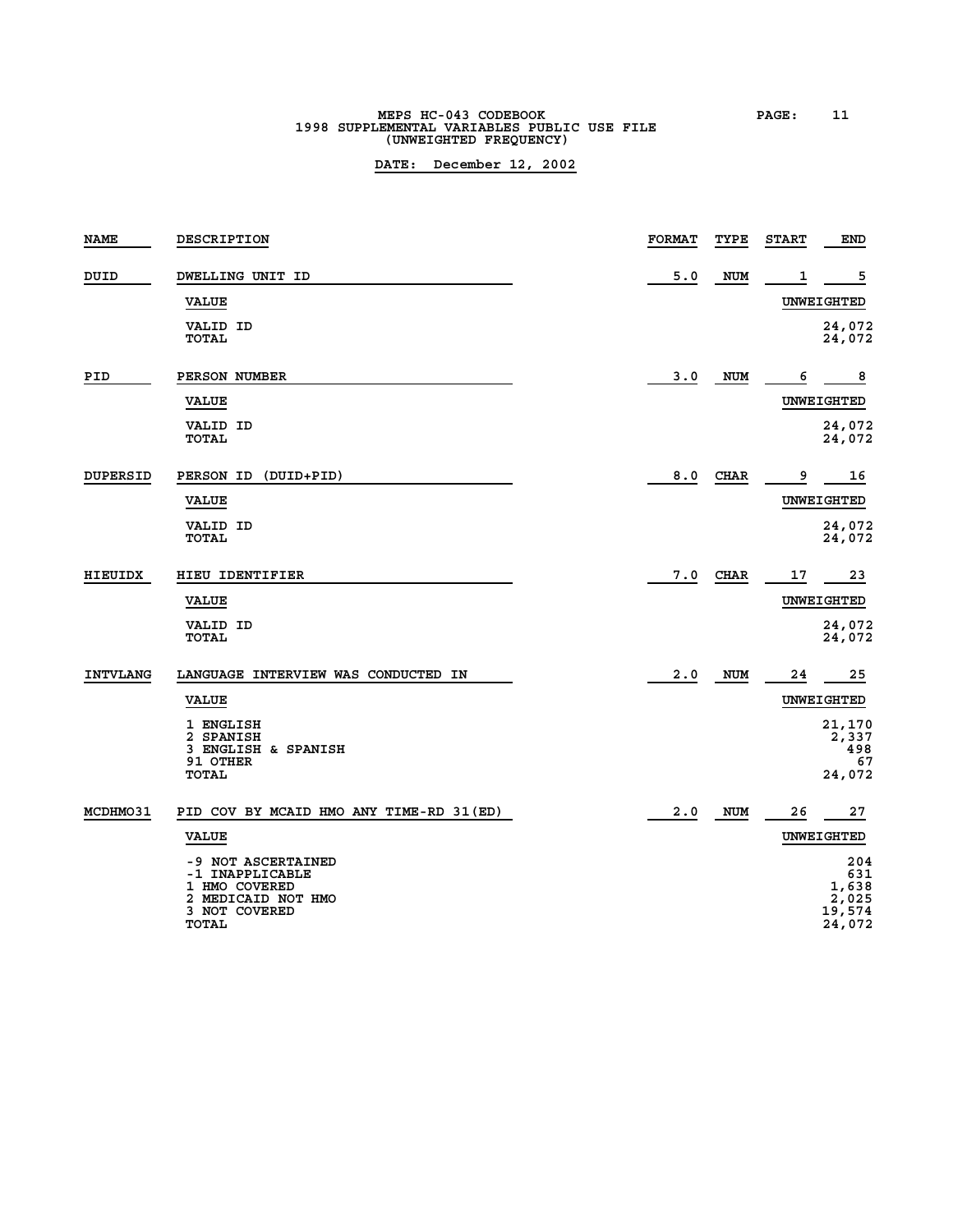### **MEPS HC-043 CODEBOOK PAGE: 12**<br>1998 SUPPLEMENTAL VARIABLES PUBLIC USE FILE **(UNWEIGHTED FREQUENCY)**

| <b>NAME</b> | <b>DESCRIPTION</b>                                                                                                          | <b>FORMAT</b> | TYPE       | <b>START</b> | <b>END</b>                                       |
|-------------|-----------------------------------------------------------------------------------------------------------------------------|---------------|------------|--------------|--------------------------------------------------|
| MCDHM042    | PID COV BY MCAID HMO ANY TIME-RD 42 (ED)                                                                                    | 2.0           | <b>NUM</b> | 28           | 29                                               |
|             | <b>VALUE</b>                                                                                                                |               |            |              | UNWEIGHTED                                       |
|             | -9 NOT ASCERTAINED<br>-1 INAPPLICABLE<br>1 HMO COVERED<br>2 MEDICAID NOT HMO<br>3 NOT COVERED<br><b>TOTAL</b>               |               |            |              | 364<br>286<br>1,587<br>1,992<br>19,843<br>24,072 |
| MCDHM098    | PID COV MCAID HMO ANY TIME-12/31/98(ED)                                                                                     | 2.0           | NUM        | 30           | 31                                               |
|             | <b>VALUE</b>                                                                                                                |               |            |              | UNWEIGHTED                                       |
|             | -9 NOT ASCERTAINED<br>-1 INAPPLICABLE<br>1 HMO COVERED<br>2 MEDICAID NOT HMO<br>3 NOT COVERED<br>TOTAL                      |               |            |              | 360<br>260<br>1,568<br>1,913<br>19,971<br>24,072 |
| MCDMC31     | PID COV MCAID GATEK PL ANY TIM-RD 31(ED)                                                                                    | 2.0           | <b>NUM</b> | 32           | 33                                               |
|             | <b>VALUE</b>                                                                                                                |               |            |              | UNWEIGHTED                                       |
|             | -9 NOT ASCERTAINED<br>-1 INAPPLICABLE<br>1 GATEKEEPER COVERED<br>2 MEDICAID NOT GATEKEEPER<br>3 NOT COVERED<br>TOTAL        |               |            |              | 190<br>631<br>228<br>3,449<br>19,574<br>24,072   |
| MCDMC42     | PID COV MCAID GATEK PL ANY TIM-RD 42 (ED)                                                                                   | 2.0           | <b>NUM</b> | 34           | 35                                               |
|             | <b>VALUE</b>                                                                                                                |               |            |              | UNWEIGHTED                                       |
|             | -9 NOT ASCERTAINED<br>-1 INAPPLICABLE<br>1 GATEKEEPER COVERED<br>2 MEDICAID NOT GATEKEEPER<br>3 NOT COVERED<br><b>TOTAL</b> |               |            |              | 341<br>286<br>231<br>3,371<br>19,843<br>24,072   |
| MCDMC98     | PID CV MCAID GTK PL ANY TIM-12/31/98 (ED)                                                                                   | 2.0           | <b>NUM</b> | 36           | 37                                               |
|             | <b>VALUE</b>                                                                                                                |               |            |              | UNWEIGHTED                                       |
|             | -9 NOT ASCERTAINED<br>-1 INAPPLICABLE<br>1 GATEKEEPER COVERED<br>2 MEDICAID NOT GATEKEEPER<br>3 NOT COVERED<br><b>TOTAL</b> |               |            |              | 344<br>260<br>219<br>3,278<br>19,971<br>24,072   |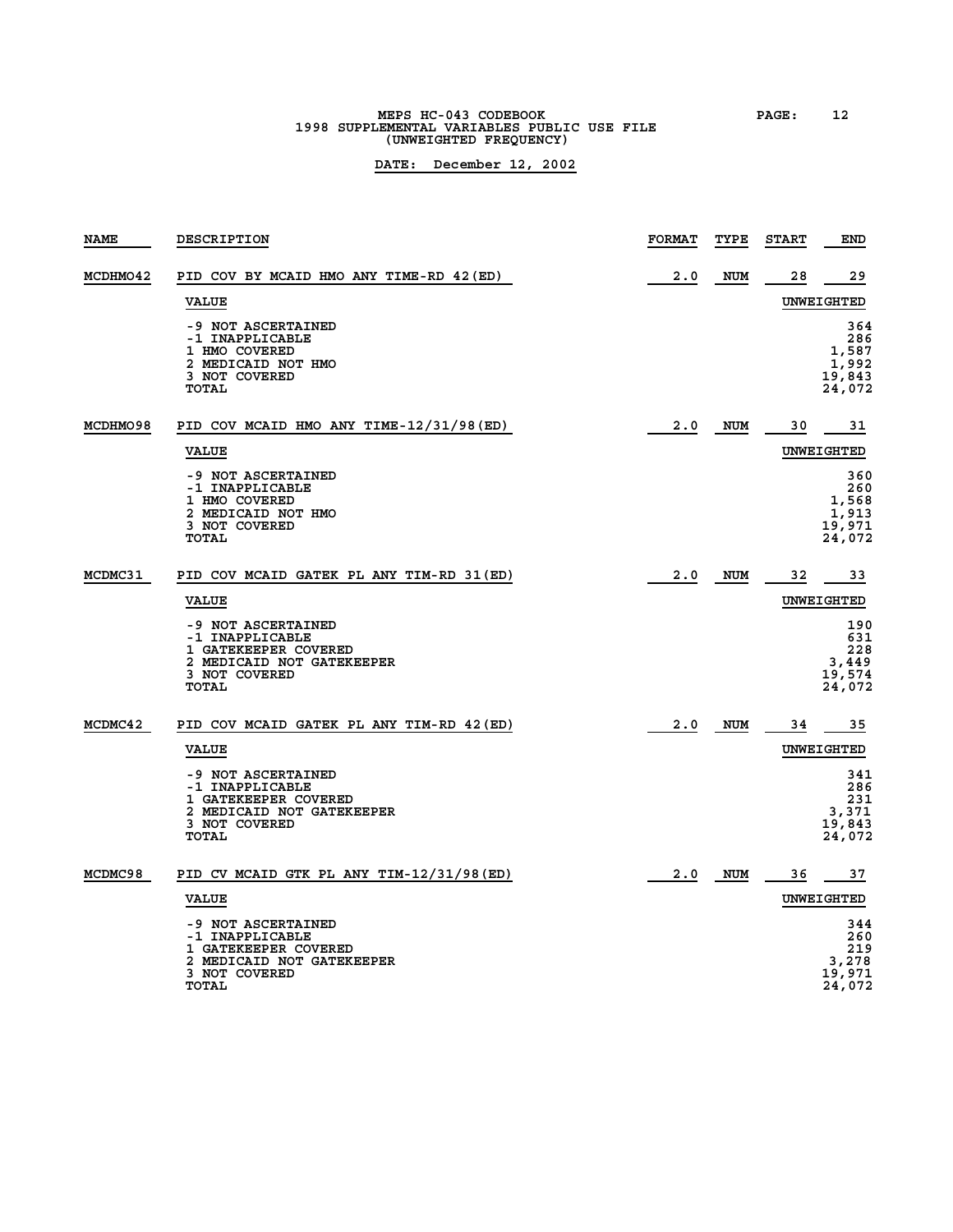**MEPS HC-043 CODEBOOK PAGE: 13 1998 SUPPLEMENTAL VARIABLES PUBLIC USE FILE (UNWEIGHTED FREQUENCY)**

| <b>NAME</b>     | DESCRIPTION                                                                                                                                              | <b>FORMAT</b> | TYPE       | <b>START</b> | <b>END</b>                                         |
|-----------------|----------------------------------------------------------------------------------------------------------------------------------------------------------|---------------|------------|--------------|----------------------------------------------------|
| <b>PRVHMO31</b> | PID COV BY PRIV HMO ANY TIME-RD 31(ED)                                                                                                                   | 2.0           | <b>NUM</b> | 38           | 39                                                 |
|                 | <b>VALUE</b>                                                                                                                                             |               |            |              | <b>UNWEIGHTED</b>                                  |
|                 | -9 NOT ASCERTAINED<br>-1 INAPPLICABLE<br>1 PRIVATE HMO<br>2 PRIVATE, BUT NOT HMO<br>3 NOT COVERED BY PRIVATE INS<br>TOTAL                                |               |            |              | 1,150<br>631<br>7,117<br>5,636<br>9,538<br>24,072  |
| PRVHMO42        | PID COV BY PRIV HMO ANY TIME-RD 42 (ED)                                                                                                                  | 2.0           | <b>NUM</b> | 40           | 41                                                 |
|                 | <b>VALUE</b>                                                                                                                                             |               |            |              | UNWEIGHTED                                         |
|                 | -9 NOT ASCERTAINED<br>-1 INAPPLICABLE<br><b>1 PRIVATE HMO</b><br>2 PRIVATE, BUT NOT HMO<br>3 NOT COVERED BY PRIVATE INS<br>TOTAL                         |               |            |              | 1,219<br>286<br>7,527<br>5,682<br>9,358<br>24,072  |
| <b>PRVHMO98</b> | PID COV BY PRIV HMO ANY TIM-12/31/98(ED)                                                                                                                 | 2.0           | NUM        | 42           | 43                                                 |
|                 | <b>VALUE</b>                                                                                                                                             |               |            |              | UNWEIGHTED                                         |
|                 | -9 NOT ASCERTAINED<br>-1 INAPPLICABLE<br>1 PRIVATE HMO<br>2 PRIVATE, BUT NOT HMO<br>3 NOT COVERED BY PRIVATE INS<br>TOTAL                                |               |            |              | 1,180<br>260<br>7,470<br>5,621<br>9,541<br>24,072  |
| PRVMC31         | PID COV PRIV GATKEEP PL-ANY TIM RD31(ED)                                                                                                                 | 2.0           | <b>NUM</b> | 44           | 45                                                 |
|                 | <b>VALUE</b>                                                                                                                                             |               |            |              | <b>UNWEIGHTED</b>                                  |
|                 | -9 NOT ASCERTAINED<br>-1 INAPPLICABLE<br>1 PRIVATE GATEKEEPER PLAN<br>2 PRIVATE, BUT NOT GATEKEEPER PLAN<br>3 NOT COVERED BY PRIVATE INS<br>TOTAL        |               |            |              | 1,394<br>631<br>1,104<br>11,405<br>9,538<br>24,072 |
| PRVMC42         | PID COV PRIV GATKEEP PL-ANY TIM RD42(ED)                                                                                                                 | 2.0           | <b>NUM</b> | 46           | 47                                                 |
|                 | <b>VALUE</b>                                                                                                                                             |               |            |              | <b>UNWEIGHTED</b>                                  |
|                 | -9 NOT ASCERTAINED<br>-1 INAPPLICABLE<br>1 PRIVATE GATEKEEPER PLAN<br>2 PRIVATE, BUT NOT GATEKEEPER PLAN<br>3 NOT COVERED BY PRIVATE INS<br><b>TOTAL</b> |               |            |              | 1,480<br>286<br>1,197<br>11,751<br>9,358<br>24,072 |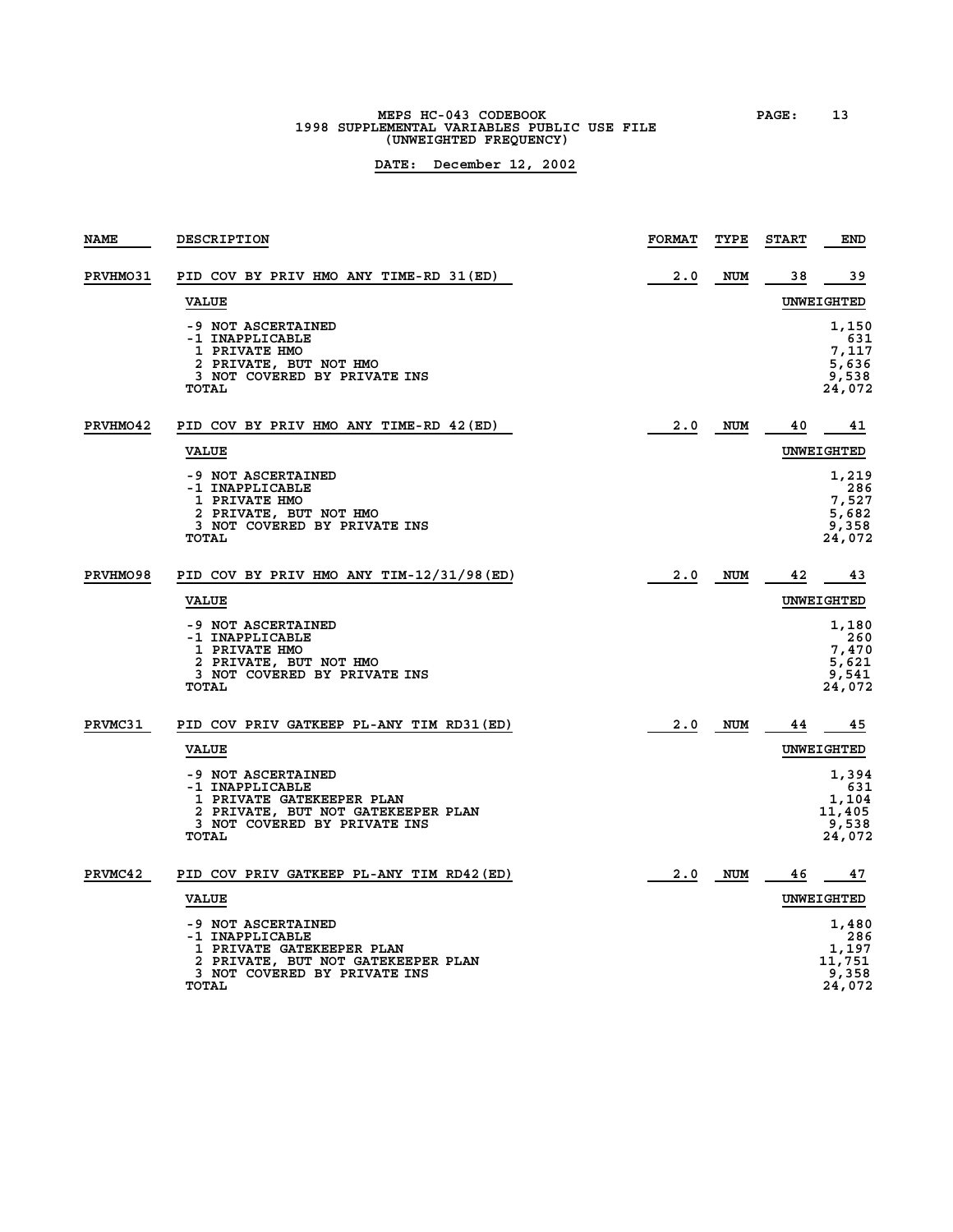**MEPS HC-043 CODEBOOK PAGE: 14 1998 SUPPLEMENTAL VARIABLES PUBLIC USE FILE (UNWEIGHTED FREQUENCY)**

| <b>NAME</b>     | DESCRIPTION                                                                                                                                       | <b>FORMAT</b> | TYPE       | <b>START</b> | END                                                |
|-----------------|---------------------------------------------------------------------------------------------------------------------------------------------------|---------------|------------|--------------|----------------------------------------------------|
| <b>PRVMC98</b>  | PID COV PV GTKEP PL ANY TIM-12/31/98(ED)                                                                                                          | 2.0           | <b>NUM</b> | 48           | 49                                                 |
|                 | <b>VALUE</b>                                                                                                                                      |               |            |              | UNWEIGHTED                                         |
|                 | -9 NOT ASCERTAINED<br>-1 INAPPLICABLE<br>1 PRIVATE GATEKEEPER PLAN<br>2 PRIVATE, BUT NOT GATEKEEPER PLAN<br>3 NOT COVERED BY PRIVATE INS<br>TOTAL |               |            |              | 1,361<br>260<br>1,134<br>11,776<br>9,541<br>24,072 |
| <b>PREVCOVR</b> | PER COV BY INS IN PREV 2 YRS-PANL 3 ONLY                                                                                                          | 2.0           | NUM        | 50           | 51                                                 |
|                 | <b>VALUE</b>                                                                                                                                      |               |            |              | UNWEIGHTED                                         |
|                 | -9 NOT ASCERTAINED<br>$-8$ DK<br>-7 REFUSED<br>-1 INAPPLICABLE<br>1 YES<br>2 NO<br>TOTAL                                                          |               |            |              | 10<br>77<br>10<br>21,758<br>477<br>1,740<br>24,072 |
| COVRMM          | MONTH MOST RECENTLY COVERED-PANEL 3 ONLY                                                                                                          | 2.0           | NUM        | 52           | 53                                                 |
|                 | <b>VALUE</b>                                                                                                                                      |               |            |              | <b>UNWEIGHTED</b>                                  |
|                 | -8 DK<br>-7 REFUSED<br>-1 INAPPLICABLE<br>1 - 12 MONTH<br><b>TOTAL</b>                                                                            |               |            |              | 91<br>5<br>23,595<br>381<br>24,072                 |
| COVRYY          | YEAR MOST RECENTLY COVERED-PANEL 3 ONLY                                                                                                           | 4.0           | <b>NUM</b> | 54           | 57                                                 |
|                 | <b>VALUE</b>                                                                                                                                      |               |            |              | <b>UNWEIGHTED</b>                                  |
|                 | -8 DK<br>-7 REFUSED<br>-1 INAPPLICABLE<br>1994 - 1997 YEAR MOST RECENTLY COVERED<br>TOTAL                                                         |               |            |              | 56<br>23,595<br>416<br>24,072                      |
| WASESTB         | WAS PREV INS BY EMPL OR UNION-PNL 3 ONLY                                                                                                          | 2.0           | <b>NUM</b> | 58           | 59                                                 |
|                 | <b>VALUE</b>                                                                                                                                      |               |            |              | <b>UNWEIGHTED</b>                                  |
|                 | -9 NOT ASCERTAINED<br>$-8$ DK<br>-7 REFUSED<br>-1 INAPPLICABLE<br>1 YES<br>2 NO                                                                   |               |            |              | 1<br>10<br>2<br>23,582<br>260<br>217               |
|                 | <b>TOTAL</b>                                                                                                                                      |               |            |              | 24,072                                             |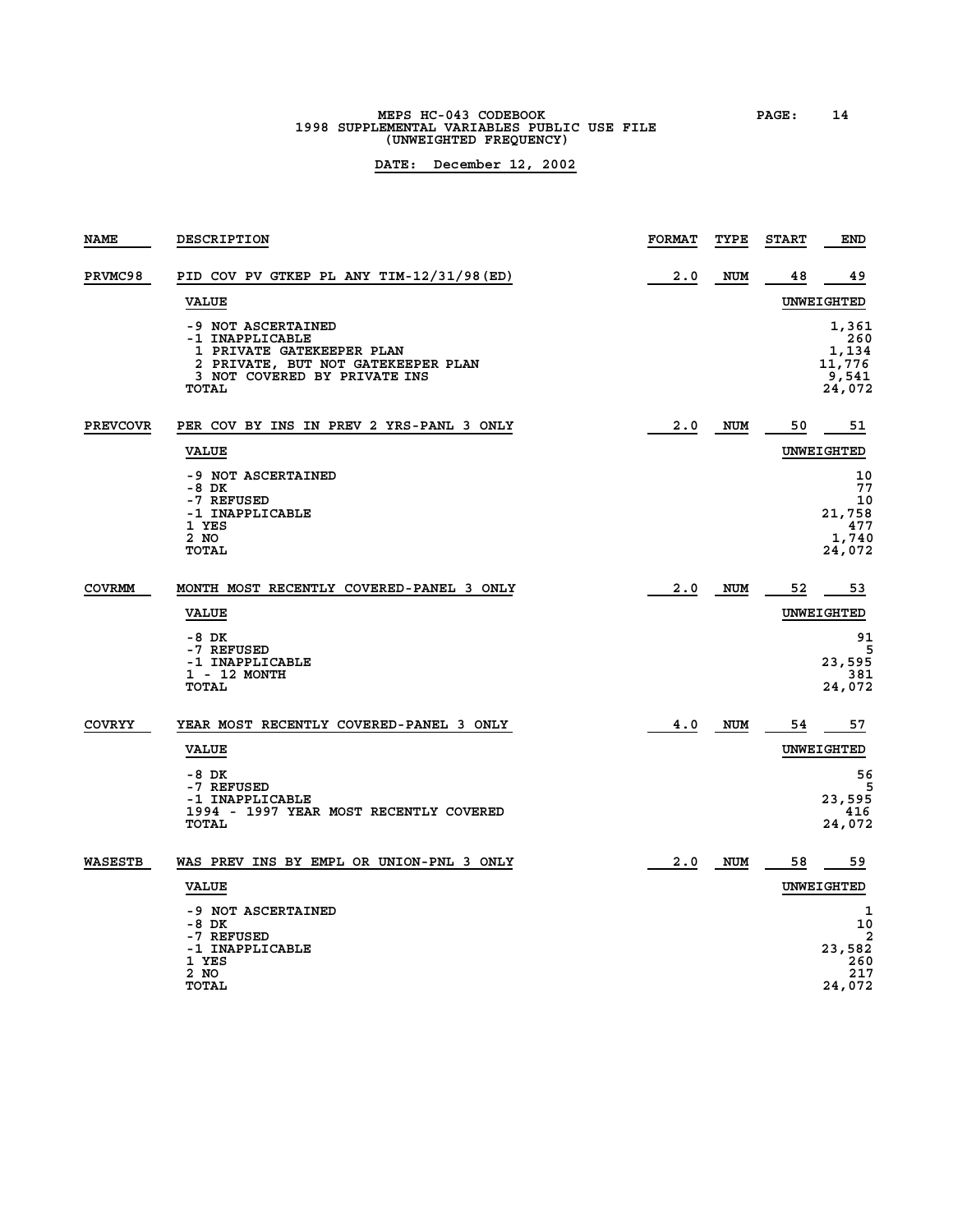## **MEPS HC-043 CODEBOOK PAGE: 15 1998 SUPPLEMENTAL VARIABLES PUBLIC USE FILE (UNWEIGHTED FREQUENCY)**

| 2.0<br>60<br><b>WASMCARE</b><br>WAS PREV INS BY MEDICARE-PANEL 3 ONLY<br><b>NUM</b><br>UNWEIGHTED<br><b>VALUE</b><br>-9 NOT ASCERTAINED<br>-8 DK<br>-7 REFUSED<br>-1 INAPPLICABLE<br>1 YES<br>2 NO<br><b>TOTAL</b><br><b>WASMCAID</b><br>WAS PREV INS BY MCAID-PANEL 3 ONLY<br>2.0<br>NUM<br>62<br>UNWEIGHTED<br><b>VALUE</b><br>-9 NOT ASCERTAINED<br>$-8$ DK<br>-7 REFUSED<br>23,582<br>-1 INAPPLICABLE<br>1 YES<br>2 NO<br><b>TOTAL</b><br>WAS PREV INS CHAMPUS/CHAMPVA-PANL 3 ONLY<br>WASCHAMP<br>2.0<br><b>NUM</b><br>64<br><b>VALUE</b><br>UNWEIGHTED<br>-9 NOT ASCERTAINED<br>-8 DK<br>-7 REFUSED<br>-1 INAPPLICABLE<br>2 NO<br>TOTAL<br><b>WASVA</b><br>WAS PREV INS VA/MILITAR CARE-PANL 3 ONLY<br>2.0<br><b>NUM</b><br>66<br>UNWEIGHTED<br><b>VALUE</b><br>-9 NOT ASCERTAINED<br>-8 DK<br>-7 REFUSED<br>-1 INAPPLICABLE<br>1 YES<br>2 NO<br><b>TOTAL</b> | <b>NAME</b> | <b>DESCRIPTION</b> | <b>FORMAT</b> | TYPE | <b>START</b> | END                     |
|--------------------------------------------------------------------------------------------------------------------------------------------------------------------------------------------------------------------------------------------------------------------------------------------------------------------------------------------------------------------------------------------------------------------------------------------------------------------------------------------------------------------------------------------------------------------------------------------------------------------------------------------------------------------------------------------------------------------------------------------------------------------------------------------------------------------------------------------------------------------|-------------|--------------------|---------------|------|--------------|-------------------------|
|                                                                                                                                                                                                                                                                                                                                                                                                                                                                                                                                                                                                                                                                                                                                                                                                                                                                    |             |                    |               |      |              | 61                      |
|                                                                                                                                                                                                                                                                                                                                                                                                                                                                                                                                                                                                                                                                                                                                                                                                                                                                    |             |                    |               |      |              |                         |
|                                                                                                                                                                                                                                                                                                                                                                                                                                                                                                                                                                                                                                                                                                                                                                                                                                                                    |             |                    |               |      |              | 1<br>10<br>2            |
|                                                                                                                                                                                                                                                                                                                                                                                                                                                                                                                                                                                                                                                                                                                                                                                                                                                                    |             |                    |               |      |              | 23,582                  |
|                                                                                                                                                                                                                                                                                                                                                                                                                                                                                                                                                                                                                                                                                                                                                                                                                                                                    |             |                    |               |      |              | 7<br>470<br>24,072      |
|                                                                                                                                                                                                                                                                                                                                                                                                                                                                                                                                                                                                                                                                                                                                                                                                                                                                    |             |                    |               |      |              | 63                      |
|                                                                                                                                                                                                                                                                                                                                                                                                                                                                                                                                                                                                                                                                                                                                                                                                                                                                    |             |                    |               |      |              |                         |
|                                                                                                                                                                                                                                                                                                                                                                                                                                                                                                                                                                                                                                                                                                                                                                                                                                                                    |             |                    |               |      |              | 1<br>10                 |
|                                                                                                                                                                                                                                                                                                                                                                                                                                                                                                                                                                                                                                                                                                                                                                                                                                                                    |             |                    |               |      |              | $\overline{\mathbf{2}}$ |
|                                                                                                                                                                                                                                                                                                                                                                                                                                                                                                                                                                                                                                                                                                                                                                                                                                                                    |             |                    |               |      |              | 105<br>372              |
|                                                                                                                                                                                                                                                                                                                                                                                                                                                                                                                                                                                                                                                                                                                                                                                                                                                                    |             |                    |               |      |              | 24,072                  |
|                                                                                                                                                                                                                                                                                                                                                                                                                                                                                                                                                                                                                                                                                                                                                                                                                                                                    |             |                    |               |      |              | 65                      |
|                                                                                                                                                                                                                                                                                                                                                                                                                                                                                                                                                                                                                                                                                                                                                                                                                                                                    |             |                    |               |      |              |                         |
|                                                                                                                                                                                                                                                                                                                                                                                                                                                                                                                                                                                                                                                                                                                                                                                                                                                                    |             |                    |               |      |              | 1<br>10<br>2            |
|                                                                                                                                                                                                                                                                                                                                                                                                                                                                                                                                                                                                                                                                                                                                                                                                                                                                    |             |                    |               |      |              | 23,582<br>477           |
|                                                                                                                                                                                                                                                                                                                                                                                                                                                                                                                                                                                                                                                                                                                                                                                                                                                                    |             |                    |               |      |              | 24,072                  |
|                                                                                                                                                                                                                                                                                                                                                                                                                                                                                                                                                                                                                                                                                                                                                                                                                                                                    |             |                    |               |      |              | 67                      |
|                                                                                                                                                                                                                                                                                                                                                                                                                                                                                                                                                                                                                                                                                                                                                                                                                                                                    |             |                    |               |      |              |                         |
|                                                                                                                                                                                                                                                                                                                                                                                                                                                                                                                                                                                                                                                                                                                                                                                                                                                                    |             |                    |               |      |              | 1<br>10                 |
|                                                                                                                                                                                                                                                                                                                                                                                                                                                                                                                                                                                                                                                                                                                                                                                                                                                                    |             |                    |               |      |              | 23,582                  |
|                                                                                                                                                                                                                                                                                                                                                                                                                                                                                                                                                                                                                                                                                                                                                                                                                                                                    |             |                    |               |      |              | 1<br>476                |
|                                                                                                                                                                                                                                                                                                                                                                                                                                                                                                                                                                                                                                                                                                                                                                                                                                                                    |             |                    |               |      |              | 24,072                  |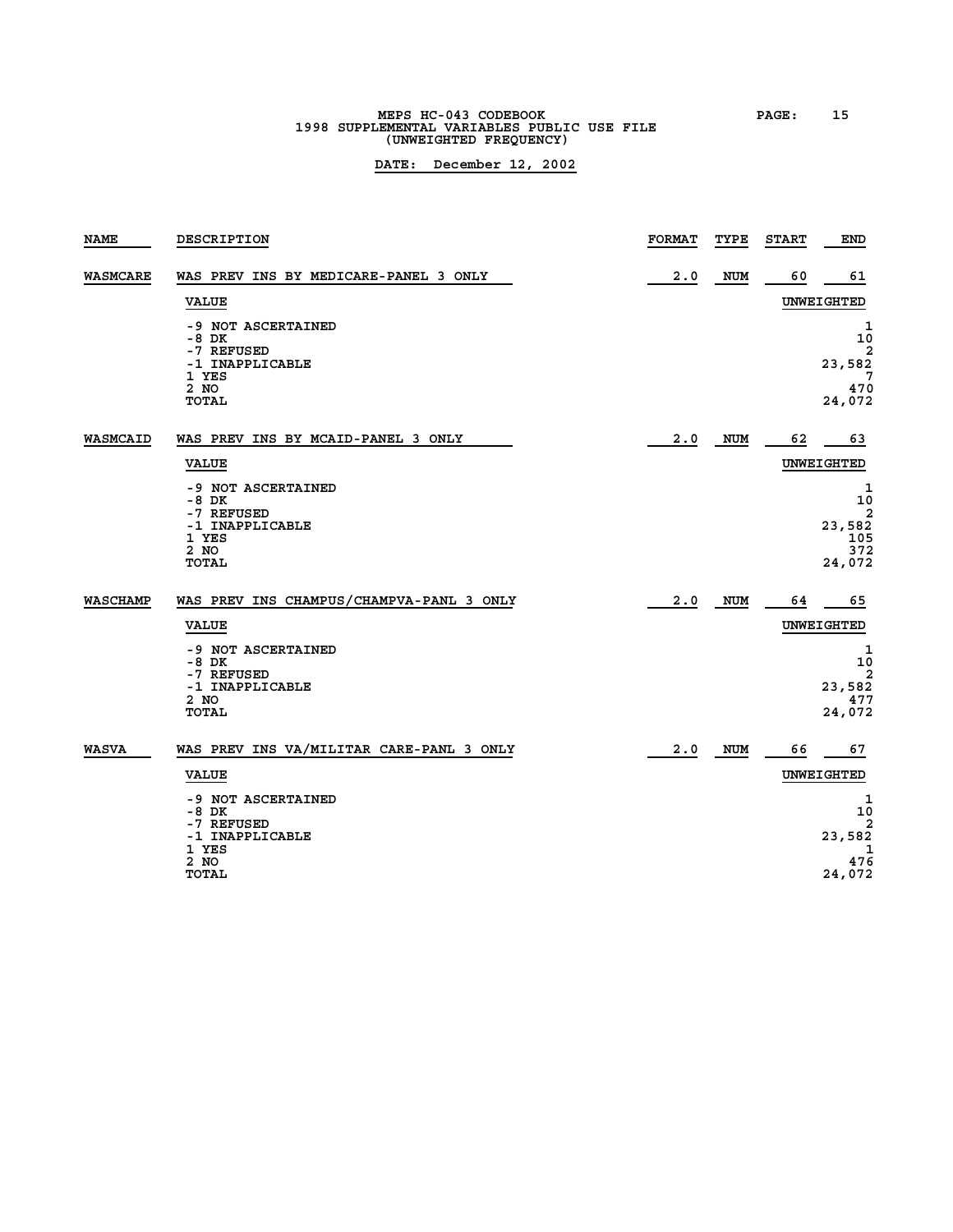## **MEPS HC-043 CODEBOOK PAGE: 16 1998 SUPPLEMENTAL VARIABLES PUBLIC USE FILE (UNWEIGHTED FREQUENCY)**

| <b>NAME</b>     | DESCRIPTION                                                                            | <b>FORMAT</b> | TYPE       | <b>START</b> | END                                          |
|-----------------|----------------------------------------------------------------------------------------|---------------|------------|--------------|----------------------------------------------|
| WASPRIV         | WAS PREV INS GRP/ASSOC/INS CO-PNL 3 ONLY                                               | 2.0           | <b>NUM</b> | 68           | 69                                           |
|                 | <b>VALUE</b>                                                                           |               |            |              | UNWEIGHTED                                   |
|                 | -9 NOT ASCERTAINED<br>$-8$ DK<br>-7 REFUSED                                            |               |            |              | 1<br>10<br>2                                 |
|                 | -1 INAPPLICABLE<br>1 YES                                                               |               |            |              | 23,582<br>37                                 |
|                 | 2 NO<br><b>TOTAL</b>                                                                   |               |            |              | 440<br>24,072                                |
| <b>WASOTGOV</b> | WAS PREV INS BY OTH GOV PRG-PANEL 3 ONLY                                               | 2.0           | <b>NUM</b> | 70           | 71                                           |
|                 | <b>VALUE</b>                                                                           |               |            |              | <b>UNWEIGHTED</b>                            |
|                 | -8 DK<br>-7 REFUSED<br>-1 INAPPLICABLE<br>1 YES<br>2 NO<br>TOTAL                       |               |            |              | 10<br>2<br>23,583<br>11<br>466<br>24,072     |
| WASAFDC         | WAS PREV INS BY PUBLIC AFDC-PANEL 3 ONLY                                               | 2.0           | NUM        | 72           | 73                                           |
|                 | <b>VALUE</b>                                                                           |               |            |              | <b>UNWEIGHTED</b>                            |
|                 | -9 NOT ASCERTAINED<br>-8 DK<br>-7 REFUSED<br>-1 INAPPLICABLE<br>1 YES<br>2 NO<br>TOTAL |               |            |              | 1<br>10<br>2<br>23,582<br>6<br>471<br>24,072 |
|                 |                                                                                        |               |            |              |                                              |
| WASSSI          | WAS PREV INS BY SSI PROGRAM-PANEL 3 ONLY                                               | 2.0           | <b>NUM</b> | 74           | 75                                           |
|                 | <b>VALUE</b>                                                                           |               |            |              | UNWEIGHTED                                   |
|                 | -9 NOT ASCERTAINED<br>$-8$ DK                                                          |               |            |              | 1<br>10                                      |
|                 | -7 REFUSED<br>-1 INAPPLICABLE                                                          |               |            |              | 23,582                                       |
|                 | 1 YES<br>2 NO<br><b>TOTAL</b>                                                          |               |            |              | 1<br>476<br>24,072                           |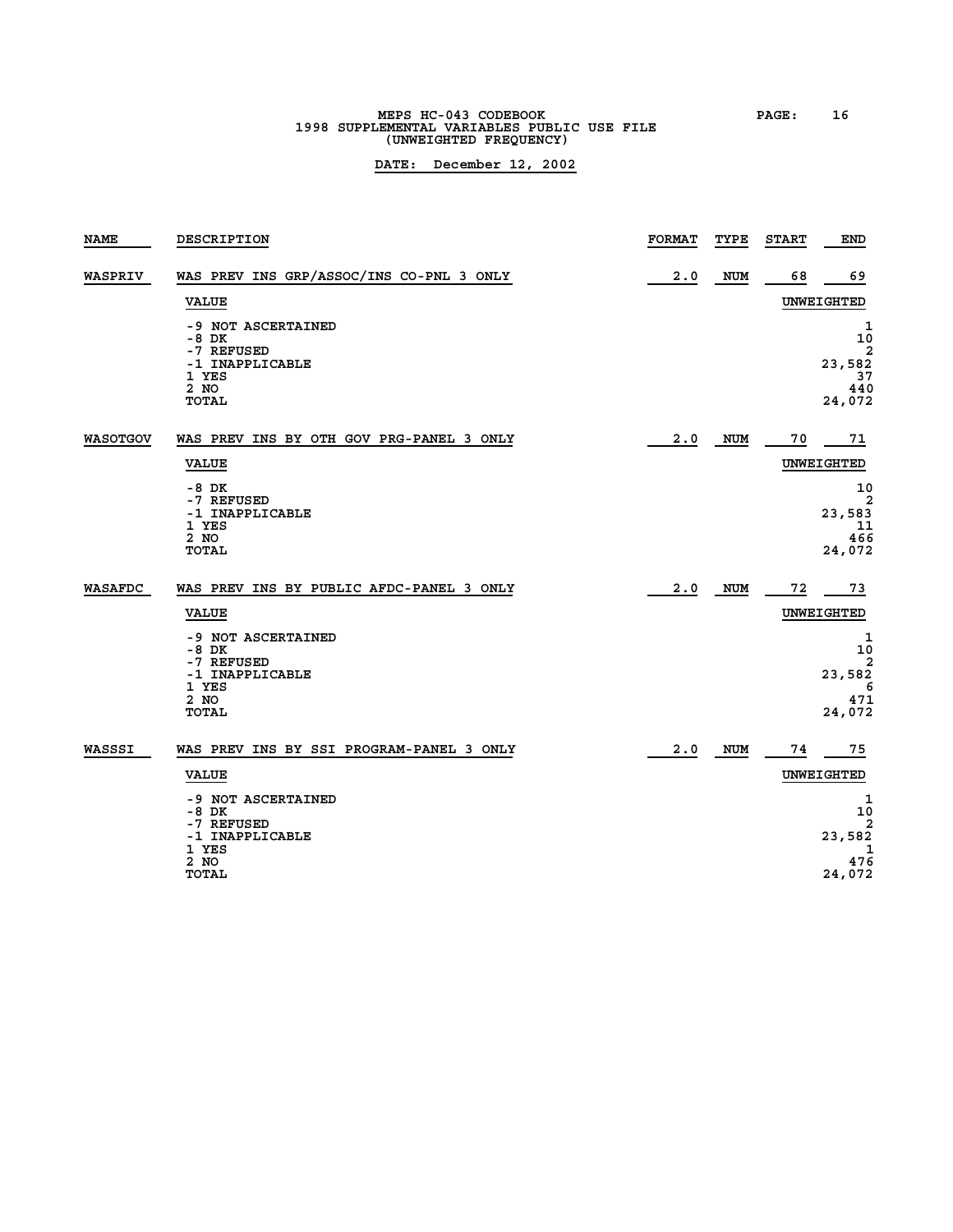**MEPS HC-043 CODEBOOK PAGE: 17 1998 SUPPLEMENTAL VARIABLES PUBLIC USE FILE (UNWEIGHTED FREQUENCY)**

| <b>NAME</b>     | DESCRIPTION                                 | <b>FORMAT</b> | TYPE       | <b>START</b> | <b>END</b>                        |
|-----------------|---------------------------------------------|---------------|------------|--------------|-----------------------------------|
| <b>WASSTAT1</b> | WAS PREV INS BY STAT PROG 1-PANEL 3 ONLY    | 2.0           | <b>NUM</b> | 76           | 77                                |
|                 | <b>VALUE</b>                                |               |            |              | UNWEIGHTED                        |
|                 | -9 NOT ASCERTAINED<br>$-8$ DK<br>-7 REFUSED |               |            |              | 1<br>10<br>2                      |
|                 | -1 INAPPLICABLE                             |               |            |              | 23,646                            |
|                 | 1 YES<br>2 NO<br><b>TOTAL</b>               |               |            |              | 411<br>24,072                     |
| <b>WASSTAT2</b> | WAS PREV INS BY STAT PROG 2-PANEL 3 ONLY    | 2.0           | NUM        | 78           | 79                                |
|                 | <b>VALUE</b>                                |               |            |              | UNWEIGHTED                        |
|                 | -9 NOT ASCERTAINED<br>-8 DK                 |               |            |              | 1<br>10                           |
|                 | -7 REFUSED<br>-1 INAPPLICABLE               |               |            |              | $\overline{\mathbf{2}}$<br>23,799 |
|                 | 2 NO<br><b>TOTAL</b>                        |               |            |              | 260<br>24,072                     |
| <b>WASSTAT3</b> | WAS PREV INS BY STAT PROG 3-PANEL 3 ONLY    | 2.0           | NUM        | 80           | 81                                |
|                 | <b>VALUE</b>                                |               |            |              | UNWEIGHTED                        |
|                 | -9 NOT ASCERTAINED<br>-8 DK<br>-7 REFUSED   |               |            |              | $\mathbf 1$<br>10<br>2            |
|                 | -1 INAPPLICABLE<br>2 NO                     |               |            |              | 24,030<br>29                      |
|                 | <b>TOTAL</b>                                |               |            |              | 24,072                            |
| <b>WASOTHER</b> | WAS PREV INS BY OTH SOURCE-PANEL 3 ONLY     | 2.0           | <b>NUM</b> | 82           | 83                                |
|                 | <b>VALUE</b>                                |               |            |              | UNWEIGHTED                        |
|                 | -9 NOT ASCERTAINED<br>-8 DK                 |               |            |              | 1<br>10<br>2                      |
|                 | -7 REFUSED<br>-1 INAPPLICABLE               |               |            |              | 23,582                            |
|                 | 1 YES<br>2 NO                               |               |            |              | 48<br>429                         |
|                 | TOTAL                                       |               |            |              | 24,072                            |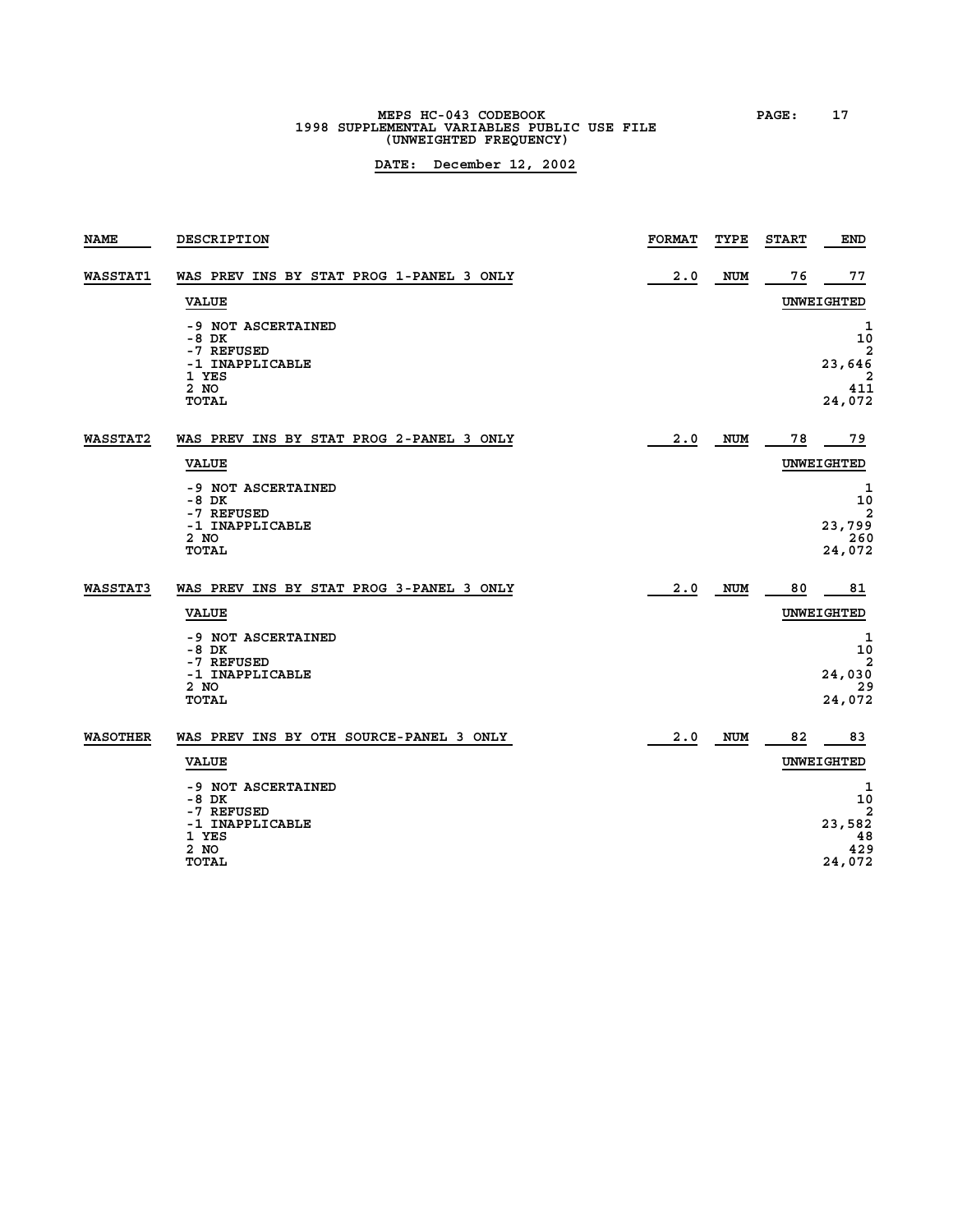**MEPS HC-043 CODEBOOK PAGE: 18 1998 SUPPLEMENTAL VARIABLES PUBLIC USE FILE (UNWEIGHTED FREQUENCY)**

| <b>NAME</b>     | DESCRIPTION                                 | <b>FORMAT</b> | TYPE       | <b>START</b> | END                              |
|-----------------|---------------------------------------------|---------------|------------|--------------|----------------------------------|
| <b>NOINSBEF</b> | EVR WOUT HLTH INSR PREV YR-PANEL 3 ONLY     | 2.0           | <b>NUM</b> | 84           | 85                               |
|                 | <b>VALUE</b>                                |               |            |              | UNWEIGHTED                       |
|                 | -9 NOT ASCERTAINED<br>$-8$ DK<br>-7 REFUSED |               |            |              | 129<br>32<br>2                   |
|                 | -1 INAPPLICABLE<br>1 YES<br>2 NO<br>TOTAL   |               |            |              | 15,718<br>347<br>7,844<br>24,072 |
|                 |                                             |               |            |              |                                  |
| NOINSTM         | # WKS/MON WOUT HLTH INS PRV YR-PNL 3 ONL    | 2.0           | NUM        | 86           | 87                               |
|                 | <b>VALUE</b>                                |               |            |              | UNWEIGHTED                       |
|                 | $-8$ DK<br>-1 INAPPLICABLE<br>0             |               |            |              | 10<br>23,725<br>4                |
|                 | $1 - 52$<br>TOTAL                           |               |            |              | 333<br>24,072                    |
| NOINUNIT        | UNIT OF TIME WOUT HLTH INS-PANEL 3 ONLY     | 2.0           | NUM        | 88           | 89                               |
|                 | <b>VALUE</b>                                |               |            |              | UNWEIGHTED                       |
|                 | -1 INAPPLICABLE<br>1 WEEKS                  |               |            |              | 23,739<br>-24                    |
|                 | 2 MONTHS<br>TOTAL                           |               |            |              | 309<br>24,072                    |
| <b>MORECOVR</b> | COV BY MOR COMPR PL PREV 2 YR-PNL 3 ONLY    | 2.0           | <b>NUM</b> | 90           | 91                               |
|                 | <b>VALUE</b>                                |               |            |              | <b>UNWEIGHTED</b>                |
|                 | $-8$ DK<br>-1 INAPPLICABLE<br>1 YES         |               |            |              | 23<br>23,955<br>13               |
|                 | 2 NO<br><b>TOTAL</b>                        |               |            |              | 81<br>24,072                     |
| <b>INSENDMM</b> | MONTH MOST RECENTLY COVD-PANEL 3 ONLY       | 2.0           | NUM        | 92           | 93                               |
|                 | <b>VALUE</b>                                |               |            |              | UNWEIGHTED                       |
|                 | $-8$ DK<br>-1 INAPPLICABLE<br>1 - 12 MONTH  |               |            |              | 24,059<br>8                      |
|                 | <b>TOTAL</b>                                |               |            |              | 24,072                           |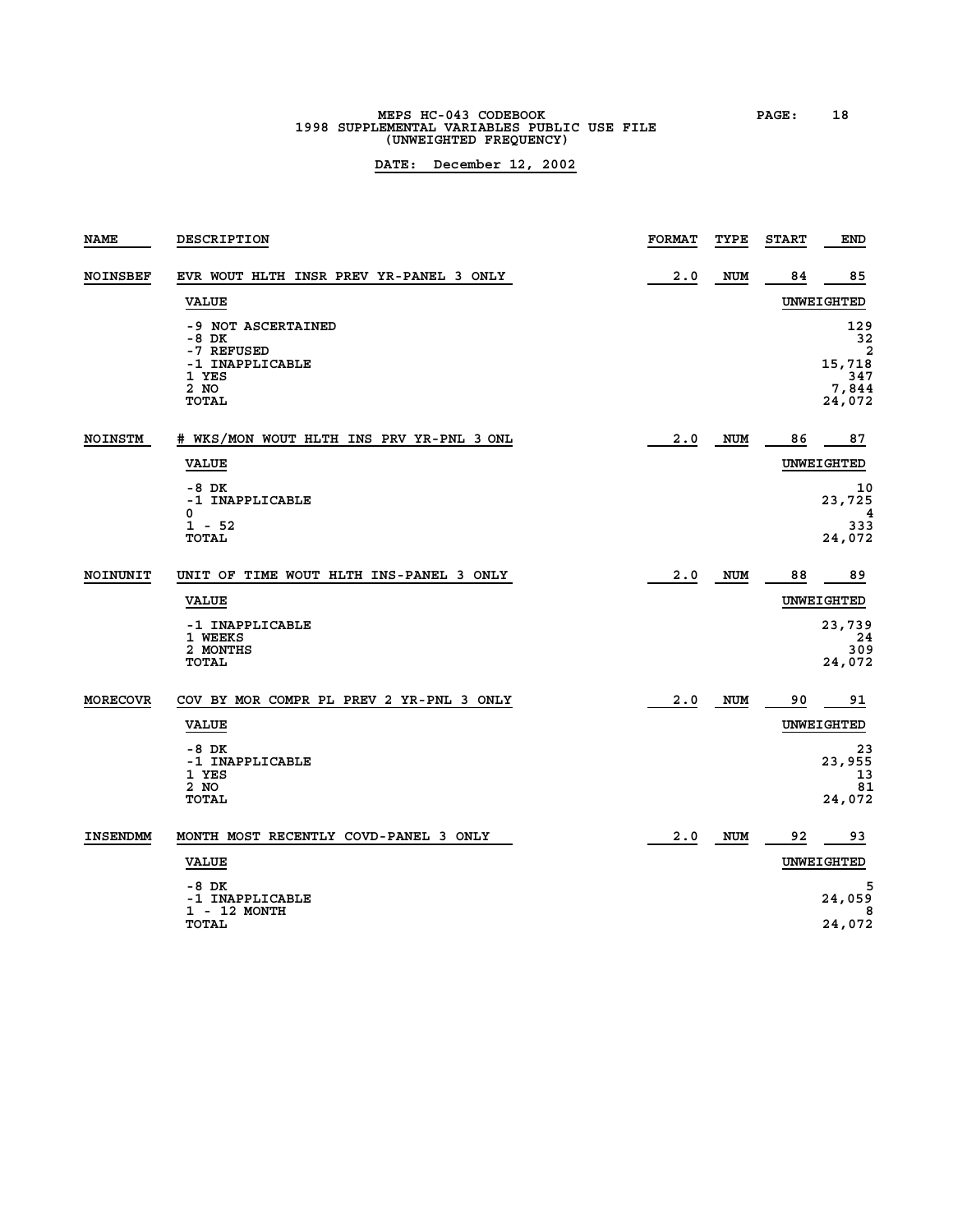# **MEPS HC-043 CODEBOOK PAGE: 19 1998 SUPPLEMENTAL VARIABLES PUBLIC USE FILE (UNWEIGHTED FREQUENCY)**

| <b>NAME</b>     | DESCRIPTION                                                                                       | <b>FORMAT</b> | TYPE       | <b>START</b> | END                                               |
|-----------------|---------------------------------------------------------------------------------------------------|---------------|------------|--------------|---------------------------------------------------|
| <b>INSENDYY</b> | YEAR MOST RECENTLY COVD-PANEL 3 ONLY                                                              | 4.0           | <b>NUM</b> | 94           | 97                                                |
|                 | <b>VALUE</b>                                                                                      |               |            |              | <b>UNWEIGHTED</b>                                 |
|                 | -8 DK<br>-1 INAPPLICABLE<br>1995 - 1996 YEAR MOST RECENTLY COVERED<br><b>UNFORMATTED</b><br>TOTAL |               |            |              | 24,059<br>4<br>5<br>24,072                        |
| <b>DENYINSR</b> | PERS EVER DENIED INSUR-PANEL 3 ONLY                                                               | 2.0           | <b>NUM</b> | 98           | 99                                                |
|                 | <b>VALUE</b>                                                                                      |               |            |              | <b>UNWEIGHTED</b>                                 |
|                 | -9 NOT ASCERTAINED<br>$-8$ DK<br>-7 REFUSED<br>-1 INAPPLICABLE<br>1 YES<br>2 NO<br><b>TOTAL</b>   |               |            |              | 3<br>79<br>14<br>13,292<br>90<br>10,594<br>24,072 |
| <b>DNYCANC</b>  | CANCER CAUSE INSR DENIAL-PANEL 3 ONLY                                                             | 2.0           | <b>NUM</b> | 100          | 101                                               |
|                 | <b>VALUE</b>                                                                                      |               |            |              | UNWEIGHTED                                        |
|                 | -8 DK<br>-1 INAPPLICABLE<br>1 YES<br>2 NO<br><b>TOTAL</b>                                         |               |            |              | 1<br>23,982<br>82<br>24,072                       |
| <b>DNYHYPER</b> | HYPERTNS CAUSE INSUR DENIAL-PANEL 3 ONLY<br><b>VALUE</b>                                          | 2.0           | <b>NUM</b> | 102          | 103<br>UNWEIGHTED                                 |
|                 | $-8$ DK<br>-1 INAPPLICABLE<br>1 YES<br>2 NO<br><b>TOTAL</b>                                       |               |            |              | 1<br>23,982<br>11<br>78<br>24,072                 |
| <b>DNYDIAB</b>  | DIABETES CAUSE INSUR DENIAL-PANEL 3 ONLY                                                          | 2.0           | <b>NUM</b> | 104          | 105                                               |
|                 | <b>VALUE</b>                                                                                      |               |            |              | UNWEIGHTED                                        |
|                 | -8 DK<br>-1 INAPPLICABLE<br>1 YES<br>2 NO                                                         |               |            |              | 1<br>23,982<br>10<br>79                           |
|                 | TOTAL                                                                                             |               |            |              | 24,072                                            |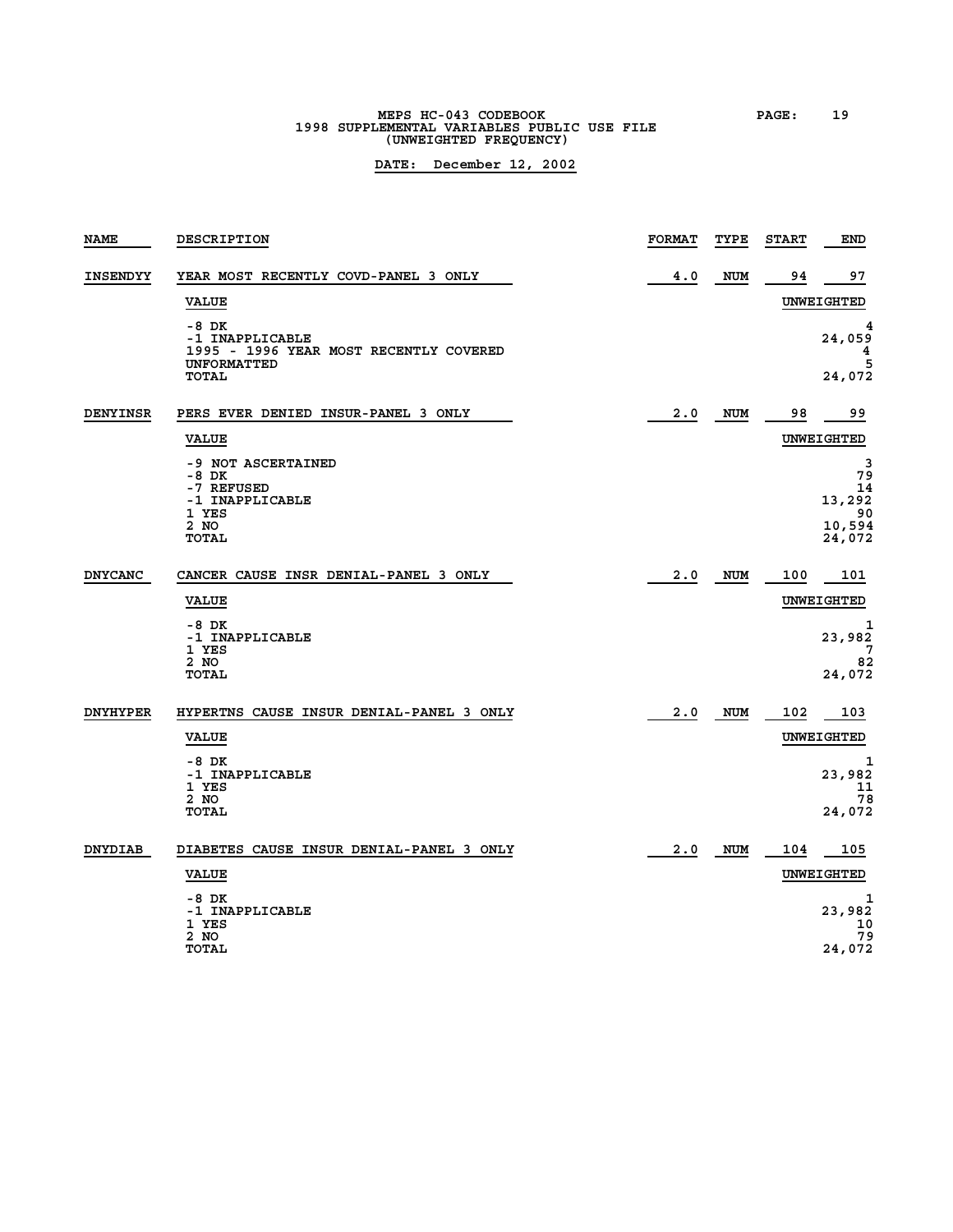# **MEPS HC-043 CODEBOOK PAGE: 20 1998 SUPPLEMENTAL VARIABLES PUBLIC USE FILE (UNWEIGHTED FREQUENCY)**

| <b>NAME</b>     | DESCRIPTION                                                                                                                                          | <b>FORMAT</b> | TYPE       | <b>START</b> | END                                                                     |
|-----------------|------------------------------------------------------------------------------------------------------------------------------------------------------|---------------|------------|--------------|-------------------------------------------------------------------------|
| <b>DNYCORON</b> | CORNRY ART DIS CAUSE INSR DNL-PNL 3 ONLY<br><b>VALUE</b>                                                                                             | 2.0           | <b>NUM</b> | 106          | 107<br>UNWEIGHTED                                                       |
|                 | $-8$ DK<br>-1 INAPPLICABLE<br>1 YES<br>2 NO<br>TOTAL                                                                                                 |               |            |              | 1<br>23,982<br>8<br>81<br>24,072                                        |
| <b>DENYOTH</b>  | OTH REASON CAUS INSR DENIAL-PANEL 3 ONLY<br><b>VALUE</b>                                                                                             | 2.0           | <b>NUM</b> | 108          | 109<br>UNWEIGHTED                                                       |
|                 | -8 DK<br>-1 INAPPLICABLE<br>1 YES<br>2 NO<br><b>TOTAL</b>                                                                                            |               |            |              | 1<br>23,982<br>65<br>24<br>24,072                                       |
| <b>INSLOOK</b>  | PERS EVER LOOK FOR INSURNCE-PANEL 3 ONLY<br><b>VALUE</b><br>-9 NOT ASCERTAINED<br>$-8$ DK<br>-7 REFUSED<br>-1 INAPPLICABLE<br>1 YES<br>2 NO<br>TOTAL | 2.0           | <b>NUM</b> | 110          | 111<br>UNWEIGHTED<br>13<br>53<br>9<br>21,826<br>164<br>2,007<br>24,072  |
| INSLIMIT        | ANY LIMIT/RESTRIC INSURANCE-PANEL 3 ONLY<br><b>VALUE</b><br>-9 NOT ASCERTAINED<br>-8 DK<br>-7 REFUSED<br>-1 INAPPLICABLE<br>1 YES<br>2 NO<br>TOTAL   | 2.0           | NUM        | 112          | 113<br>UNWEIGHTED<br>134<br>120<br>5<br>15,718<br>45<br>8,050<br>24,072 |
| <b>LMTASTHM</b> | COND CAUSED LIMIT: ASTHMA-PANEL 3 ONLY<br><b>VALUE</b><br>-1 INAPPLICABLE<br>2 NO<br>TOTAL                                                           | 2.0           | NUM        | 114          | 115<br>UNWEIGHTED<br>24,027<br>45<br>24,072                             |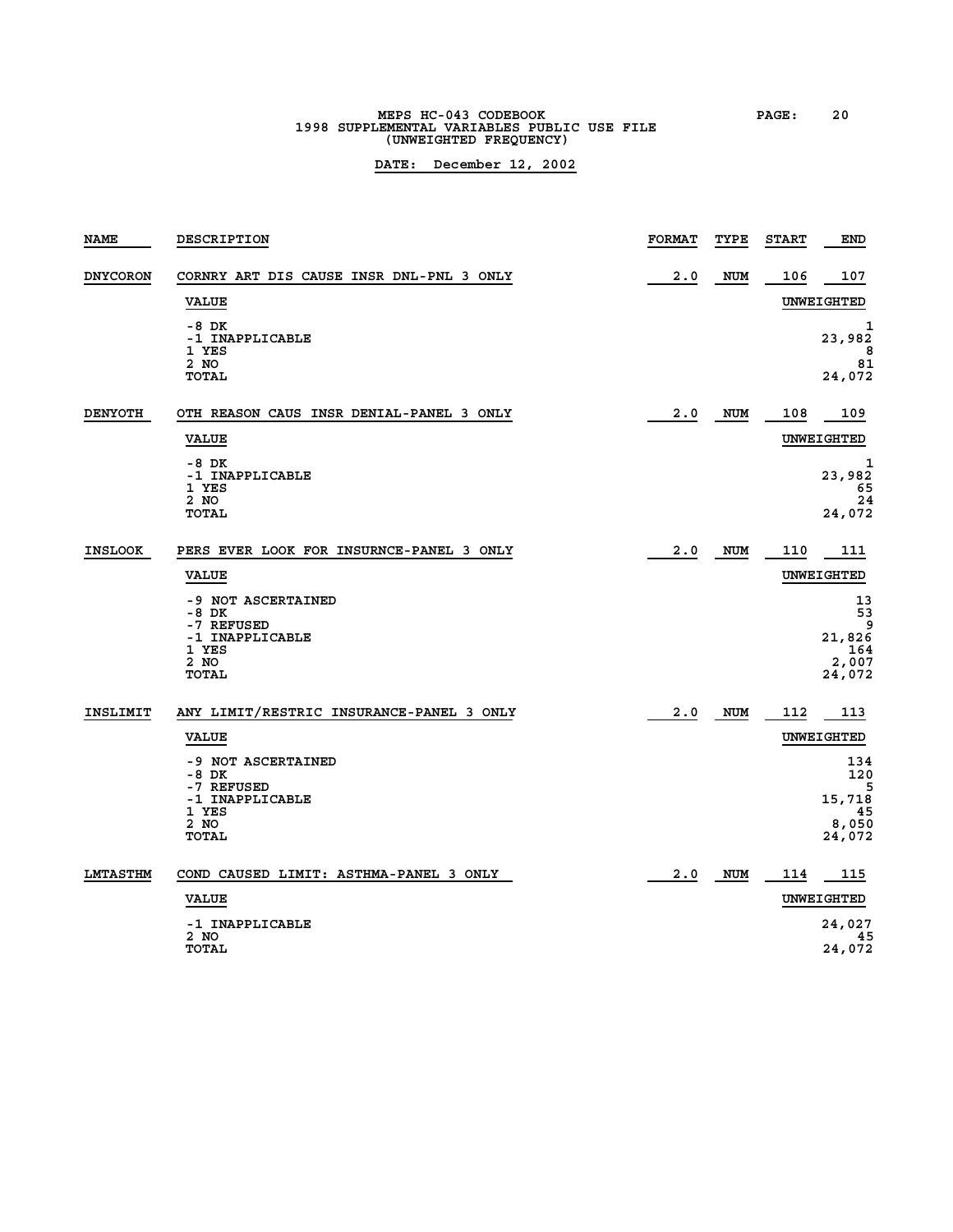# **MEPS HC-043 CODEBOOK PAGE: 21 1998 SUPPLEMENTAL VARIABLES PUBLIC USE FILE (UNWEIGHTED FREQUENCY)**

| <b>NAME</b>     | DESCRIPTION                               | <b>FORMAT</b> | TYPE       | <b>START</b> | END              |
|-----------------|-------------------------------------------|---------------|------------|--------------|------------------|
| LMTBACK         | COND CAUSED LIMIT: BACK PROB-PANEL 3 ONLY | 2.0           | <b>NUM</b> | 116          | 117              |
|                 | <b>VALUE</b>                              |               |            |              | UNWEIGHTED       |
|                 | -1 INAPPLICABLE<br>1 YES                  |               |            |              | 24,027<br>3      |
|                 | 2 NO<br>TOTAL                             |               |            |              | 42<br>24,072     |
|                 |                                           |               |            |              |                  |
| LMTMIGRN        | COND CAUSED LIMIT: MIGRAINE-PANEL 3 ONLY  | 2.0           | NUM        | 118          | 119              |
|                 | <b>VALUE</b>                              |               |            |              | UNWEIGHTED       |
|                 | -1 INAPPLICABLE<br>1 YES                  |               |            |              | 24,027<br>1      |
|                 | 2 NO<br><b>TOTAL</b>                      |               |            |              | 44<br>24,072     |
|                 |                                           |               |            |              |                  |
| <b>LMTCATAR</b> | COND CAUSED LIMIT: CATARACT-PANEL 3 ONLY  | 2.0           | NUM        | 120          | 121              |
|                 | <b>VALUE</b>                              |               |            |              | UNWEIGHTED       |
|                 | -1 INAPPLICABLE<br>1 YES                  |               |            |              | 24,027<br>1      |
|                 | 2 NO<br><b>TOTAL</b>                      |               |            |              | 44<br>24,072     |
|                 |                                           |               |            |              |                  |
| LIMITOT         | COND CAUSED LIMIT: OTHER-PANEL 3 ONLY     | 2.0           | <b>NUM</b> | 122          | 123              |
|                 | <b>VALUE</b>                              |               |            |              | UNWEIGHTED       |
|                 | -1 INAPPLICABLE<br>1 YES                  |               |            |              | 24,027<br>42     |
|                 | 2 NO<br><b>TOTAL</b>                      |               |            |              | 3<br>24,072      |
|                 |                                           |               |            |              |                  |
| <b>CHAMP31X</b> | PID COV BY CHAMPUS/CHAMPVA-RD 31 INT (ED) | 2.0           | <b>NUM</b> | 124          | 125              |
|                 | <b>VALUE</b>                              |               |            |              | UNWEIGHTED       |
|                 | -1 INAPPLICABLE<br>1 YES                  |               |            |              | 631<br>374       |
|                 | 2 NO<br><b>TOTAL</b>                      |               |            |              | 23,067<br>24,072 |
|                 |                                           |               |            |              |                  |
| <b>CHAMP42X</b> | PID COV BY CHAMPUS/CHAMPVA-RD 42 INT (ED) | 2.0           | <b>NUM</b> | 126          | 127              |
|                 | <b>VALUE</b>                              |               |            |              | UNWEIGHTED       |
|                 | -1 INAPPLICABLE<br>1 YES                  |               |            |              | 286<br>382       |
|                 | 2 NO<br>TOTAL                             |               |            |              | 23,404<br>24,072 |
|                 |                                           |               |            |              |                  |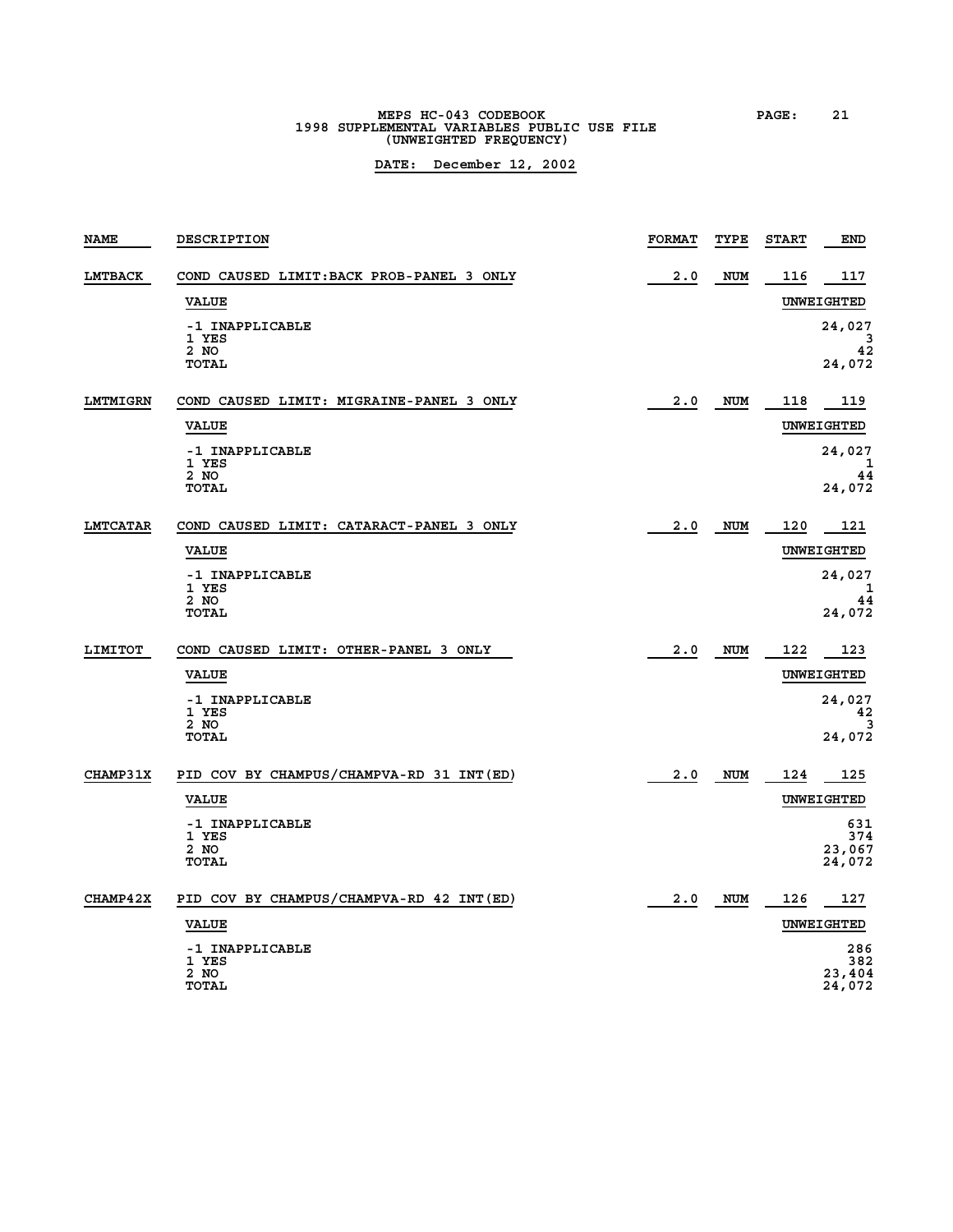# **MEPS HC-043 CODEBOOK PAGE: 22 1998 SUPPLEMENTAL VARIABLES PUBLIC USE FILE (UNWEIGHTED FREQUENCY)**

| <b>NAME</b>     | DESCRIPTION                                      | <b>FORMAT</b> | TYPE       | <b>START</b> | END                            |
|-----------------|--------------------------------------------------|---------------|------------|--------------|--------------------------------|
| CHAMP53X        | PID COV BY CHAMPUS/CHAMPVA-RD 53 INT (ED)        | 2.0           | <b>NUM</b> | 128          | 129                            |
|                 | <b>VALUE</b>                                     |               |            |              | UNWEIGHTED                     |
|                 | -1 INAPPLICABLE<br>1 YES<br>2 NO<br><b>TOTAL</b> |               |            |              | 585<br>363<br>23,124<br>24,072 |
| CHAMP98X        | PID COV BY CHAMPUS/CHAMPVA-12/31/98 (ED)         | 2.0           | NUM        | 130          | 131                            |
|                 | <b>VALUE</b>                                     |               |            |              | UNWEIGHTED                     |
|                 | -1 INAPPLICABLE<br>1 YES<br>2 NO<br><b>TOTAL</b> |               |            |              | 260<br>379<br>23,433<br>24,072 |
| <b>CHMAT31X</b> | AT ANY TIME COV CHAMPUS/CHAMPVA-RD 31            | 2.0           | <b>NUM</b> | 132          | 133                            |
|                 | <b>VALUE</b>                                     |               |            |              | UNWEIGHTED                     |
|                 | -1 INAPPLICABLE<br>1 YES<br>2 NO<br><b>TOTAL</b> |               |            |              | 631<br>375<br>23,066<br>24,072 |
| <b>CHMAT42X</b> | AT ANY TIME COV CHAMPUS/CHAMPVA-RD 42            | 2.0           | NUM        | 134          | 135                            |
|                 | <b>VALUE</b>                                     |               |            |              | UNWEIGHTED                     |
|                 | -1 INAPPLICABLE<br>1 YES<br>2 NO<br><b>TOTAL</b> |               |            |              | 286<br>389<br>23,397<br>24,072 |
| <b>CHMAT53X</b> | AT ANY TIME COV CHAMPUS/CHAMPVA-RD 53            | 2.0           | <b>NUM</b> | 136          | 137                            |
|                 | <b>VALUE</b>                                     |               |            |              | UNWEIGHTED                     |
|                 | -1 INAPPLICABLE<br>1 YES<br>2 NO<br><b>TOTAL</b> |               |            |              | 585<br>370<br>23,117<br>24,072 |
| <b>CHMAT98X</b> | AT ANY TIME COV CHAMPUS/CHAMPVA-12/31/98         | 2.0           | NUM        | 138          | 139                            |
|                 | <b>VALUE</b>                                     |               |            |              | UNWEIGHTED                     |
|                 | -1 INAPPLICABLE<br>1 YES<br>2 NO<br>TOTAL        |               |            |              | 260<br>379<br>23,433<br>24,072 |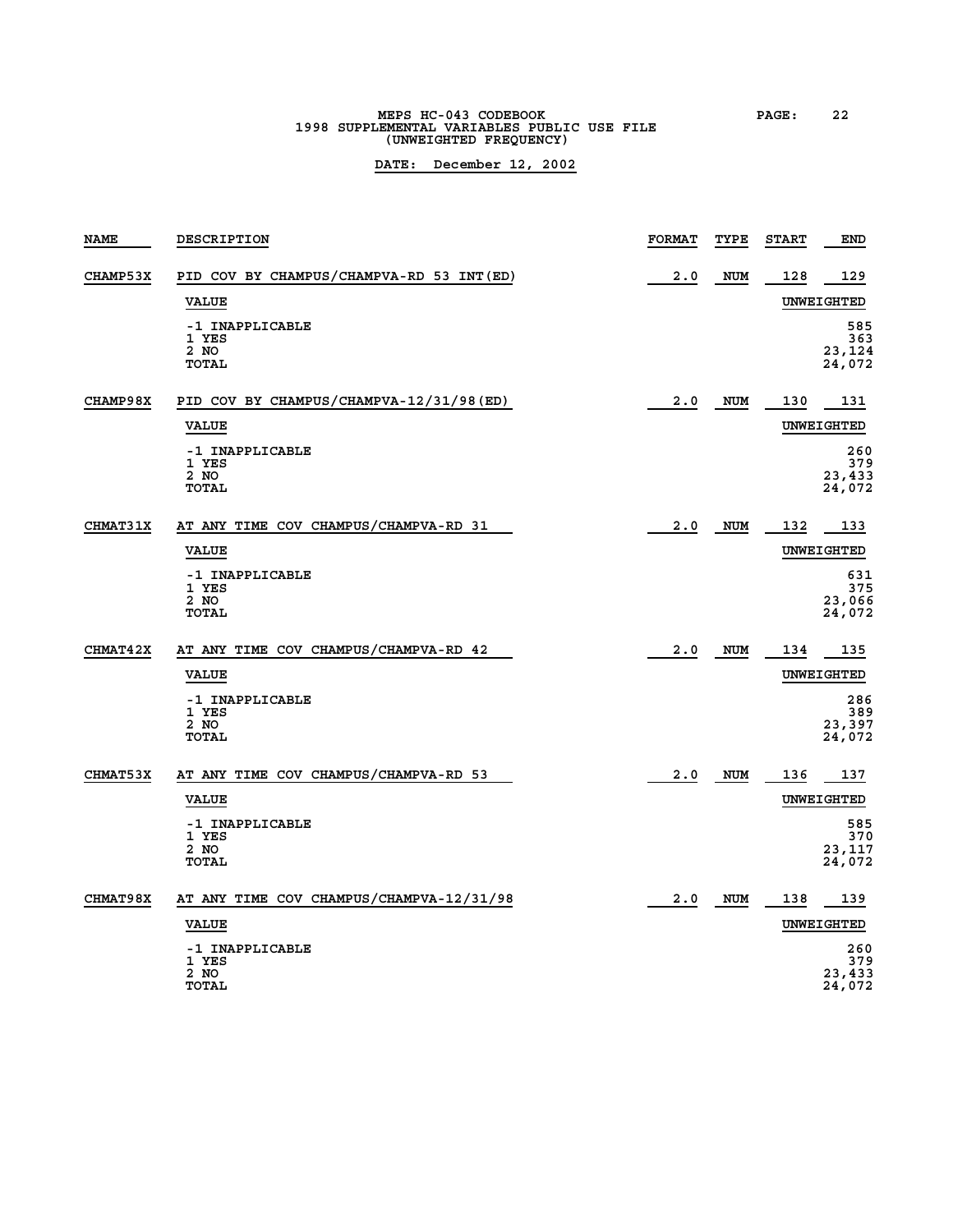# **MEPS HC-043 CODEBOOK PAGE: 23 1998 SUPPLEMENTAL VARIABLES PUBLIC USE FILE (UNWEIGHTED FREQUENCY)**

| <b>NAME</b>     | DESCRIPTION                                      | <b>FORMAT</b> | TYPE       | <b>START</b> | <b>END</b>                       |
|-----------------|--------------------------------------------------|---------------|------------|--------------|----------------------------------|
| INS31X          | PID IS INSURED - RD 31 INT<br>(ED)               | 2.0           | <b>NUM</b> | 140          | 141                              |
|                 | <b>VALUE</b>                                     |               |            |              | UNWEIGHTED                       |
|                 | -1 INAPPLICABLE<br>1 YES<br>2 NO<br>TOTAL        |               |            |              | 631<br>18,492<br>4,949<br>24,072 |
| INS42X          | PID IS INSURED - RD 42 INT<br>(ED)               | 2.0           | <b>NUM</b> | 142          | 143                              |
|                 | <b>VALUE</b>                                     |               |            |              | UNWEIGHTED                       |
|                 | -1 INAPPLICABLE<br>1 YES<br>2 NO<br>TOTAL        |               |            |              | 286<br>18,756<br>5,030<br>24,072 |
| INS53X          | PID IS INSURED - RD 53 INT<br>(ED)               | 2.0           | <b>NUM</b> | 144          | 145                              |
|                 | <b>VALUE</b>                                     |               |            |              | UNWEIGHTED                       |
|                 | -1 INAPPLICABLE<br>1 YES<br>2 NO<br><b>TOTAL</b> |               |            |              | 585<br>18,574<br>4,913<br>24,072 |
| INS98X          | PID IS INSURED - $12/31/98$ (ED)                 | 2.0           | <b>NUM</b> | 146          | 147                              |
|                 | <b>VALUE</b>                                     |               |            |              | UNWEIGHTED                       |
|                 | -1 INAPPLICABLE<br>1 YES<br>2 NO<br><b>TOTAL</b> |               |            |              | 260<br>18,801<br>5,011<br>24,072 |
| <b>INSAT31X</b> | INSURED ANY TIME IN RD31                         | 2.0           | <b>NUM</b> | 148          | 149                              |
|                 | <b>VALUE</b>                                     |               |            |              | UNWEIGHTED                       |
|                 | -1 INAPPLICABLE<br>1 YES<br>2 NO<br><b>TOTAL</b> |               |            |              | 631<br>18,848<br>4,593<br>24,072 |
| <b>INSAT42X</b> | INSURED ANY TIME IN RD42                         | 2.0           | <b>NUM</b> | 150          | 151                              |
|                 | <b>VALUE</b>                                     |               |            |              | UNWEIGHTED                       |
|                 | -1 INAPPLICABLE<br>1 YES<br>2 NO<br><b>TOTAL</b> |               |            |              | 286<br>19,398<br>4,388<br>24,072 |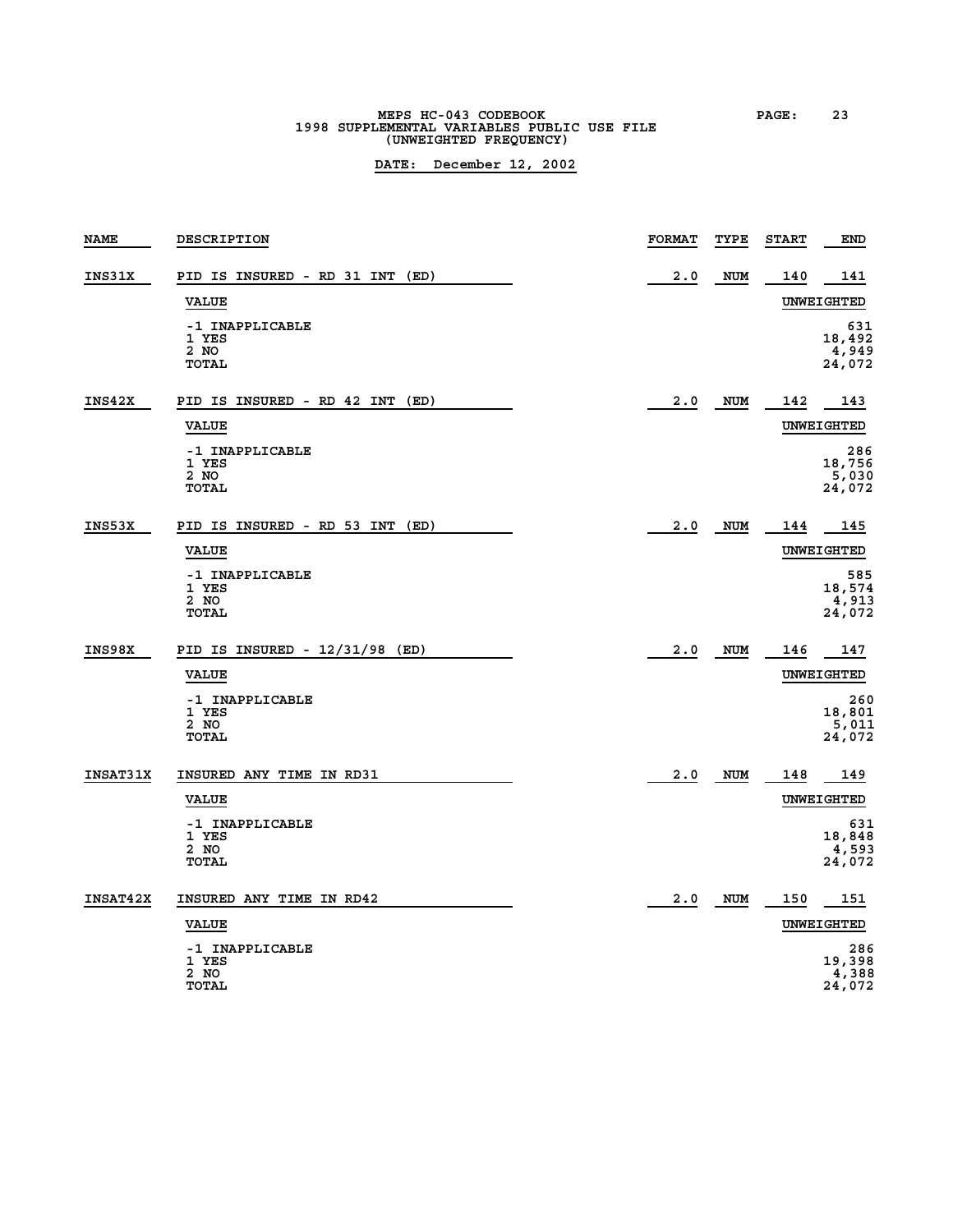# **MEPS HC-043 CODEBOOK PAGE: 24 1998 SUPPLEMENTAL VARIABLES PUBLIC USE FILE (UNWEIGHTED FREQUENCY)**

| <b>NAME</b>     | DESCRIPTION                                      | <b>FORMAT</b> | TYPE       | <b>START</b> | <b>END</b>                       |
|-----------------|--------------------------------------------------|---------------|------------|--------------|----------------------------------|
| <b>INSAT53X</b> | INSURED ANY TIME IN RD53                         | 2.0           | <b>NUM</b> | 152          | 153                              |
|                 | <b>VALUE</b>                                     |               |            |              | UNWEIGHTED                       |
|                 | -1 INAPPLICABLE<br>1 YES<br>2 NO<br><b>TOTAL</b> |               |            |              | 585<br>19,033<br>4,454<br>24,072 |
| INSAT98X        | INSURED ANY TIME 12/31/98/                       | 2.0           | NUM        | 154          | 155                              |
|                 | <b>VALUE</b>                                     |               |            |              | UNWEIGHTED                       |
|                 | -1 INAPPLICABLE<br>1 YES<br>2 NO<br><b>TOTAL</b> |               |            |              | 260<br>19,152<br>4,660<br>24,072 |
| <b>MCAID31</b>  | COV BY MCAID - RD 31 INT                         | 2.0           | <b>NUM</b> | 156          | 157                              |
|                 | <b>VALUE</b>                                     |               |            |              | UNWEIGHTED                       |
|                 | -1 INAPPLICABLE<br>1 YES<br>2 NO<br><b>TOTAL</b> |               |            |              | 631<br>3,609<br>19,832<br>24,072 |
| MCAID42         | COV BY MCAID - RD 42 INT                         | 2.0           | <b>NUM</b> | 158          | 159                              |
|                 | <b>VALUE</b>                                     |               |            |              | UNWEIGHTED                       |
|                 | -1 INAPPLICABLE<br>1 YES<br>2 NO<br><b>TOTAL</b> |               |            |              | 286<br>3,624<br>20,162<br>24,072 |
| <b>MCAID53</b>  | COV BY MCAID - RD 53 INT                         | 2.0           | <b>NUM</b> | 160          | 161                              |
|                 | <b>VALUE</b>                                     |               |            |              | UNWEIGHTED                       |
|                 | -1 INAPPLICABLE<br>1 YES<br>2 NO<br><b>TOTAL</b> |               |            |              | 585<br>3,627<br>19,860<br>24,072 |
| MCAID98         | PID COV BY MCAID - 12/31/98                      | 2.0           | NUM        | 162          | 163                              |
|                 | <b>VALUE</b>                                     |               |            |              | UNWEIGHTED                       |
|                 | -1 INAPPLICABLE<br>1 YES<br>2 NO<br><b>TOTAL</b> |               |            |              | 260<br>3,632<br>20,180<br>24,072 |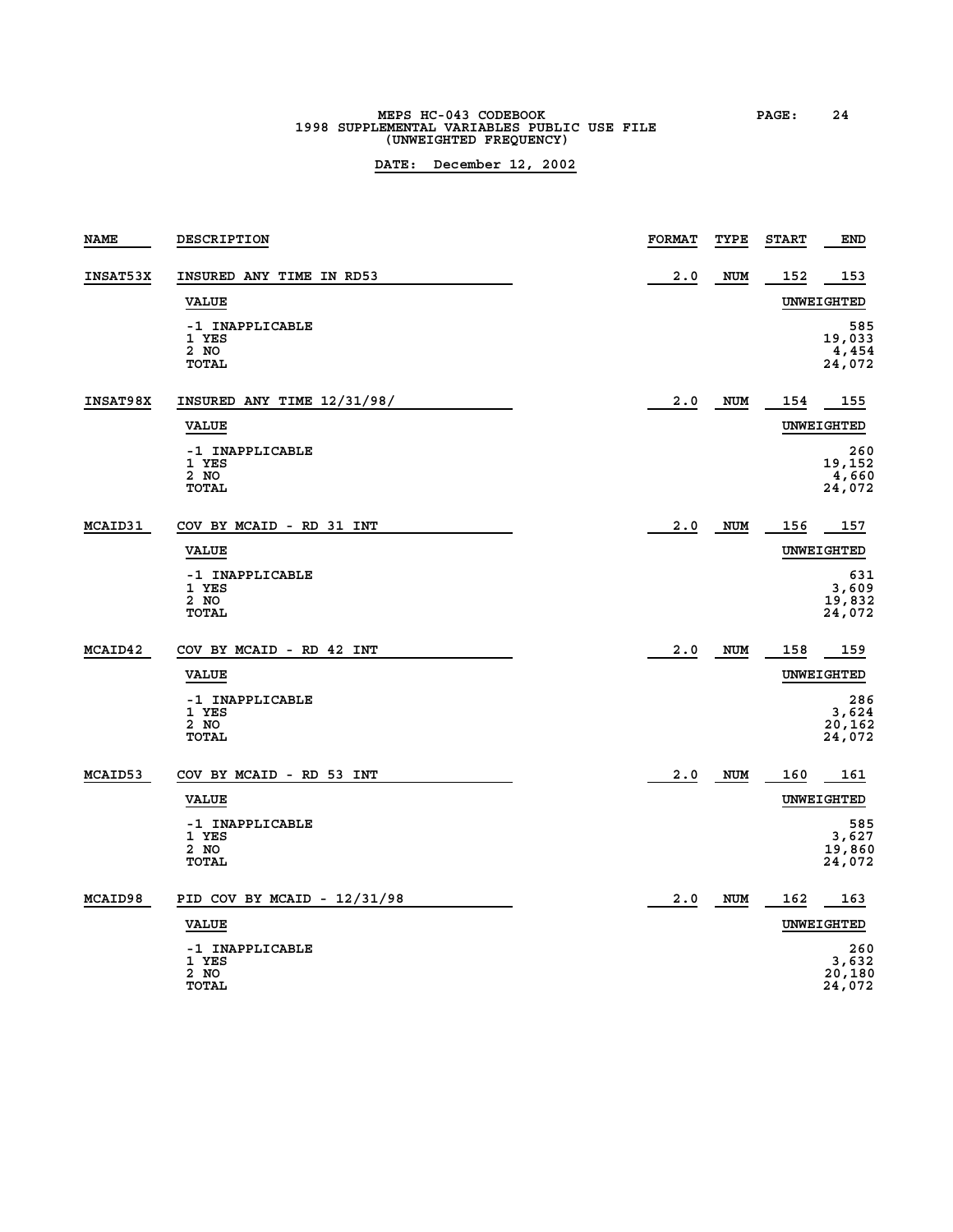# **MEPS HC-043 CODEBOOK PAGE: 25 1998 SUPPLEMENTAL VARIABLES PUBLIC USE FILE (UNWEIGHTED FREQUENCY)**

| <b>NAME</b>     | DESCRIPTION                                      | <b>FORMAT</b> | TYPE       | <b>START</b> | <b>END</b>                       |
|-----------------|--------------------------------------------------|---------------|------------|--------------|----------------------------------|
| <b>MCAID31X</b> | PID COV BY MCAID - RD 31 INT<br>(ED)             | 2.0           | <b>NUM</b> | 164          | 165                              |
|                 | <b>VALUE</b>                                     |               |            |              | UNWEIGHTED                       |
|                 | -1 INAPPLICABLE<br>1 YES<br>2 NO<br><b>TOTAL</b> |               |            |              | 631<br>3,700<br>19,741<br>24,072 |
| MCAID42X        | PID COV BY MCAID - RD 42 INT<br>(ED)             | 2.0           | <b>NUM</b> | 166          | 167                              |
|                 | <b>VALUE</b>                                     |               |            |              | UNWEIGHTED                       |
|                 | -1 INAPPLICABLE<br>1 YES<br>2 NO<br><b>TOTAL</b> |               |            |              | 286<br>3,737<br>20,049<br>24,072 |
| <b>MCAID53X</b> | PID COV BY MCAID - RD 53 INT<br>(ED)             | 2.0           | NUM        | 168          | 169                              |
|                 | <b>VALUE</b>                                     |               |            |              | UNWEIGHTED                       |
|                 | -1 INAPPLICABLE<br>1 YES<br>2 NO<br>TOTAL        |               |            |              | 585<br>3,749<br>19,738<br>24,072 |
| MCAID98X        | PID COV BY MCAID - 12/31/98 (ED)                 | 2.0           | <b>NUM</b> | 170          | 171                              |
|                 | <b>VALUE</b>                                     |               |            |              | UNWEIGHTED                       |
|                 | -1 INAPPLICABLE<br>1 YES<br>2 NO<br><b>TOTAL</b> |               |            |              | 260<br>3,751<br>20,061<br>24,072 |
| <b>MCARE31</b>  | PID COV BY MEDICARE - RD 31 INT                  | 2.0           | <b>NUM</b> | 172          | 173                              |
|                 | <b>VALUE</b>                                     |               |            |              | UNWEIGHTED                       |
|                 | -1 INAPPLICABLE<br>1 YES<br>2 NO<br><b>TOTAL</b> |               |            |              | 631<br>2,955<br>20,486<br>24,072 |
| MCARE42         | PID COV BY MEDICARE - RD 42 INT                  | 2.0           | NUM        | 174          | 175                              |
|                 | <b>VALUE</b>                                     |               |            |              | UNWEIGHTED                       |
|                 | -1 INAPPLICABLE<br>1 YES<br>2 NO<br>TOTAL        |               |            |              | 286<br>3,057<br>20,729<br>24,072 |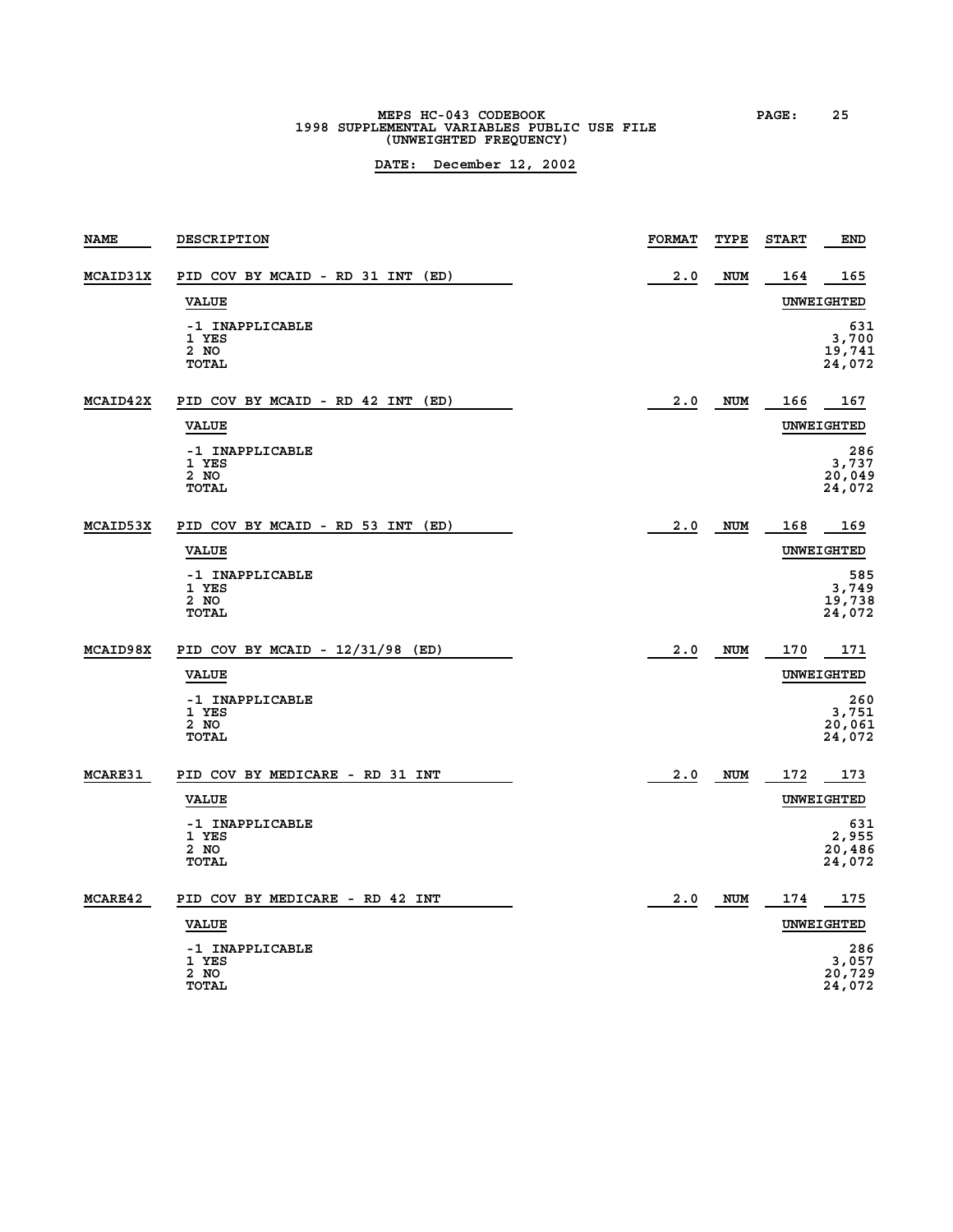# **MEPS HC-043 CODEBOOK PAGE: 26**<br> **1998 SUPPLEMENTAL VARIABLES PUBLIC USE FILE (UNWEIGHTED FREQUENCY)**

| <b>NAME</b>     | DESCRIPTION                                      | <b>FORMAT</b> | TYPE       | <b>START</b> | <b>END</b>                       |
|-----------------|--------------------------------------------------|---------------|------------|--------------|----------------------------------|
| MCARE53         | PID COV BY MEDICARE - RD 53 INT                  | 2.0           | <b>NUM</b> | 176          | 177                              |
|                 | <b>VALUE</b>                                     |               |            |              | UNWEIGHTED                       |
|                 | -1 INAPPLICABLE<br>1 YES<br>2 NO<br><b>TOTAL</b> |               |            |              | 585<br>3,038<br>20,449<br>24,072 |
| <b>MCARE98</b>  | PID COV BY MEDICARE - 12/31/98                   | 2.0           | <b>NUM</b> | 178          | 179                              |
|                 | <b>VALUE</b>                                     |               |            |              | UNWEIGHTED                       |
|                 | -1 INAPPLICABLE<br>1 YES<br>2 NO<br><b>TOTAL</b> |               |            |              | 260<br>3,058<br>20,754<br>24,072 |
| <b>MCARE31X</b> | PID COV BY MEDICARE - RD 31 INT (ED)             | 2.0           | <b>NUM</b> | 180          | 181                              |
|                 | <b>VALUE</b>                                     |               |            |              | UNWEIGHTED                       |
|                 | -1 INAPPLICABLE<br>1 YES<br>2 NO<br><b>TOTAL</b> |               |            |              | 631<br>3,078<br>20,363<br>24,072 |
| <b>MCARE42X</b> | PID COV BY MEDICARE - RD 42 INT (ED)             | 2.0           | <b>NUM</b> | 182          | 183                              |
|                 | <b>VALUE</b>                                     |               |            |              | <b>UNWEIGHTED</b>                |
|                 | -1 INAPPLICABLE<br>1 YES<br>2 NO<br><b>TOTAL</b> |               |            |              | 286<br>3,120<br>20,666<br>24,072 |
| <b>MCARE53X</b> | PID COV BY MEDICARE - RD 53 INT (ED)             | 2.0           | <b>NUM</b> | 184          | 185                              |
|                 | <b>VALUE</b>                                     |               |            |              | UNWEIGHTED                       |
|                 | -1 INAPPLICABLE<br>1 YES<br>2 NO<br><b>TOTAL</b> |               |            |              | 585<br>3,094<br>20,393<br>24,072 |
| MCARE98X        | PID COV BY MEDICARE - 12/31/98 (ED)              | 2.0           | <b>NUM</b> | 186          | 187                              |
|                 | <b>VALUE</b>                                     |               |            |              | UNWEIGHTED                       |
|                 | -1 INAPPLICABLE<br>1 YES<br>2 NO<br><b>TOTAL</b> |               |            |              | 260<br>3,115<br>20,697<br>24,072 |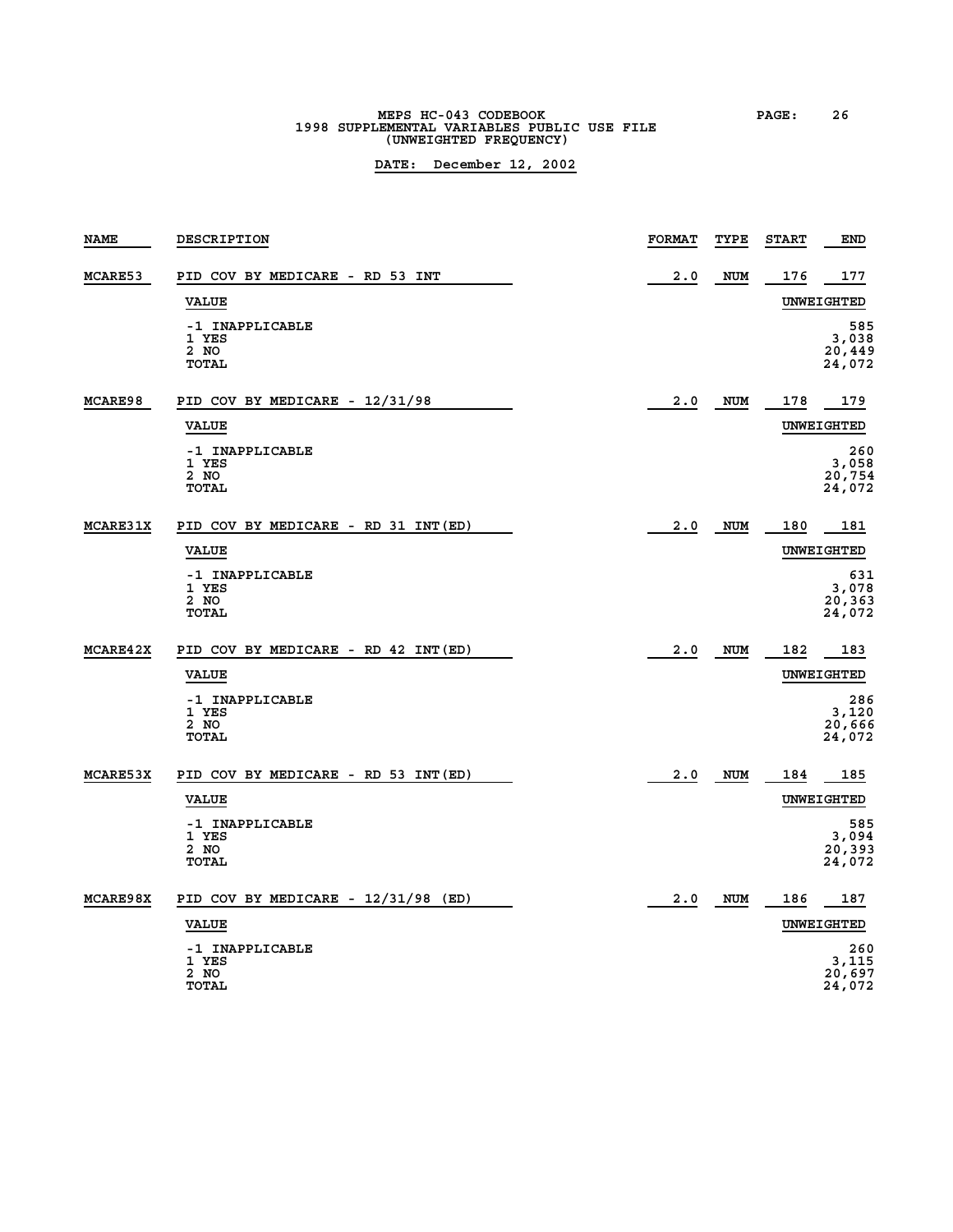# **MEPS HC-043 CODEBOOK PAGE: 27 1998 SUPPLEMENTAL VARIABLES PUBLIC USE FILE (UNWEIGHTED FREQUENCY)**

| <b>NAME</b>     | DESCRIPTION                                           | <b>FORMAT</b> | TYPE       | <b>START</b> | <b>END</b>                       |
|-----------------|-------------------------------------------------------|---------------|------------|--------------|----------------------------------|
| <b>MCDAT31X</b> | AT ANY TIME COVERAGE BY MCAID - RD 31                 | 2.0           | <b>NUM</b> | 188          | 189                              |
|                 | <b>VALUE</b>                                          |               |            |              | UNWEIGHTED                       |
|                 | -1 INAPPLICABLE<br>1 YES<br>2 NO<br><b>TOTAL</b>      |               |            |              | 631<br>3,867<br>19,574<br>24,072 |
| MCDAT42X        | AT ANY TIME COVERAGE BY MCAID - RD 42<br><b>VALUE</b> | 2.0           | <b>NUM</b> | 190          | 191<br><b>UNWEIGHTED</b>         |
|                 | -1 INAPPLICABLE<br>1 YES<br>2 NO<br><b>TOTAL</b>      |               |            |              | 286<br>3,955<br>19,831<br>24,072 |
| MCDAT53X        | AT ANY TIME COVERAGE BY MCAID - RD 53                 | 2.0           | <b>NUM</b> | 192          | 193                              |
|                 | <b>VALUE</b>                                          |               |            |              | UNWEIGHTED                       |
|                 | -1 INAPPLICABLE<br>1 YES<br>2 NO<br><b>TOTAL</b>      |               |            |              | 585<br>3,843<br>19,644<br>24,072 |
| <b>MCDAT98X</b> | AT ANY TIME COVERAGE BY MCAID - 12/31/98              | 2.0           | NUM        | 194          | 195                              |
|                 | <b>VALUE</b>                                          |               |            |              | UNWEIGHTED                       |
|                 | -1 INAPPLICABLE<br>1 YES<br>2 NO<br><b>TOTAL</b>      |               |            |              | 260<br>3,841<br>19,971<br>24,072 |
| OTPAAT31        | ANY TIM COV BY/PAYS OTH GV MCD HMO-RD 31              | 2.0           | NUM        | 196          | 197                              |
|                 | <b>VALUE</b>                                          |               |            |              | UNWEIGHTED                       |
|                 | -1 INAPPLICABLE<br>1 YES                              |               |            |              | 631<br>42                        |
|                 | 2 NO<br><b>TOTAL</b>                                  |               |            |              | 23,399<br>24,072                 |
| OTPAAT42        | ANY TIM COV BY/PAYS OTH GV MCD HMO-RD 42              | 2.0           | <b>NUM</b> | 198          | 199                              |
|                 | <b>VALUE</b>                                          |               |            |              | UNWEIGHTED                       |
|                 | -1 INAPPLICABLE<br>1 YES                              |               |            |              | 286<br>36                        |
|                 | 2 NO<br><b>TOTAL</b>                                  |               |            |              | 23,750<br>24,072                 |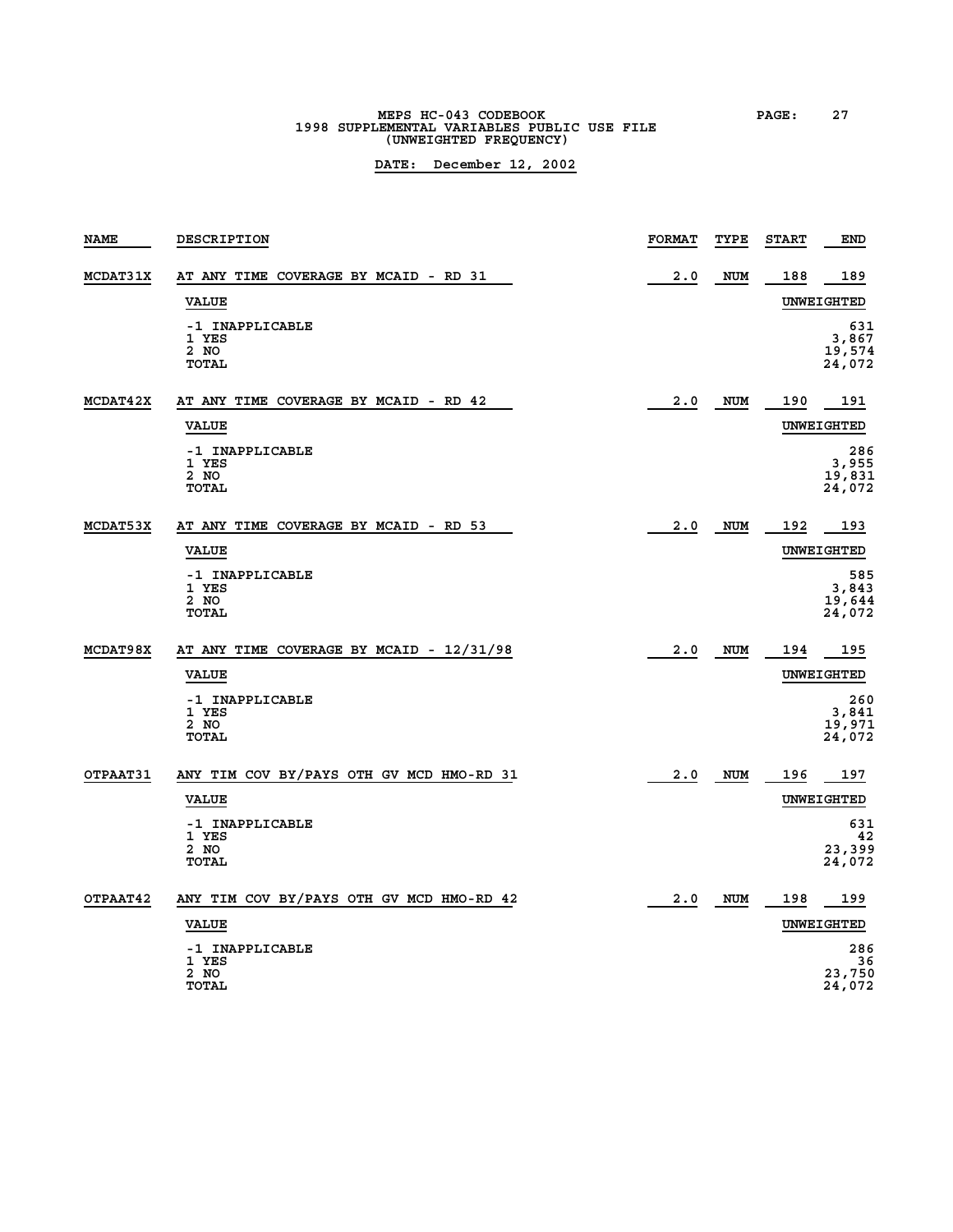# **MEPS HC-043 CODEBOOK PAGE: 28 1998 SUPPLEMENTAL VARIABLES PUBLIC USE FILE (UNWEIGHTED FREQUENCY)**

| <b>NAME</b>     | DESCRIPTION                                              | <b>FORMAT</b> | TYPE       | <b>START</b> | <b>END</b>                     |
|-----------------|----------------------------------------------------------|---------------|------------|--------------|--------------------------------|
| <b>OTPAAT53</b> | ANY TIM COV BY/PAYS OTH GV MCD HMO-RD 53                 | 2.0           | NUM        | 200          | 201                            |
|                 | <b>VALUE</b>                                             |               |            |              | UNWEIGHTED                     |
|                 | -1 INAPPLICABLE<br>1 YES<br>2 NO<br>TOTAL                |               |            |              | 585<br>30<br>23,457<br>24,072  |
| <b>OTPAAT98</b> | ANY TIM CV BY/PY OTH GV MCD HMO-12/31/98<br><b>VALUE</b> | 2.0           | <b>NUM</b> | 202          | 203<br><b>UNWEIGHTED</b>       |
|                 | -1 INAPPLICABLE<br>1 YES<br>2 NO<br>TOTAL                |               |            |              | 260<br>30<br>23,782<br>24,072  |
| <b>OTPBAT31</b> | ANY TIM CV BY OTH GV NOT MCAID HMO-R31<br><b>VALUE</b>   | 2.0           | NUM        | 204          | 205<br>UNWEIGHTED              |
|                 | -1 INAPPLICABLE<br>1 YES<br>2 NO<br>TOTAL                |               |            |              | 631<br>101<br>23,340<br>24,072 |
| OTPBAT42        | ANY TIM CV BY OTH GV NOT MCAID HMO-R42                   | 2.0           | <b>NUM</b> | 206          | 207                            |
|                 | <b>VALUE</b>                                             |               |            |              | UNWEIGHTED                     |
|                 | -1 INAPPLICABLE<br>1 YES<br>2 NO<br>TOTAL                |               |            |              | 286<br>86<br>23,700<br>24,072  |
| OTPBAT53        | ANY TIM CV BY OTH GV NOT MCAID HMO-R53                   | 2.0           | NUM        | 208          | 209                            |
|                 | <b>VALUE</b>                                             |               |            |              | UNWEIGHTED                     |
|                 | -1 INAPPLICABLE<br>1 YES<br>2 NO<br><b>TOTAL</b>         |               |            |              | 585<br>89<br>23,398<br>24,072  |
| OTPBAT98        | AN TM CV BY OT GV NOT MCAID HMO-12/31/98                 | 2.0           | NUM        | 210          | 211                            |
|                 | <b>VALUE</b>                                             |               |            |              | UNWEIGHTED                     |
|                 | -1 INAPPLICABLE<br>1 YES<br>2 NO<br>TOTAL                |               |            |              | 260<br>87<br>23,725<br>24,072  |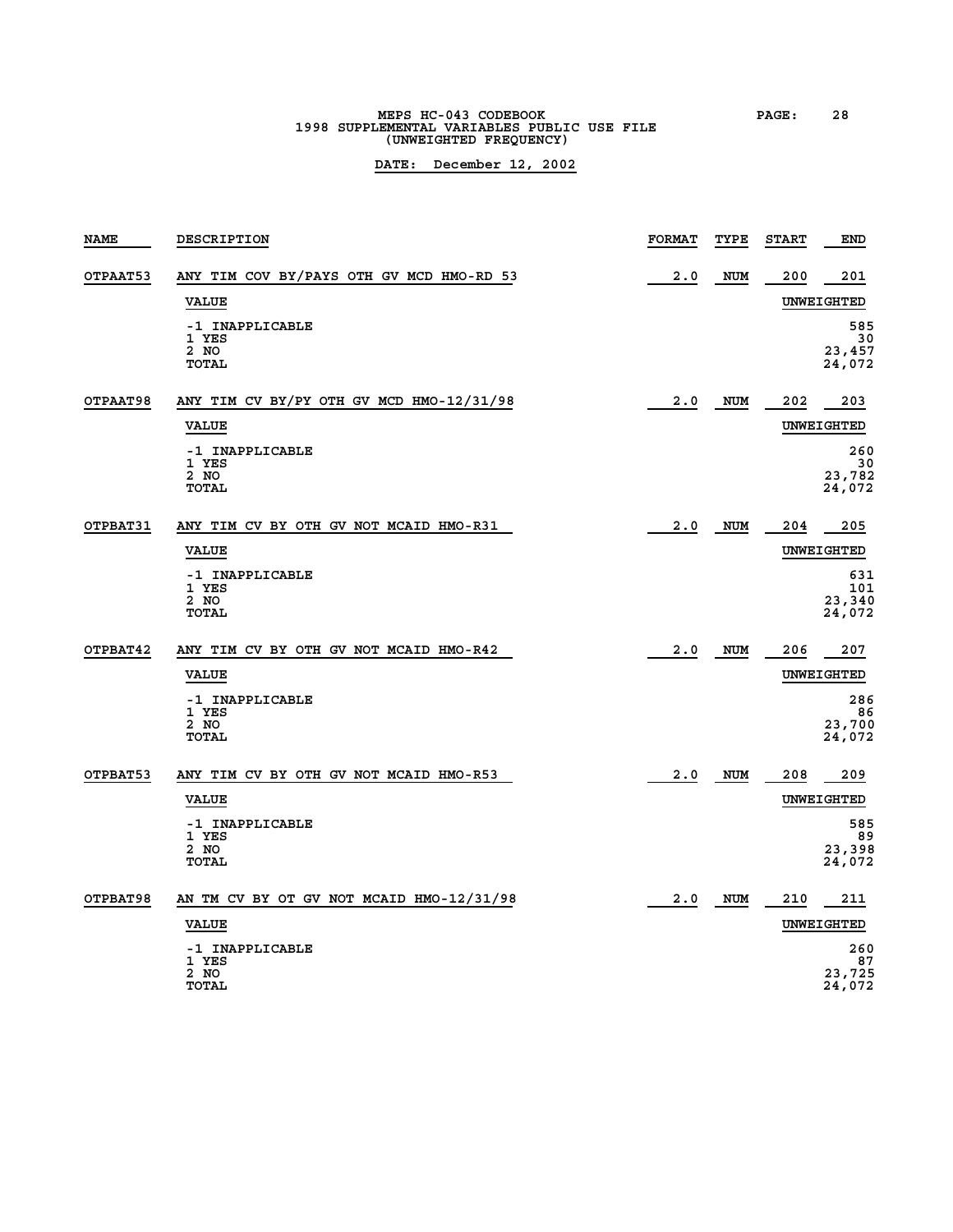# **MEPS HC-043 CODEBOOK PAGE: 29 1998 SUPPLEMENTAL VARIABLES PUBLIC USE FILE (UNWEIGHTED FREQUENCY)**

| <b>NAME</b> | DESCRIPTION                                                                               | <b>FORMAT</b> | TYPE       | <b>START</b> | <b>END</b>                                      |
|-------------|-------------------------------------------------------------------------------------------|---------------|------------|--------------|-------------------------------------------------|
| OTPUBA31    | COV BY/PAYS OTH GOV MCAID - RD 31 INT                                                     | 2.0           | <b>NUM</b> | 212          | 213                                             |
|             | <b>VALUE</b>                                                                              |               |            |              | UNWEIGHTED                                      |
|             | -1 INAPPLICABLE<br>1 YES<br>2 NO<br><b>TOTAL</b>                                          |               |            |              | 631<br>41<br>23,400<br>24,072                   |
| OTPUBA42    | COV BY/PAYS OTH GOV MCAID - RD 42 INT<br><b>VALUE</b><br>-1 INAPPLICABLE<br>1 YES<br>2 NO | 2.0           | <b>NUM</b> | 214          | 215<br><b>UNWEIGHTED</b><br>286<br>36<br>23,750 |
|             | <b>TOTAL</b>                                                                              |               |            |              | 24,072                                          |
| OTPUBA53    | COV BY/PAYS OTH GOV MCAID - RD 53 INT<br><b>VALUE</b>                                     | 2.0           | <b>NUM</b> | 216          | 217<br>UNWEIGHTED                               |
|             | -1 INAPPLICABLE<br>1 YES<br>2 NO<br><b>TOTAL</b>                                          |               |            |              | 585<br>25<br>23,462<br>24,072                   |
| OTPUBA98    | COV BY/PAYS OTH GOV MCAID - 12/31/98                                                      | 2.0           | <b>NUM</b> | 218          | 219                                             |
|             | <b>VALUE</b>                                                                              |               |            |              | UNWEIGHTED                                      |
|             | -1 INAPPLICABLE<br>1 YES<br>2 NO<br><b>TOTAL</b>                                          |               |            |              | 260<br>25<br>23,787<br>24,072                   |
| OTPUBB31    | COV BY OTH GOV NOT MCAID HMO - RD 31 INT                                                  | 2.0           | NUM        | 220          | 221                                             |
|             | <b>VALUE</b>                                                                              |               |            |              | UNWEIGHTED                                      |
|             | -1 INAPPLICABLE<br>1 YES<br>2 NO<br><b>TOTAL</b>                                          |               |            |              | 631<br>97<br>23,344<br>24,072                   |
| OTPUBB42    | COV BY OTH GOV NOT MCAID HMO - RD 42 INT<br><b>VALUE</b>                                  | 2.0           | <b>NUM</b> | 222          | 223<br>UNWEIGHTED                               |
|             | -1 INAPPLICABLE<br>1 YES<br>2 NO<br><b>TOTAL</b>                                          |               |            |              | 286<br>80<br>23,706<br>24,072                   |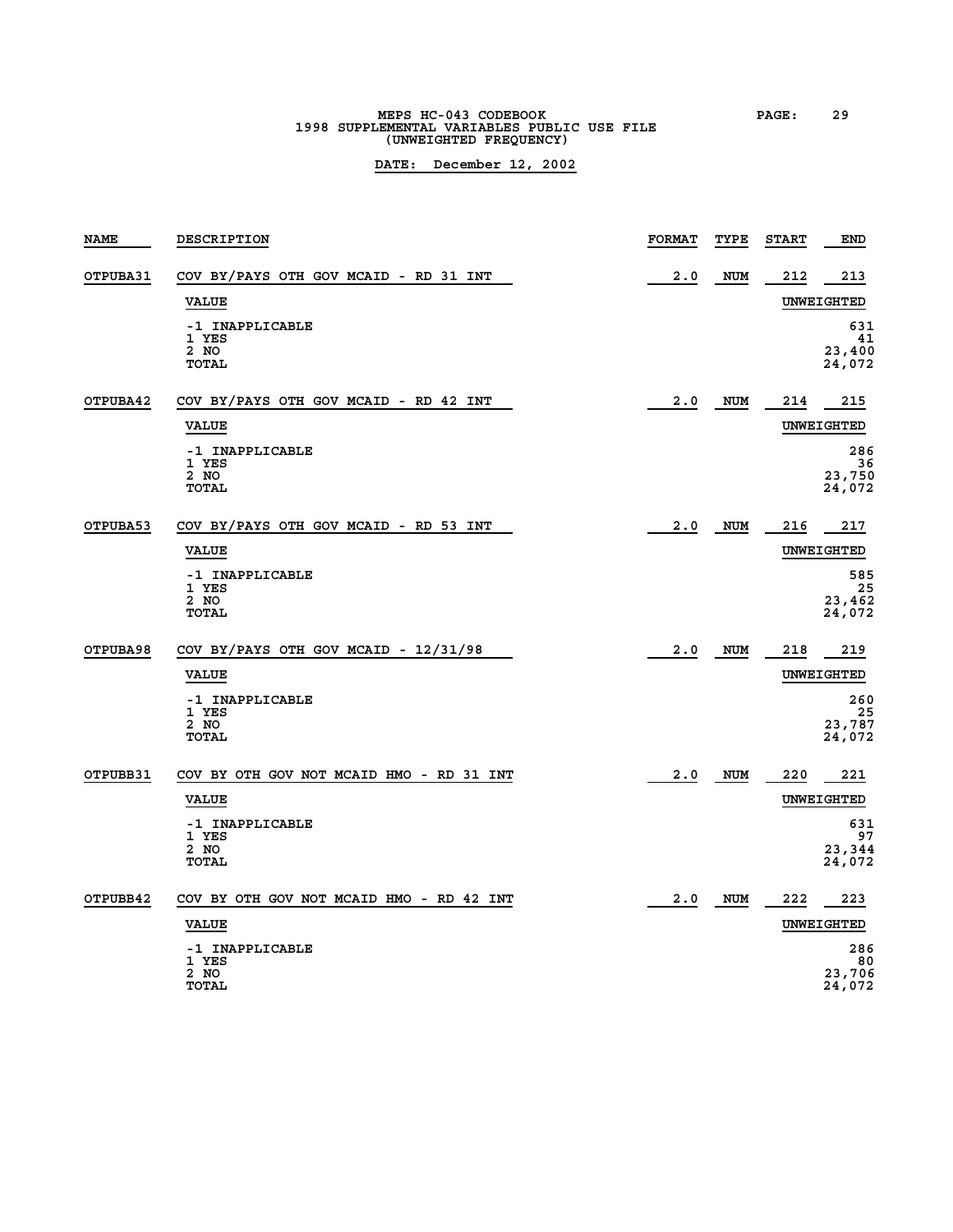**MEPS HC-043 CODEBOOK PAGE: 30 1998 SUPPLEMENTAL VARIABLES PUBLIC USE FILE (UNWEIGHTED FREQUENCY)**

| <b>NAME</b> | <b>DESCRIPTION</b>                               | <b>FORMAT</b> | TYPE       | <b>START</b> | <b>END</b>                     |
|-------------|--------------------------------------------------|---------------|------------|--------------|--------------------------------|
| OTPUBB53    | COV BY OTH GOV NOT MCAID HMO - RD 53 INT         | 2.0           | <b>NUM</b> | 224          | 225                            |
|             | <b>VALUE</b>                                     |               |            |              | UNWEIGHTED                     |
|             | -1 INAPPLICABLE<br>1 YES<br>2 NO<br>TOTAL        |               |            |              | 585<br>88<br>23,399<br>24,072  |
| OTPUBB98    | COV BY OTH GOV NOT MCAID HMO - 12/31/98          | 2.0           | <b>NUM</b> | 226          | 227                            |
|             | <b>VALUE</b>                                     |               |            |              | <b>UNWEIGHTED</b>              |
|             | -1 INAPPLICABLE<br>1 YES<br>2 NO<br>TOTAL        |               |            |              | 260<br>85<br>23,727<br>24,072  |
| PRIDK31     | PID COV BY PRIV INS (DK PLAN)-RD 31 INT          | 2.0           | NUM        | 228          | 229                            |
|             | <b>VALUE</b>                                     |               |            |              | UNWEIGHTED                     |
|             | -1 INAPPLICABLE<br>1 YES<br>2 NO<br>TOTAL        |               |            |              | 631<br>199<br>23,242<br>24,072 |
| PRIDK42     | PID COV BY PRIV INS (DK PLAN)-RD 42 INT          | 2.0           | <b>NUM</b> | 230          | 231                            |
|             | <b>VALUE</b>                                     |               |            |              | UNWEIGHTED                     |
|             | -1 INAPPLICABLE<br>1 YES<br>2 NO<br><b>TOTAL</b> |               |            |              | 286<br>194<br>23,592<br>24,072 |
| PRIDK53     | PID COV BY PRIV INS (DK PLAN)-RD 53 INT          | 2.0           | NUM        | 232          | 233                            |
|             | <b>VALUE</b>                                     |               |            |              | UNWEIGHTED                     |
|             | -1 INAPPLICABLE<br>1 YES<br>2 NO<br>TOTAL        |               |            |              | 585<br>191<br>23,296<br>24,072 |
| PRIDK98     | PID COV BY PRIV INS (DK PLAN) - 12/31/98         | 2.0           | NUM        | 234          | 235                            |
|             | <b>VALUE</b>                                     |               |            |              | UNWEIGHTED                     |
|             | -1 INAPPLICABLE<br>1 YES<br>2 NO<br>TOTAL        |               |            |              | 260<br>202<br>23,610<br>24,072 |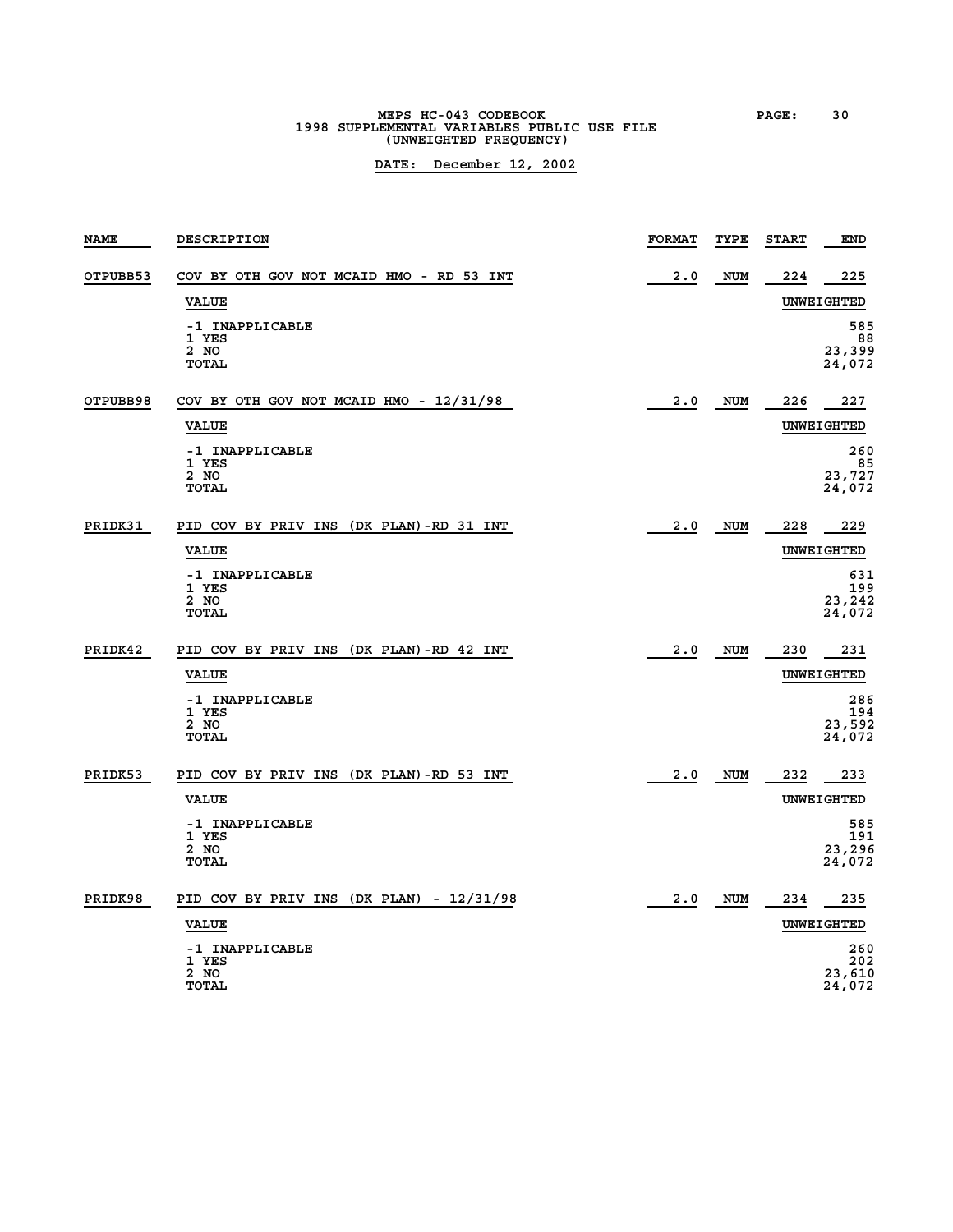# **MEPS HC-043 CODEBOOK PAGE: 31 1998 SUPPLEMENTAL VARIABLES PUBLIC USE FILE (UNWEIGHTED FREQUENCY)**

| <b>NAME</b> | <b>DESCRIPTION</b>                                 | <b>FORMAT</b> | TYPE       | <b>START</b> | END                               |
|-------------|----------------------------------------------------|---------------|------------|--------------|-----------------------------------|
| PRIEU31     | PID COV BY EMPL/UNION GRP INS-RD 31 INT            | 2.0           | <b>NUM</b> | 236          | 237                               |
|             | <b>VALUE</b>                                       |               |            |              | UNWEIGHTED                        |
|             | -1 INAPPLICABLE<br>1 YES<br>2 NO<br><b>TOTAL</b>   |               |            |              | 631<br>12,069<br>11,372<br>24,072 |
| PRIEU42     | PID COV BY EMPL/UNION GRP INS-RD 42 INT            | 2.0           | NUM        | 238          | 239                               |
|             | <b>VALUE</b>                                       |               |            |              | UNWEIGHTED                        |
|             | -1 INAPPLICABLE<br>1 YES<br>2 NO<br><b>TOTAL</b>   |               |            |              | 286<br>12,330<br>11,456<br>24,072 |
| PRIEU53     | PID COV BY EMPL/UNION GRP INS-RD 53 INT            | 2.0           | <b>NUM</b> | 240          | 241                               |
|             | <b>VALUE</b>                                       |               |            |              | <b>UNWEIGHTED</b>                 |
|             | -1 NOT APPLICABLE<br>1 YES<br>2 NO<br><b>TOTAL</b> |               |            |              | 585<br>12,191<br>11,296<br>24,072 |
| PRIEU98     | PID COV BY EMPL/UNION GRP INS - 12/31/98           | 2.0           | NUM        | 242          | 243                               |
|             | <b>VALUE</b>                                       |               |            |              | UNWEIGHTED                        |
|             | -1 INAPPLICABLE<br>1 YES<br>2 NO<br><b>TOTAL</b>   |               |            |              | 260<br>12,367<br>11,445<br>24,072 |
| PRING31     | PID COV BY NON-GROUP INS - RD 31 INT               | 2.0           | <b>NUM</b> | 244          | 245                               |
|             | <b>VALUE</b>                                       |               |            |              | <b>UNWEIGHTED</b>                 |
|             | -1 INAPPLICABLE<br>1 YES<br>2 NO<br><b>TOTAL</b>   |               |            |              | 631<br>849<br>22,592<br>24,072    |
| PRING42     | PID COV BY NON-GROUP INS - RD 42 INT               | 2.0           | NUM        | 246          | 247                               |
|             | <b>VALUE</b>                                       |               |            |              | UNWEIGHTED                        |
|             | -1 INAPPLICABLE<br>1 YES<br>2 NO<br><b>TOTAL</b>   |               |            |              | 286<br>861<br>22,925<br>24,072    |
|             |                                                    |               |            |              |                                   |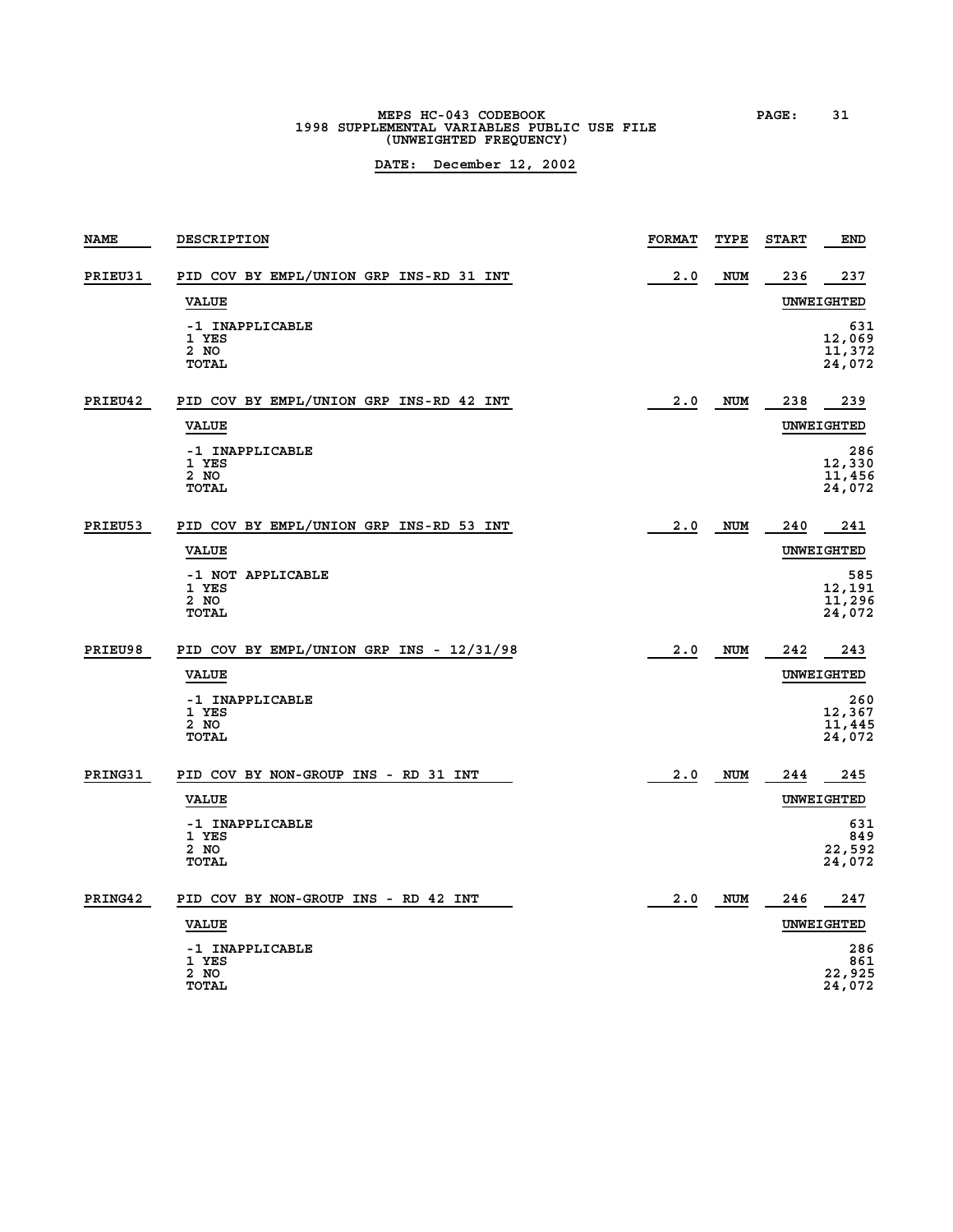# **MEPS HC-043 CODEBOOK PAGE: 32 1998 SUPPLEMENTAL VARIABLES PUBLIC USE FILE (UNWEIGHTED FREQUENCY)**

| <b>NAME</b> | <b>DESCRIPTION</b>                               | <b>FORMAT</b> | TYPE       | <b>START</b> | <b>END</b>                     |
|-------------|--------------------------------------------------|---------------|------------|--------------|--------------------------------|
| PRING53     | PID COV BY NON-GROUP INS - RD 53 INT             | 2.0           | <b>NUM</b> | 248          | 249                            |
|             | <b>VALUE</b>                                     |               |            |              | UNWEIGHTED                     |
|             | -1 INAPPLICABLE<br>1 YES<br>2 NO<br><b>TOTAL</b> |               |            |              | 585<br>915<br>22,572<br>24,072 |
| PRING98     | PID COV BY NON-GROUP INS - 12/31/98              | 2.0           | <b>NUM</b> | 250          | 251                            |
|             | <b>VALUE</b>                                     |               |            |              | UNWEIGHTED                     |
|             | -1 INAPPLICABLE<br>1 YES<br>2 NO<br><b>TOTAL</b> |               |            |              | 260<br>904<br>22,908<br>24,072 |
| PRIOG31     | PID COV BY OTHER GROUP INS -RD 31 INT            | 2.0           | <b>NUM</b> | 252          | 253                            |
|             | <b>VALUE</b>                                     |               |            |              | UNWEIGHTED                     |
|             | -1 INAPPLICABLE<br>1 YES<br>2 NO<br><b>TOTAL</b> |               |            |              | 631<br>279<br>23,162<br>24,072 |
| PRIOG42     | PID COV BY OTHER GROUP INS -RD 42 INT            | 2.0           | <b>NUM</b> | 254          | 255                            |
|             | <b>VALUE</b>                                     |               |            |              | UNWEIGHTED                     |
|             | -1 INAPPLICABLE<br>1 YES<br>2 NO<br><b>TOTAL</b> |               |            |              | 286<br>299<br>23,487<br>24,072 |
| PRIOG53     | PID COV BY OTHER GROUP INS -RD 53 INT            | 2.0           | NUM        | 256          | 257                            |
|             | <b>VALUE</b>                                     |               |            |              | UNWEIGHTED                     |
|             | -1 INAPPLICABLE<br>1 YES<br>2 NO<br><b>TOTAL</b> |               |            |              | 585<br>313<br>23,174<br>24,072 |
| PRIOG98     | PID COV BY OTHER GROUP INS - 12/31/98            | 2.0           | <b>NUM</b> | 258          | 259                            |
|             | <b>VALUE</b>                                     |               |            |              | <b>UNWEIGHTED</b>              |
|             | -1 INAPPLICABLE<br>1 YES<br>2 NO<br><b>TOTAL</b> |               |            |              | 260<br>315<br>23,497<br>24,072 |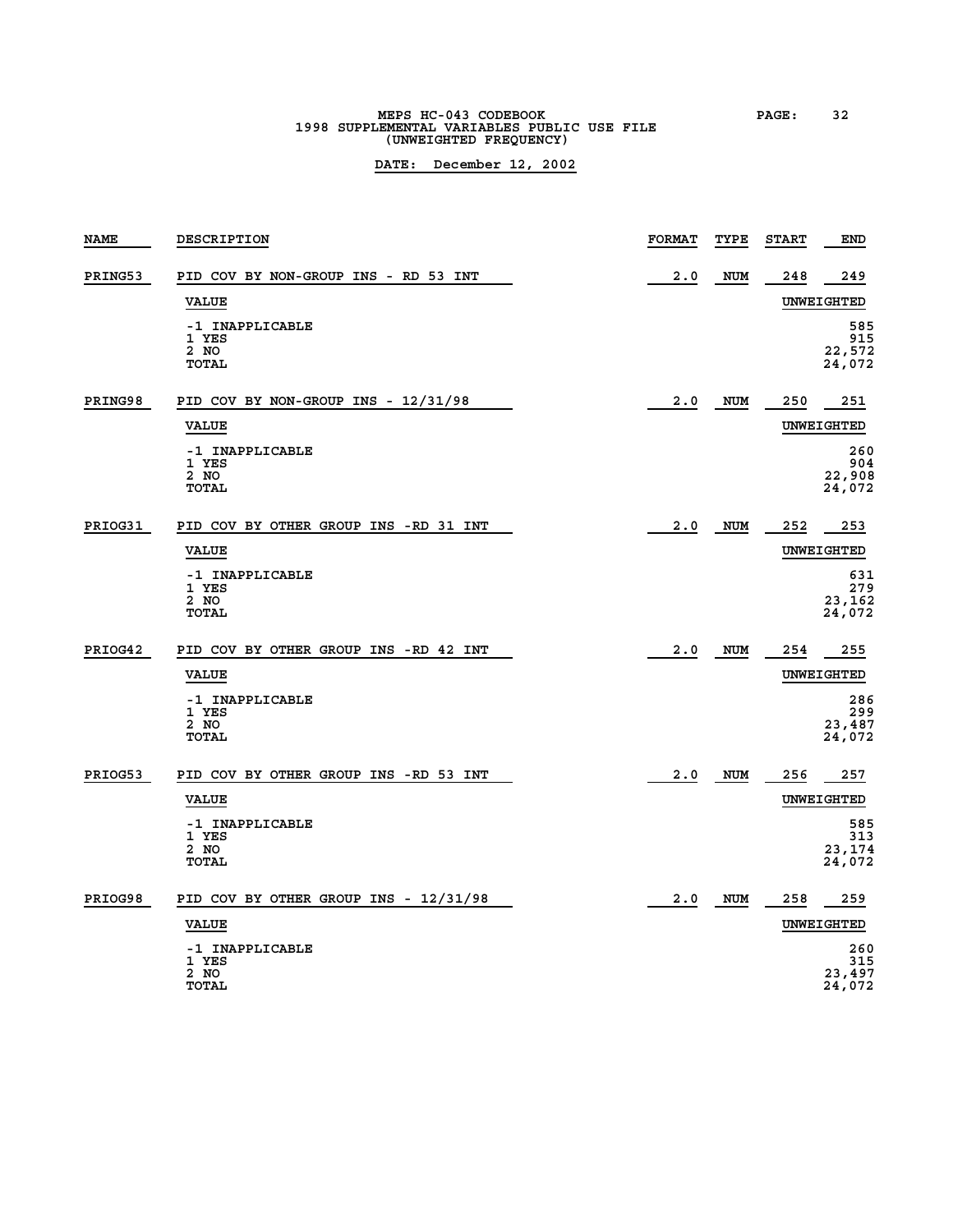**MEPS HC-043 CODEBOOK PAGE: 33 1998 SUPPLEMENTAL VARIABLES PUBLIC USE FILE (UNWEIGHTED FREQUENCY)**

| <b>NAME</b> | DESCRIPTION                                      | <b>FORMAT</b> | TYPE       | <b>START</b> | <b>END</b>                       |
|-------------|--------------------------------------------------|---------------|------------|--------------|----------------------------------|
| PRIS31      | PID COV BY SELF-EMP-1 INS - RD 31 INT            | 2.0           | <b>NUM</b> | 260          | 261                              |
|             | <b>VALUE</b>                                     |               |            |              | UNWEIGHTED                       |
|             | -1 INAPPLICABLE<br>1 YES<br>2 NO<br>TOTAL        |               |            |              | 631<br>54<br>23,387<br>24,072    |
| PRIS42      | PID COV BY SELF-EMP-1 INS - RD 42 INT            | 2.0           | <b>NUM</b> | 262          | 263                              |
|             | <b>VALUE</b>                                     |               |            |              | UNWEIGHTED                       |
|             | -1 INAPPLICABLE<br>1 YES<br>2 NO<br><b>TOTAL</b> |               |            |              | 286<br>50<br>23,736<br>24,072    |
| PRIS53      | PID COV BY SELF-EMP-1 INS - RD 53 INT            | 2.0           | <b>NUM</b> | 264          | 265                              |
|             | <b>VALUE</b>                                     |               |            |              | UNWEIGHTED                       |
|             | -1 INAPPLICABLE<br>1 YES<br>2 NO<br>TOTAL        |               |            |              | 585<br>42<br>23,445<br>24,072    |
| PRIS98      | PID COV BY SELF-EMP-1 INS - 12/31/98             | 2.0           | <b>NUM</b> | 266          | 267                              |
|             | <b>VALUE</b>                                     |               |            |              | <b>UNWEIGHTED</b>                |
|             | -1 INAPPLICABLE<br>1 YES<br>2 NO<br><b>TOTAL</b> |               |            |              | 260<br>46<br>23,766<br>24,072    |
| PRIV31      | PID COV BY PRIV HLTH INS-RD 31 INT               | 2.0           | <b>NUM</b> | 268          | 269                              |
|             | <b>VALUE</b>                                     |               |            |              | UNWEIGHTED                       |
|             | -1 INAPPLICABLE<br>1 YES<br>2 NO<br><b>TOTAL</b> |               |            |              | 631<br>13,622<br>9,819<br>24,072 |
| PRIV42      | PID COV BY PRIV HLTH INS-RD 42 INT               | 2.0           | NUM        | 270          | 271                              |
|             | <b>VALUE</b>                                     |               |            |              | UNWEIGHTED                       |
|             | -1 INAPPLICABLE<br>1 YES<br>2 NO<br>TOTAL        |               |            |              | 286<br>13,859<br>9,927<br>24,072 |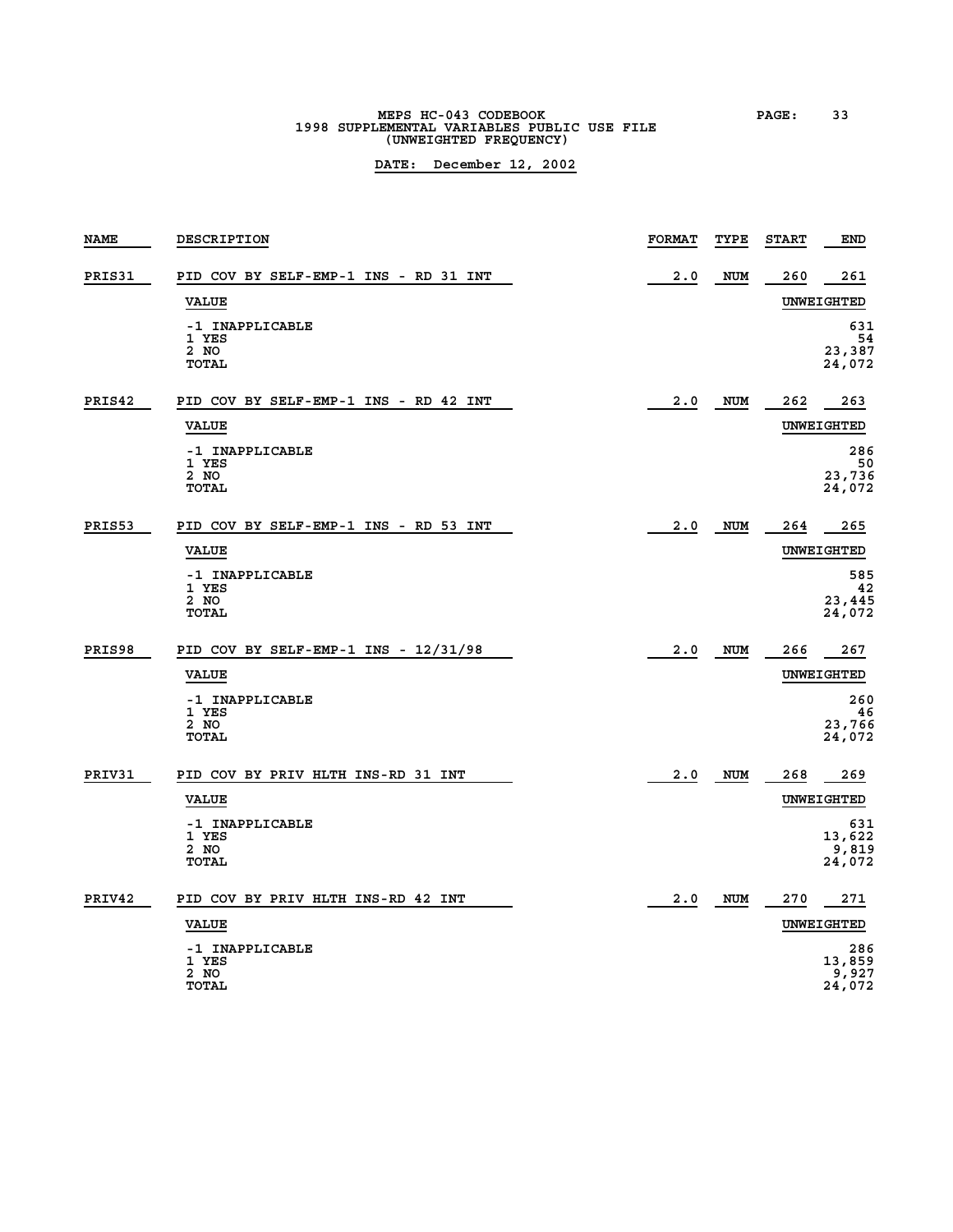# **MEPS HC-043 CODEBOOK PAGE: 34 1998 SUPPLEMENTAL VARIABLES PUBLIC USE FILE (UNWEIGHTED FREQUENCY)**

| <b>NAME</b> | DESCRIPTION                                      | <b>FORMAT</b> | TYPE       | <b>START</b> | <b>END</b>                       |
|-------------|--------------------------------------------------|---------------|------------|--------------|----------------------------------|
| PRIV53      | PID COV BY PRIV HLTH INS-RD 53 INT               | 2.0           | <b>NUM</b> | 272          | 273                              |
|             | <b>VALUE</b>                                     |               |            |              | UNWEIGHTED                       |
|             | -1 INAPPLICABLE<br>1 YES<br>2 NO<br><b>TOTAL</b> |               |            |              | 585<br>13,714<br>9,773<br>24,072 |
| PRIV98      | PID COV BY PRIV HLTH INS-12/31/98                | 2.0           | <b>NUM</b> | 274          | 275                              |
|             | <b>VALUE</b>                                     |               |            |              | <b>UNWEIGHTED</b>                |
|             | -1 INAPPLICABLE<br>1 YES<br>2 NO<br><b>TOTAL</b> |               |            |              | 260<br>13,925<br>9,887<br>24,072 |
| PRIVAT31    | ANY TIME COV BY PRIVATE - RD 31                  | 2.0           | <b>NUM</b> | 276          | 277                              |
|             | <b>VALUE</b>                                     |               |            |              | UNWEIGHTED                       |
|             | -1 INAPPLICABLE<br>1 YES<br>2 NO<br><b>TOTAL</b> |               |            |              | 631<br>13,903<br>9,538<br>24,072 |
| PRIVAT42    | ANY TIME COV BY PRIVATE - RD 42                  | 2.0           | <b>NUM</b> | 278          | 279                              |
|             | <b>VALUE</b>                                     |               |            |              | <b>UNWEIGHTED</b>                |
|             | -1 INAPPLICABLE<br>1 YES<br>2 NO<br><b>TOTAL</b> |               |            |              | 286<br>14,428<br>9,358<br>24,072 |
| PRIVAT53    | ANY TIME COV BY PRIVATE - RD 53                  | 2.0           | <b>NUM</b> | 280          | 281                              |
|             | <b>VALUE</b>                                     |               |            |              | UNWEIGHTED                       |
|             | -1 INAPPLICABLE<br>1 YES<br>2 NO<br><b>TOTAL</b> |               |            |              | 585<br>14,202<br>9,285<br>24,072 |
| PRIVAT98    | ANY TIME COV BY PRIVATE - 12/31/98               | 2.0           | <b>NUM</b> | 282          | 283                              |
|             | <b>VALUE</b>                                     |               |            |              | UNWEIGHTED                       |
|             | -1 INAPPLICABLE<br>1 YES<br>2 NO<br>TOTAL        |               |            |              | 260<br>14,256<br>9,556<br>24,072 |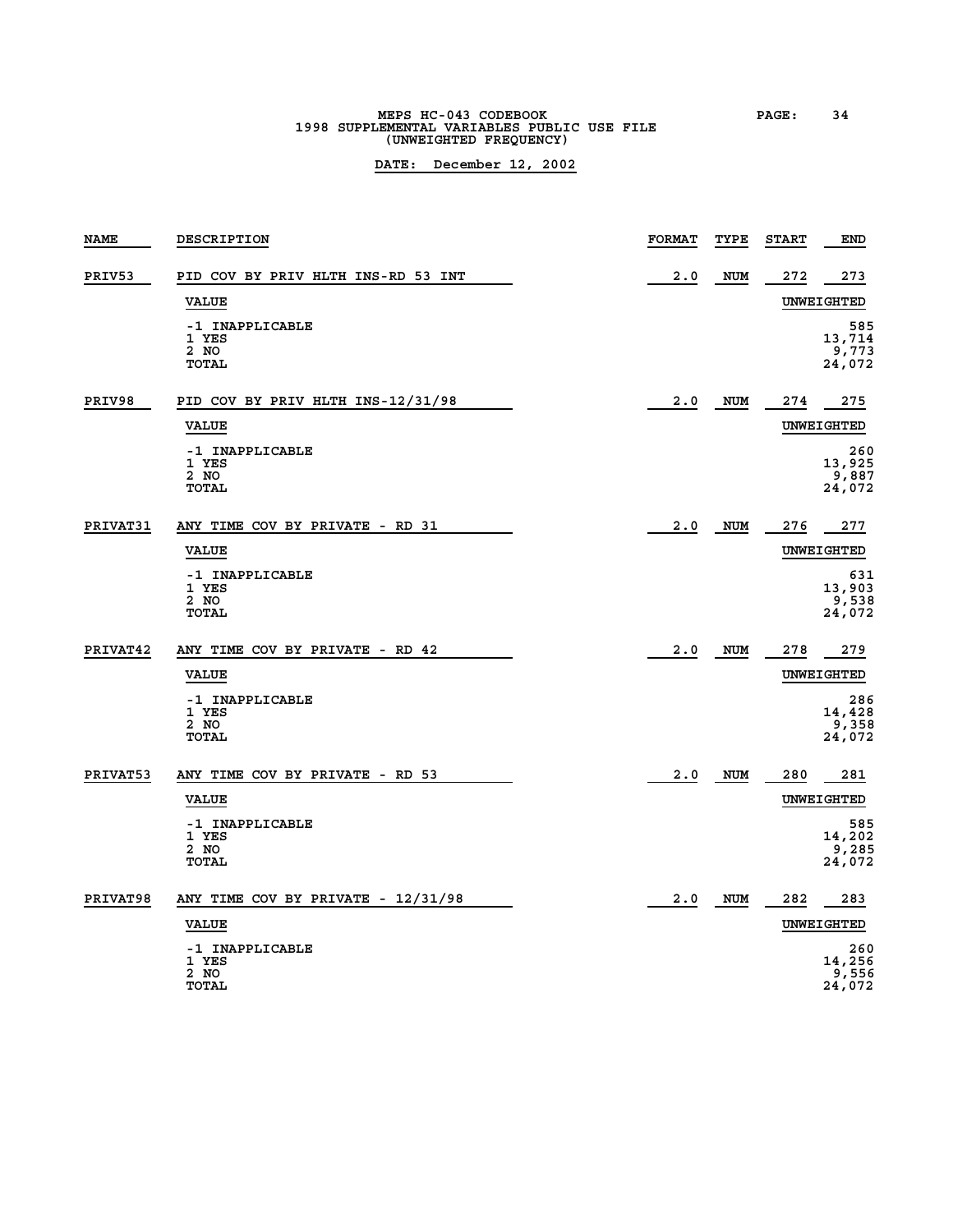# **MEPS HC-043 CODEBOOK PAGE: 35 1998 SUPPLEMENTAL VARIABLES PUBLIC USE FILE (UNWEIGHTED FREQUENCY)**

| <b>NAME</b> | DESCRIPTION                                      | <b>FORMAT</b> | TYPE       | <b>START</b> | <b>END</b>                       |
|-------------|--------------------------------------------------|---------------|------------|--------------|----------------------------------|
| PROUT31     | PID COV BY SOMEONE OUT OF RU-RD 31 INT           | 2.0           | <b>NUM</b> | 284          | 285                              |
|             | <b>VALUE</b>                                     |               |            |              | UNWEIGHTED                       |
|             | -1 INAPPLICABLE<br>1 YES<br>2 NO<br><b>TOTAL</b> |               |            |              | 631<br>325<br>23,116<br>24,072   |
| PROUT42     | PID COV BY SOMEONE OUT OF RU-RD 42 INT           | 2.0           | <b>NUM</b> | 286          | 287                              |
|             | <b>VALUE</b>                                     |               |            |              | UNWEIGHTED                       |
|             | -1 INAPPLICABLE<br>1 YES<br>2 NO<br><b>TOTAL</b> |               |            |              | 286<br>310<br>23,476<br>24,072   |
| PROUT53     | PID COV BY SOMEONE OUT OF RU-RD 53 INT           | 2.0           | <b>NUM</b> | 288          | 289                              |
|             | <b>VALUE</b>                                     |               |            |              | UNWEIGHTED                       |
|             | -1 INAPPLICABLE<br>1 YES<br>2 NO<br><b>TOTAL</b> |               |            |              | 585<br>282<br>23,205<br>24,072   |
| PROUT98     | PID COV BY SOMEONE OUT OF RU-12/31/98            | 2.0           | <b>NUM</b> | 290          | 291                              |
|             | <b>VALUE</b>                                     |               |            |              | UNWEIGHTED                       |
|             | -1 INAPPLICABLE<br>1 YES<br>2 NO<br><b>TOTAL</b> |               |            |              | 260<br>312<br>23,500<br>24,072   |
| PUB31X      | PID COV BY PUBLIC INS-RD 31 INT (ED)             | 2.0           | <b>NUM</b> | 292          | 293                              |
|             | <b>VALUE</b>                                     |               |            |              | UNWEIGHTED                       |
|             | -1 INAPPLICABLE<br>1 YES<br>2 NO<br><b>TOTAL</b> |               |            |              | 631<br>6,653<br>16,788<br>24,072 |
| PUB42X      | PID COV BY PUBLIC INS-RD 42 INT (ED)             | 2.0           | <b>NUM</b> | 294          | 295                              |
|             | <b>VALUE</b>                                     |               |            |              | UNWEIGHTED                       |
|             | -1 INAPPLICABLE<br>1 YES<br>2 NO<br><b>TOTAL</b> |               |            |              | 286<br>6,724<br>17,062<br>24,072 |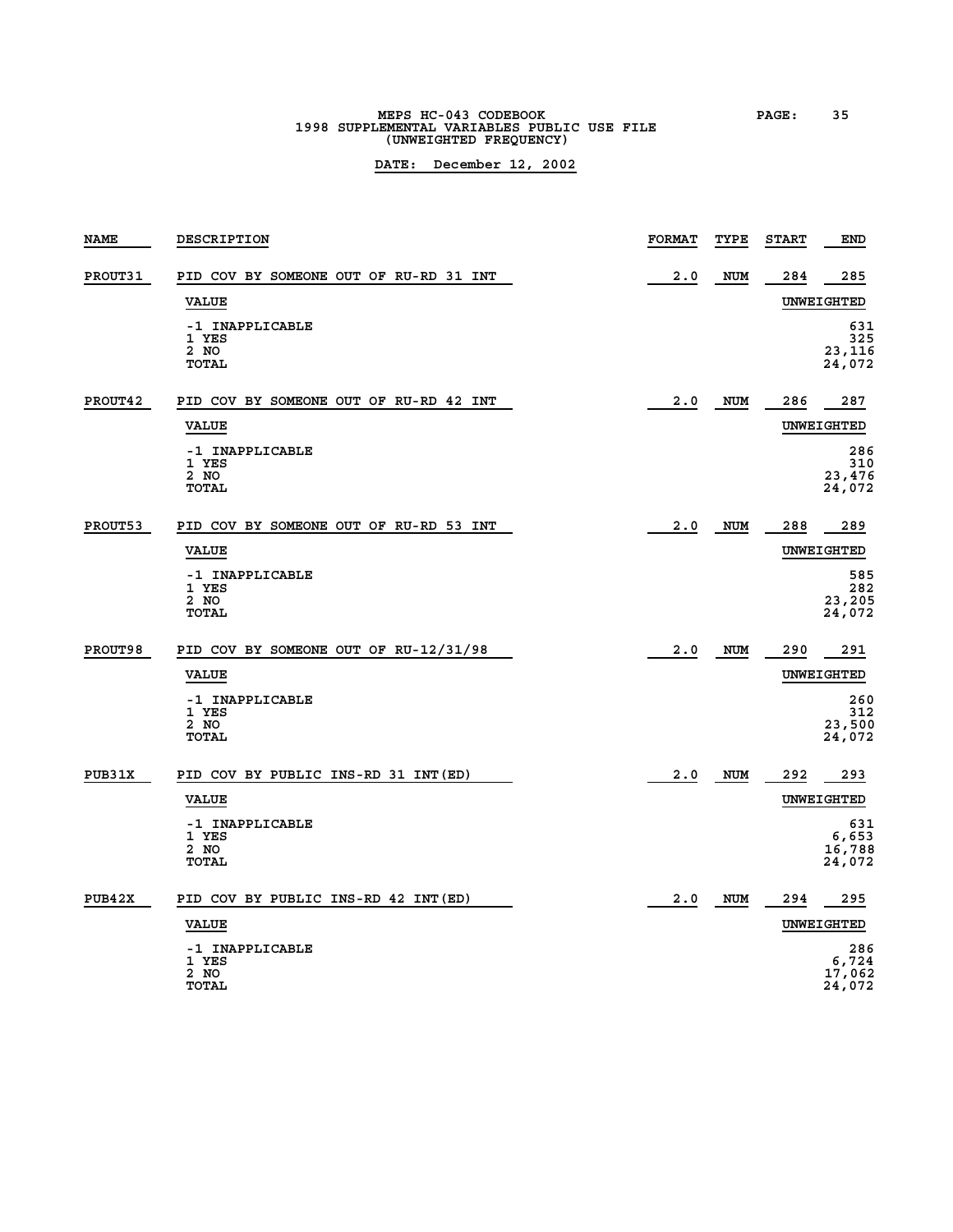# **MEPS HC-043 CODEBOOK PAGE: 36 1998 SUPPLEMENTAL VARIABLES PUBLIC USE FILE (UNWEIGHTED FREQUENCY)**

| <b>NAME</b>     | DESCRIPTION                                      | <b>FORMAT</b> | TYPE       | <b>START</b> | END                              |
|-----------------|--------------------------------------------------|---------------|------------|--------------|----------------------------------|
| PUB53X          | PID COV BY PUBLIC INS-RD 53 INT(ED)              | 2.0           | <b>NUM</b> | 296          | 297                              |
|                 | <b>VALUE</b>                                     |               |            |              | UNWEIGHTED                       |
|                 | -1 INAPPLICABLE<br>1 YES<br>2 NO<br><b>TOTAL</b> |               |            |              | 585<br>6,704<br>16,783<br>24,072 |
| PUB98X          | PID COV BY PUBLIC INS - 12/31/98 (ED)            | 2.0           | <b>NUM</b> | 298          | 299                              |
|                 | <b>VALUE</b>                                     |               |            |              | UNWEIGHTED                       |
|                 | -1 INAPPLICABLE<br>1 YES<br>2 NO<br>TOTAL        |               |            |              | 260<br>6,731<br>17,081<br>24,072 |
| <b>PUBAT31X</b> | AT ANY TIME COV BY PUBLIC - RD 31                | 2.0           | <b>NUM</b> | 300          | 301                              |
|                 | <b>VALUE</b>                                     |               |            |              | UNWEIGHTED                       |
|                 | -1 INAPPLICABLE<br>1 YES<br>2 NO<br><b>TOTAL</b> |               |            |              | 631<br>6,820<br>16,621<br>24,072 |
| <b>PUBAT42X</b> | AT ANY TIME COV BY PUBLIC - RD 42                | 2.0           | <b>NUM</b> | 302          | 303                              |
|                 | <b>VALUE</b>                                     |               |            |              | <b>UNWEIGHTED</b>                |
|                 | -1 INAPPLICABLE<br>1 YES<br>2 NO<br>TOTAL        |               |            |              | 286<br>6,944<br>16,842<br>24,072 |
| <b>PUBAT53X</b> | AT ANY TIME COV BY PUBLIC - RD 53                | 2.0           | <b>NUM</b> | 304          | 305                              |
|                 | <b>VALUE</b>                                     |               |            |              | UNWEIGHTED                       |
|                 | -1 INAPPLICABLE<br>1 YES<br>2 NO<br><b>TOTAL</b> |               |            |              | 585<br>6,804<br>16,683<br>24,072 |
| PUBAT98X        | AT ANY TIME COV BY PUBLIC - 12/31/98             | 2.0           | <b>NUM</b> | 306          | 307                              |
|                 | <b>VALUE</b>                                     |               |            |              | UNWEIGHTED                       |
|                 | -1 INAPPLICABLE<br>1 YES<br>2 NO<br><b>TOTAL</b> |               |            |              | 260<br>6,824<br>16,988<br>24,072 |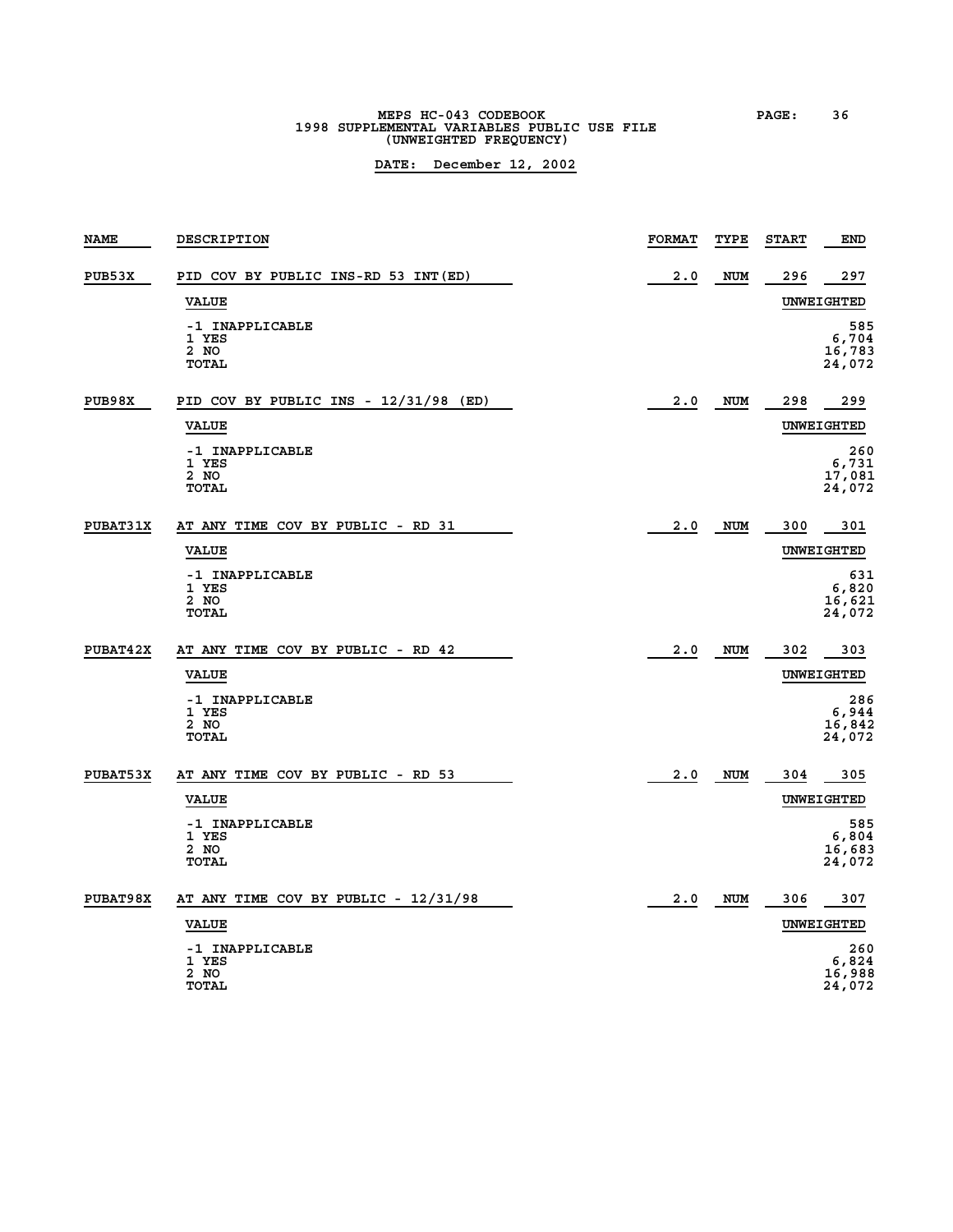**MEPS HC-043 CODEBOOK PAGE: 37 1998 SUPPLEMENTAL VARIABLES PUBLIC USE FILE (UNWEIGHTED FREQUENCY)**

| <b>NAME</b>     | DESCRIPTION                              | <b>FORMAT</b> | TYPE       | <b>START</b> | <b>END</b>   |
|-----------------|------------------------------------------|---------------|------------|--------------|--------------|
| STAPR31         | PID COV BY STATE-SPECIFIC PROG-RD 31 INT | 2.0           | <b>NUM</b> | 308          | 309          |
|                 | <b>VALUE</b>                             |               |            |              | UNWEIGHTED   |
|                 | -1 INAPPLICABLE                          |               |            |              | 631          |
|                 | 1 YES<br>2 NO                            |               |            |              | 67<br>23,374 |
|                 | <b>TOTAL</b>                             |               |            |              | 24,072       |
| STAPR42         | PID COV BY STATE-SPECIFIC PROG-RD 42 INT | 2.0           | NUM        | 310          | 311          |
|                 | <b>VALUE</b>                             |               |            |              | UNWEIGHTED   |
|                 | -1 INAPPLICABLE                          |               |            |              | 286          |
|                 | 1 YES<br>2 NO                            |               |            |              | 76<br>23,710 |
|                 | TOTAL                                    |               |            |              | 24,072       |
| STAPR53         | PID COV BY STATE-SPECIFIC PROG-RD 53 INT | 2.0           | <b>NUM</b> | 312          | 313          |
|                 | <b>VALUE</b>                             |               |            |              | UNWEIGHTED   |
|                 | -1 INAPPLICABLE                          |               |            |              | 585          |
|                 | 1 YES<br>2 NO                            |               |            |              | 83<br>23,404 |
|                 | <b>TOTAL</b>                             |               |            |              | 24,072       |
| STAPR98         | PID COV BY STATE-SPECIFIC PROG-12/31/98  | 2.0           | <b>NUM</b> | 314          | 315          |
|                 | <b>VALUE</b>                             |               |            |              | UNWEIGHTED   |
|                 | -1 INAPPLICABLE                          |               |            |              | 260          |
|                 | 1 YES<br>2 NO                            |               |            |              | 80<br>23,732 |
|                 | TOTAL                                    |               |            |              | 24,072       |
| <b>STPRAT31</b> | AT ANY TIME COVERAGE BY STATE INS-RD 31  | 2.0           | NUM        | 316          | 317          |
|                 | <b>VALUE</b>                             |               |            |              | UNWEIGHTED   |
|                 | -1 INAPPLICABLE<br>1 YES                 |               |            |              | 631<br>72    |
|                 | 2 NO                                     |               |            |              | 23,369       |
|                 | TOTAL                                    |               |            |              | 24,072       |
| STPRAT42        | AT ANY TIME COVERAGE BY STATE INS-RD 42  | 2.0           | NUM        | 318          | 319          |
|                 | <b>VALUE</b>                             |               |            |              | UNWEIGHTED   |
|                 | -1 INAPPLICABLE                          |               |            |              | 286          |
|                 | 1 YES<br>2 NO                            |               |            |              | 82<br>23,704 |
|                 | <b>TOTAL</b>                             |               |            |              | 24,072       |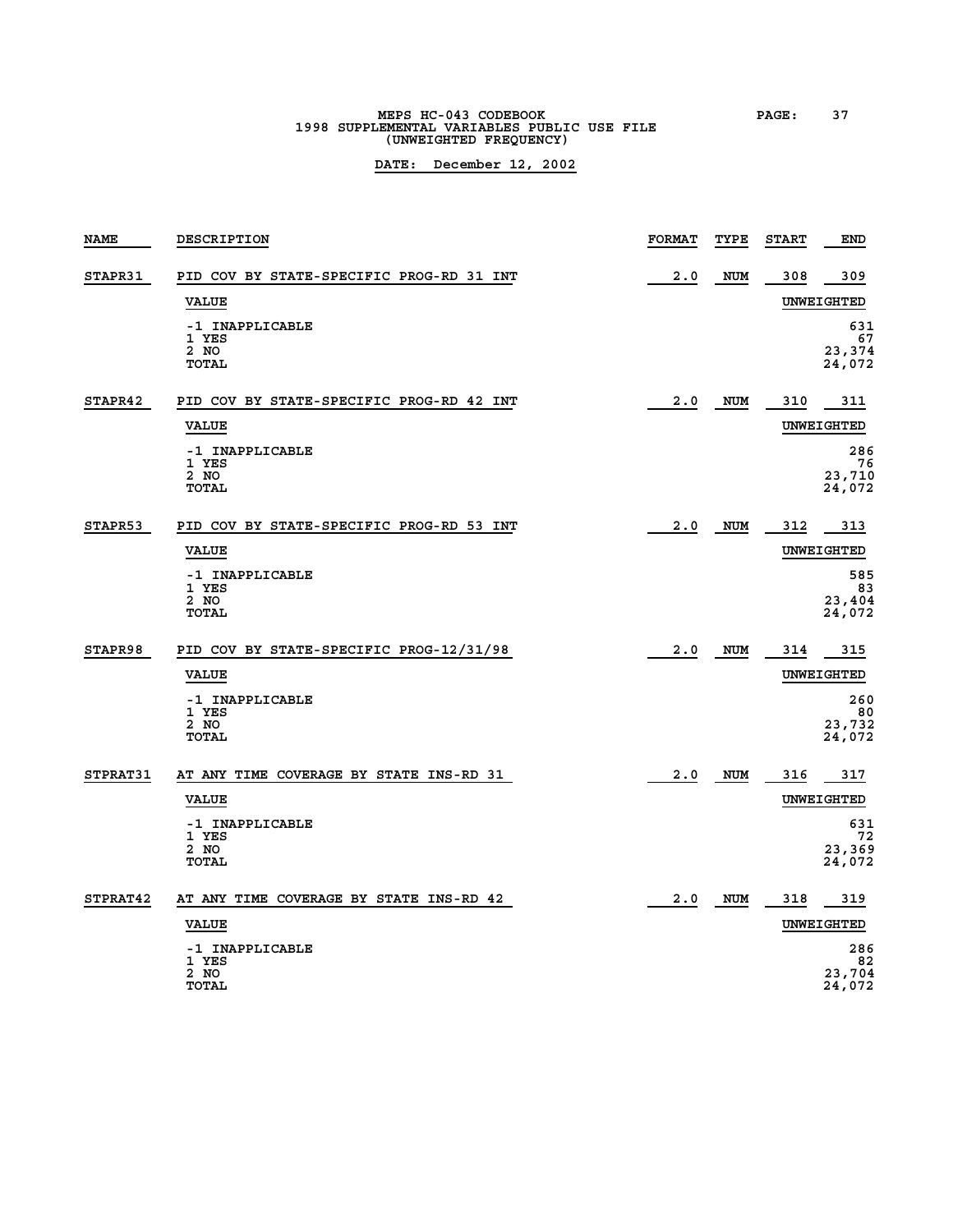# **MEPS HC-043 CODEBOOK PAGE: 38 1998 SUPPLEMENTAL VARIABLES PUBLIC USE FILE (UNWEIGHTED FREQUENCY)**

| <b>NAME</b>     | DESCRIPTION                                             | <b>FORMAT</b> | TYPE       | <b>START</b> | END                               |
|-----------------|---------------------------------------------------------|---------------|------------|--------------|-----------------------------------|
| STPRAT53        | AT ANY TIME COVERAGE BY STATE INS-RD 53                 | 2.0           | <b>NUM</b> | 320          | 321                               |
|                 | <b>VALUE</b>                                            |               |            |              | UNWEIGHTED                        |
|                 | -1 INAPPLICABLE<br>1 YES<br>2 NO<br><b>TOTAL</b>        |               |            |              | 585<br>84<br>23,403<br>24,072     |
| STPRAT98        | AT ANY TIME COV BY STATE INS - 12/31/98<br><b>VALUE</b> | 2.0           | <b>NUM</b> | 322          | 323<br>UNWEIGHTED                 |
|                 | -1 INAPPLICABLE<br>1 YES<br>2 NO<br><b>TOTAL</b>        |               |            |              | 260<br>82<br>23,730<br>24,072     |
| DENTIN31        | DENTAL PRIVATE INSURANCE - RD 31                        | 2.0           | <b>NUM</b> | 324          | 325                               |
|                 | <b>VALUE</b>                                            |               |            |              | <b>UNWEIGHTED</b>                 |
|                 | -1 INAPPLICABLE<br>1 YES<br>2 NO<br><b>TOTAL</b>        |               |            |              | 631<br>9,048<br>14,393<br>24,072  |
| <b>DENTIN42</b> | DENTAL PRIVATE INSURANCE - RD 42                        | 2.0           | <b>NUM</b> | 326          | 327                               |
|                 | <b>VALUE</b>                                            |               |            |              | UNWEIGHTED                        |
|                 | -1 INAPPLICABLE<br>1 YES<br>2 NO<br><b>TOTAL</b>        |               |            |              | 286<br>9,309<br>14,477<br>24,072  |
| DENTIN53        | DENTAL PRIVATE INSURANCE - RD 53                        | 2.0           | <b>NUM</b> | 328          | 329                               |
|                 | <b>VALUE</b>                                            |               |            |              | UNWEIGHTED                        |
|                 | -1 INAPPLICABLE<br>1 YES<br>2 NO<br><b>TOTAL</b>        |               |            |              | 260<br>9,150<br>14,662<br>24,072  |
| PMEDIN31        | PRESCRIBED DRUG PRIVATE INSURANCE-RD 31                 | 2.0           | NUM        | 330          | 331                               |
|                 | <b>VALUE</b>                                            |               |            |              | <b>UNWEIGHTED</b>                 |
|                 | -1 INAPPLICABLE<br>1 YES<br>2 NO<br><b>TOTAL</b>        |               |            |              | 631<br>12,011<br>11,430<br>24,072 |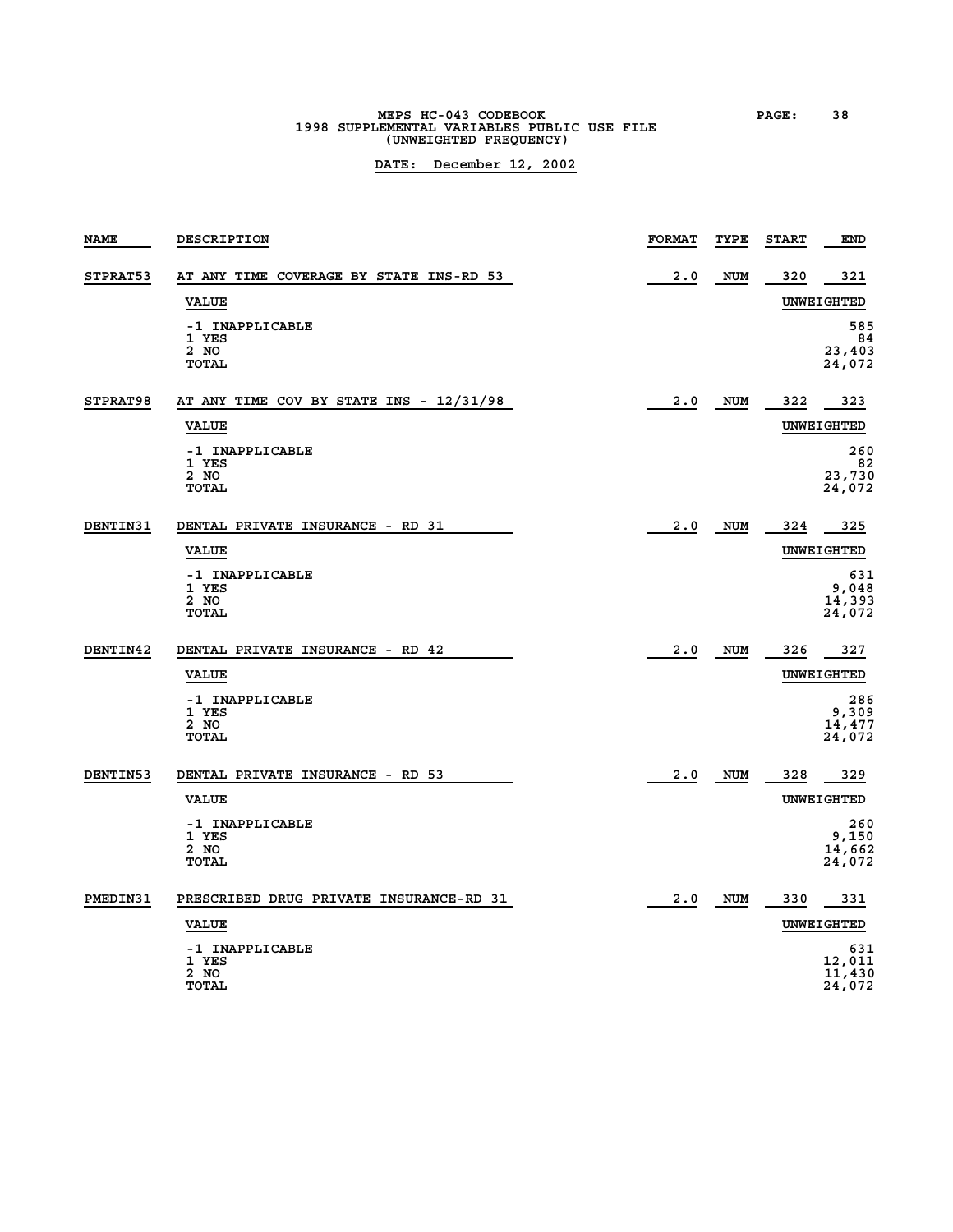# **MEPS HC-043 CODEBOOK PAGE: 39 1998 SUPPLEMENTAL VARIABLES PUBLIC USE FILE (UNWEIGHTED FREQUENCY)**

| <b>NAME</b>     | <b>DESCRIPTION</b>                                                                                 | <b>FORMAT</b> | TYPE       | <b>START</b> | END                                                  |
|-----------------|----------------------------------------------------------------------------------------------------|---------------|------------|--------------|------------------------------------------------------|
| PMEDIN42        | PRESCRIBED DRUG PRIVATE INSURANCE-RD 42                                                            | 2.0           | <b>NUM</b> | 332          | 333                                                  |
|                 | <b>VALUE</b>                                                                                       |               |            |              | UNWEIGHTED                                           |
|                 | -1 INAPPLICABLE<br>1 YES<br>2 NO<br><b>TOTAL</b>                                                   |               |            |              | 286<br>12,393<br>11,393<br>24,072                    |
| PMEDIN53        | PRESCRIBED DRUG PRIVATE INSURANCE-RD 53                                                            | 2.0           | <b>NUM</b> | 334          | 335                                                  |
|                 | <b>VALUE</b>                                                                                       |               |            |              | UNWEIGHTED                                           |
|                 | -1 INAPPLICABLE<br>1 YES<br>2 NO<br><b>TOTAL</b>                                                   |               |            |              | 260<br>12,212<br>11,600<br>24,072                    |
| <b>DDNWRK31</b> | # DAYS MISSED WORK DUE TO ILL/INJ (RD31)                                                           | 3.0           | <b>NUM</b> | 336          | 338                                                  |
|                 | <b>VALUE</b>                                                                                       |               |            |              | UNWEIGHTED                                           |
|                 | -9 NOT ASCERTAINED<br>$-8$ DK<br>-7 REFUSED<br>-1 INAPPLICABLE<br>0<br>$1 - 240$<br>TOTAL          |               |            |              | 15<br>66<br>18<br>12,798<br>7,670<br>3,505<br>24,072 |
| DDNWRK42        | # DAYS MISSED WORK DUE TO ILL/INJ (RD42)                                                           | 3.0           | <b>NUM</b> | 339          | 341                                                  |
|                 | <b>VALUE</b>                                                                                       |               |            |              | UNWEIGHTED                                           |
|                 | -9 NOT ASCERTAINED<br>-8 DK<br>-7 REFUSED<br>-1 INAPPLICABLE<br><sup>0</sup><br>$1 - 237$<br>TOTAL |               |            |              | 26<br>83<br>25<br>12,585<br>8,584<br>2,769<br>24,072 |
| <b>DDNWRK53</b> | # DAYS MISSED WORK DUE TO ILL/INJ (RD53)                                                           | 3.0           | NUM        | 342          | 344                                                  |
|                 | <b>VALUE</b>                                                                                       |               |            |              | UNWEIGHTED                                           |
|                 | -9 NOT ASCERTAINED<br>-8 DK<br>-7 REFUSED<br>-1 INAPPLICABLE<br>0<br>1-250<br><b>TOTAL</b>         |               |            |              | 8<br>87<br>30<br>12,838<br>8,622<br>2,487<br>24,072  |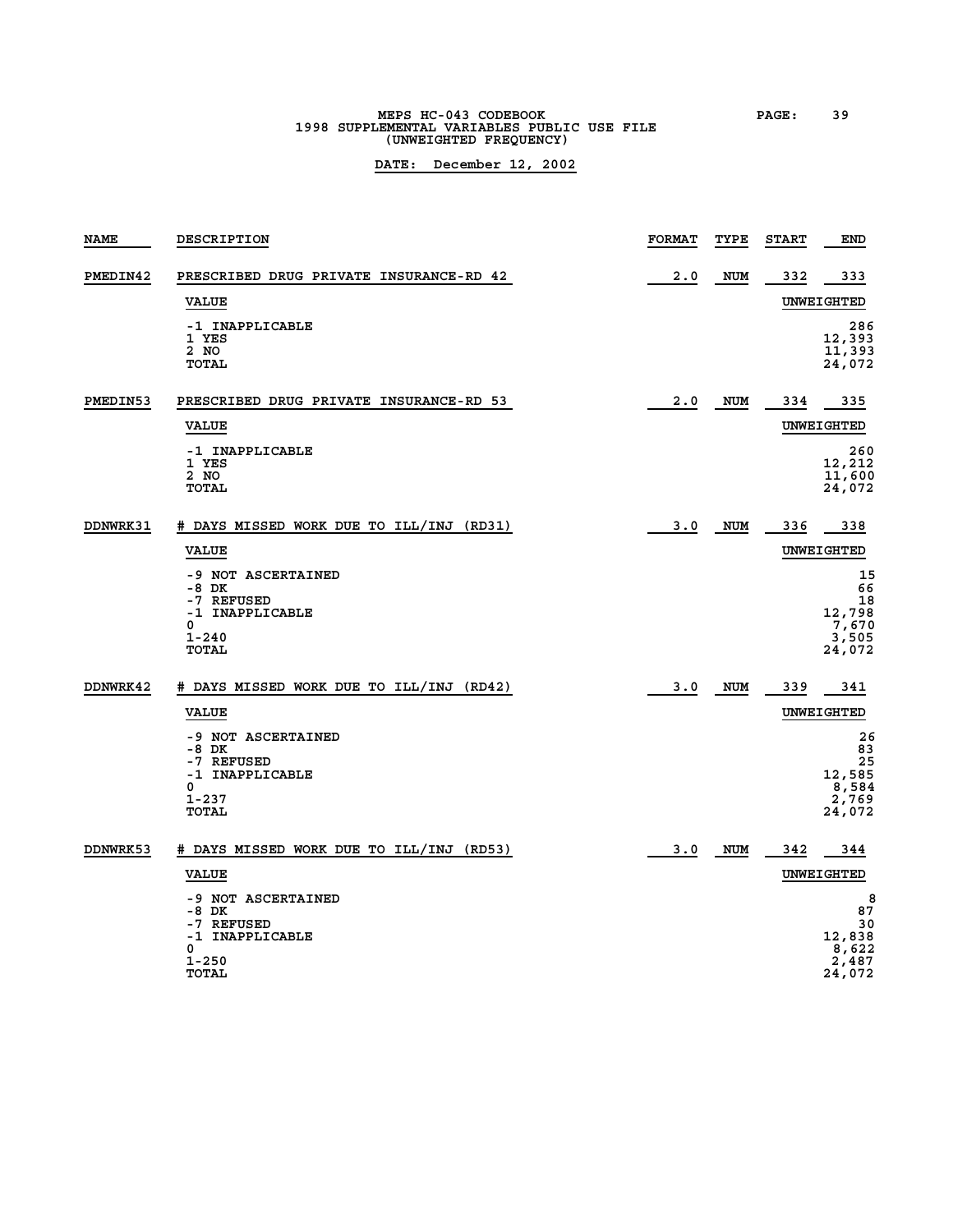# **MEPS HC-043 CODEBOOK PAGE: 40 1998 SUPPLEMENTAL VARIABLES PUBLIC USE FILE (UNWEIGHTED FREQUENCY)**

| DESCRIPTION                                                                                    | <b>FORMAT</b> | TYPE       | <b>START</b> | <b>END</b>                                                        |
|------------------------------------------------------------------------------------------------|---------------|------------|--------------|-------------------------------------------------------------------|
| # DAYS MISSED WORK STAYED IN BED (RD31)                                                        | 3.0           | <b>NUM</b> | 345          | 347                                                               |
| <b>VALUE</b>                                                                                   |               |            |              | UNWEIGHTED                                                        |
| -9 NOT ASCERTAINED<br>-8 DK<br>-1 INAPPLICABLE<br>0<br>$1 - 200$<br><b>TOTAL</b>               |               |            |              | $\overline{\mathbf{2}}$<br>11<br>20,567<br>625<br>2,867<br>24,072 |
| # DAYS MISSED WORK STAYED IN BED (RD42)                                                        | 3.0           | <b>NUM</b> | 348          | 350                                                               |
| <b>VALUE</b>                                                                                   |               |            |              | UNWEIGHTED                                                        |
| -9 NOT ASCERTAINED<br>-8 DK<br>-1 INAPPLICABLE<br>0<br>$1 - 170$<br><b>TOTAL</b>               |               |            |              | 2<br>3<br>21,303<br>550<br>2,214<br>24,072                        |
| # DAYS MISSED WORK STAYED IN BED (RD53)                                                        | 3.0           | <b>NUM</b> | 351          | 353                                                               |
| <b>VALUE</b>                                                                                   |               |            |              | UNWEIGHTED                                                        |
| $-8$ DK<br>-7 REFUSED<br>-1 INAPPLICABLE<br>0<br>$1 - 200$<br><b>TOTAL</b>                     |               |            |              | 7<br>1<br>21,585<br>366<br>2,113<br>24,072                        |
| # DAYS MISSD SCHOOL DUE TO ILL/INJ (RD31)                                                      | 3.0           | <b>NUM</b> | 354          | 356                                                               |
| <b>VALUE</b>                                                                                   |               |            |              | UNWEIGHTED                                                        |
| -9 NOT ASCERTAINED<br>-8 DK<br>-7 REFUSED<br>-1 INAPPLICABLE<br>0<br>$1 - 140$<br><b>TOTAL</b> |               |            |              | 7<br>37<br>5<br>17,729<br>3,751<br>2,543<br>24,072                |
|                                                                                                |               |            |              |                                                                   |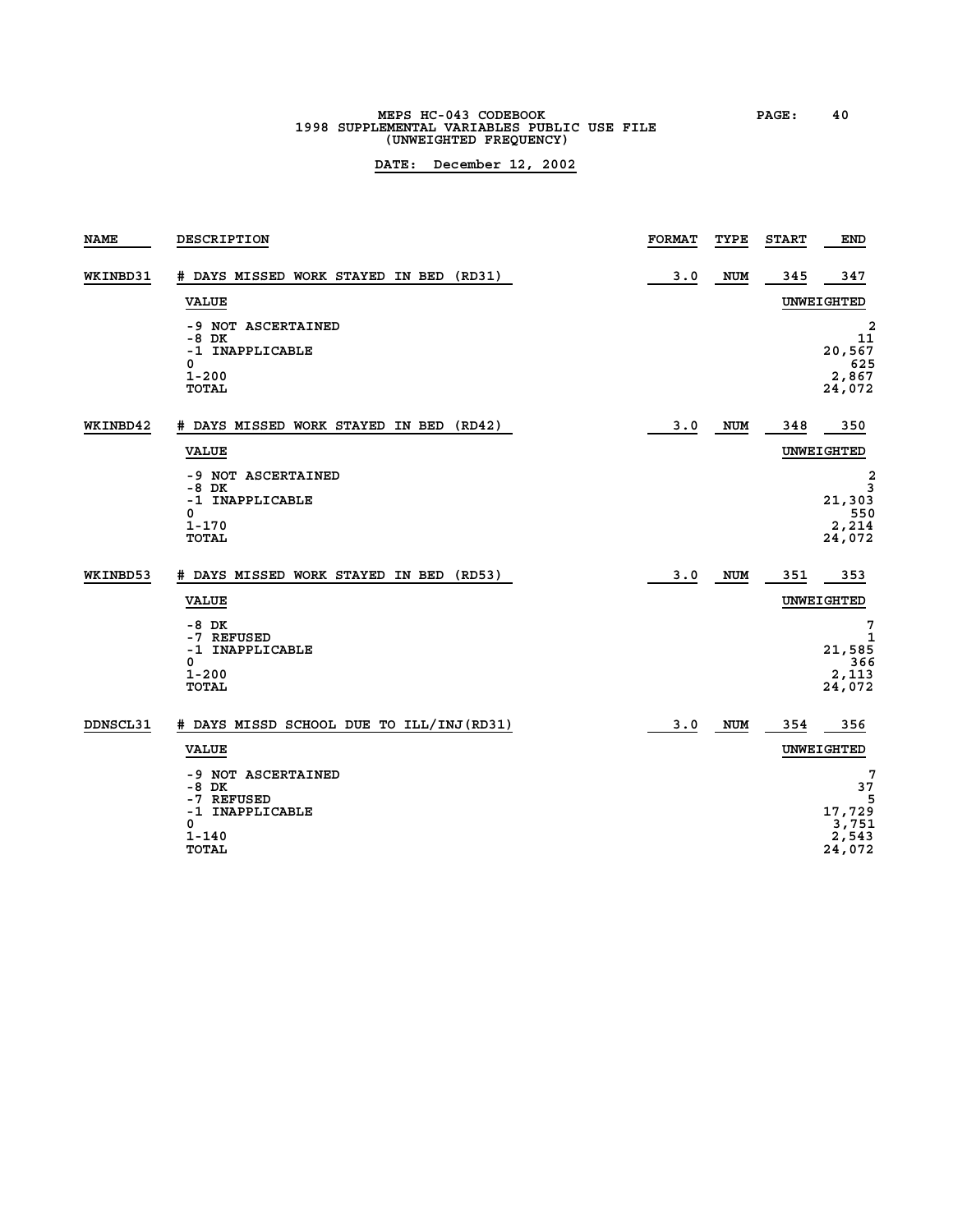**MEPS HC-043 CODEBOOK PAGE: 41 1998 SUPPLEMENTAL VARIABLES PUBLIC USE FILE (UNWEIGHTED FREQUENCY)**

| <b>NAME</b>     | <b>DESCRIPTION</b>                                                                            | <b>FORMAT</b> | TYPE       | <b>START</b> | END                                                              |
|-----------------|-----------------------------------------------------------------------------------------------|---------------|------------|--------------|------------------------------------------------------------------|
| <b>DDNSCL42</b> | # DAYS MISSD SCHOOL DUE TO ILL/INJ(RD42)                                                      | 2.0           | <b>NUM</b> | 357          | 358                                                              |
|                 | <b>VALUE</b>                                                                                  |               |            |              | UNWEIGHTED                                                       |
|                 | -9 NOT ASCERTAINED<br>-8 DK<br>-7 REFUSED<br>-1 INAPPLICABLE<br>0<br>$1 - 90$<br><b>TOTAL</b> |               |            |              | 18<br>32<br>4<br>17,507<br>4,909<br>1,602<br>24,072              |
| <b>DDNSCL53</b> | # DAYS MISSD SCHOOL DUE TO ILL/INJ(RD53)<br><b>VALUE</b>                                      | 2.0           | NUM        | 359          | 360<br>UNWEIGHTED                                                |
|                 | -9 NOT ASCERTAINED<br>-8 DK<br>-7 REFUSED<br>-1 INAPPLICABLE<br>0<br>$1 - 90$<br>TOTAL        |               |            |              | 6<br>42<br>7<br>17,630<br>4,599<br>1,788<br>24,072               |
| SCLNBD31        | # DAYS MISSED SCHOOL STAYD IN BED (RD31)<br><b>VALUE</b>                                      | 2.0           | <b>NUM</b> | 361          | 362<br>UNWEIGHTED                                                |
|                 | -9 NOT ASCERTAINED<br>-8 DK<br>-1 INAPPLICABLE<br>0<br>$1 - 63$<br>TOTAL                      |               |            |              | $\overline{2}$<br>6<br>21,529<br>524<br>2,011<br>24,072          |
| SCLNBD42        | # DAYS MISSED SCHOOL STAYD IN BED (RD42)<br><b>VALUE</b>                                      | 2.0           | NUM        | 363          | 364<br><b>UNWEIGHTED</b>                                         |
|                 | -9 NOT ASCERTAINED<br>-8 DK<br>-1 INAPPLICABLE<br>0<br>$1 - 40$<br>TOTAL                      |               |            |              | 1<br>$\overline{\mathbf{2}}$<br>22,470<br>362<br>1,237<br>24,072 |
| SCLNBD53        | # DAYS MISSED SCHOOL STAYD IN BED (RD53)                                                      | 2.0           | NUM        | 365          | 366                                                              |
|                 | <b>VALUE</b>                                                                                  |               |            |              | UNWEIGHTED                                                       |
|                 | $-8$ DK<br>-1 INAPPLICABLE<br>0<br>1-90<br>TOTAL                                              |               |            |              | 3<br>22,284<br>334<br>1,451<br>24,072                            |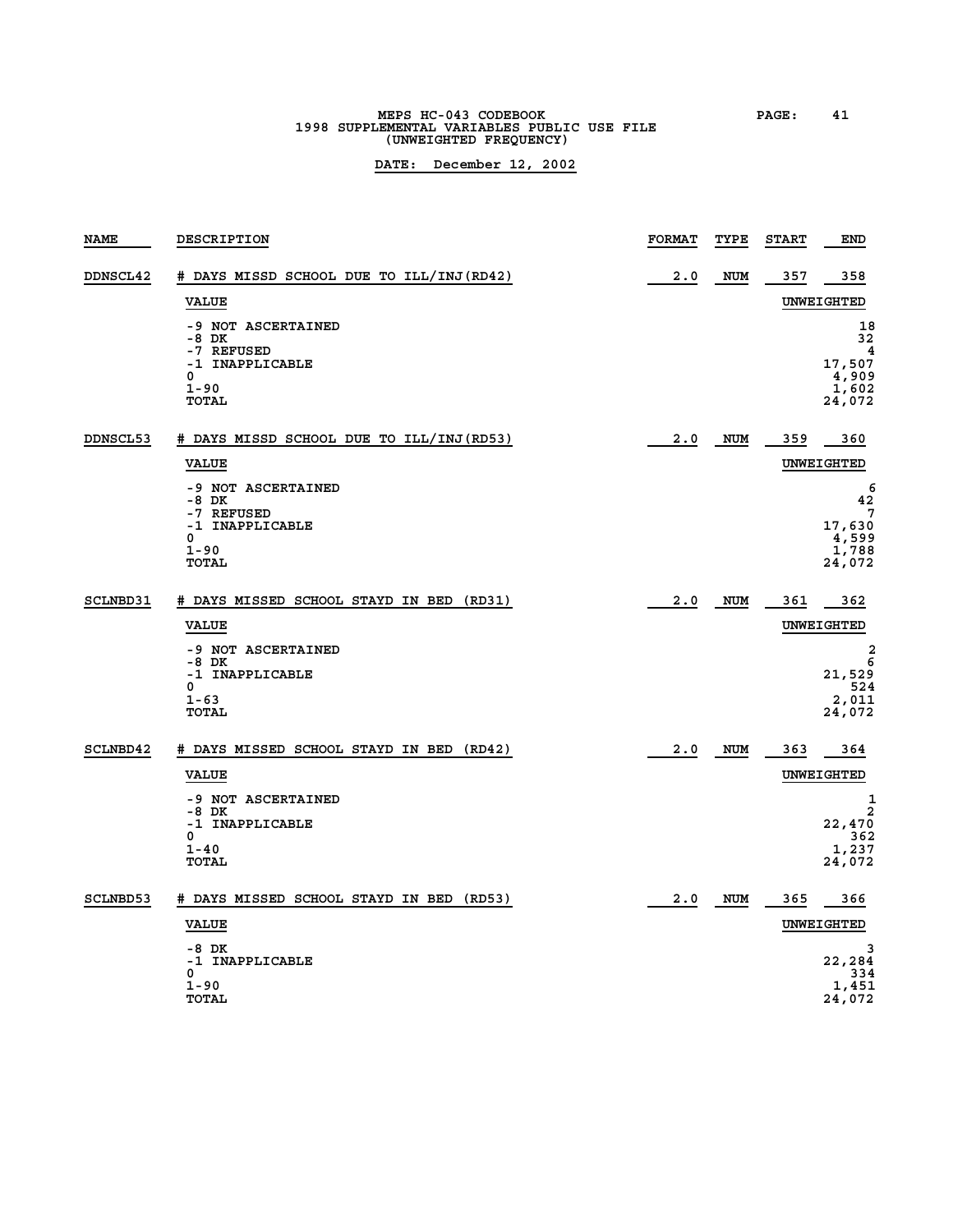# **MEPS HC-043 CODEBOOK PAGE: 42 1998 SUPPLEMENTAL VARIABLES PUBLIC USE FILE (UNWEIGHTED FREQUENCY)**

| <b>NAME</b> | DESCRIPTION                                                                                        | <b>FORMAT</b> | TYPE       | <b>START</b> | <b>END</b>                                          |
|-------------|----------------------------------------------------------------------------------------------------|---------------|------------|--------------|-----------------------------------------------------|
| DDBDYS31    | # OTH DAY SPENT IN BED SINCE START(RD31)<br><b>VALUE</b>                                           | 3.0           | NUM        | 367          | 369<br>UNWEIGHTED                                   |
|             | -9 NOT ASCERTAINED<br>$-8$ DK<br>-7 REFUSED<br>-1 INAPPLICABLE<br>0<br>$1 - 240$<br>TOTAL          |               |            |              | 9<br>197<br>26<br>977<br>19,581<br>3,282<br>24,072  |
| DDBDYS42    | # OTH DAY SPENT IN BED SINCE START (RD42)                                                          | 3.0           | NUM        | 370          | 372                                                 |
|             | <b>VALUE</b>                                                                                       |               |            |              | UNWEIGHTED                                          |
|             | -9 NOT ASCERTAINED<br>-8 DK<br>-7 REFUSED<br>-1 INAPPLICABLE<br>0<br>$1 - 260$<br><b>TOTAL</b>     |               |            |              | 30<br>188<br>28<br>630<br>20,558<br>2,638<br>24,072 |
| DDBDYS53    | # OTH DAY SPENT IN BED SINCE START (RD53)                                                          | 3.0           | NUM        | 373          | 375                                                 |
|             | <b>VALUE</b>                                                                                       |               |            |              | UNWEIGHTED                                          |
|             | -9 NOT ASCERTAINED<br>-8 DK<br>-7 REFUSED<br>-1 INAPPLICABLE<br>0<br>$1 - 220$<br>TOTAL            |               |            |              | 5<br>173<br>35<br>873<br>20,590<br>2,396<br>24,072  |
| OTHDYS31    | MISS ANY WRK/SCH DAY TO CAR FR OTH (RD31)                                                          | 2.0           | <b>NUM</b> | 376          | 377                                                 |
|             | <b>VALUE</b>                                                                                       |               |            |              | UNWEIGHTED                                          |
|             | -9 NOT ASCERTAINED<br>-8 DK<br>-7 REFUSED<br>-1 INAPPLICABLE<br>1 YES<br>2 NO/DO NOT WORK<br>TOTAL |               |            |              | 4<br>27<br>16<br>12,810<br>1,357<br>9,858<br>24,072 |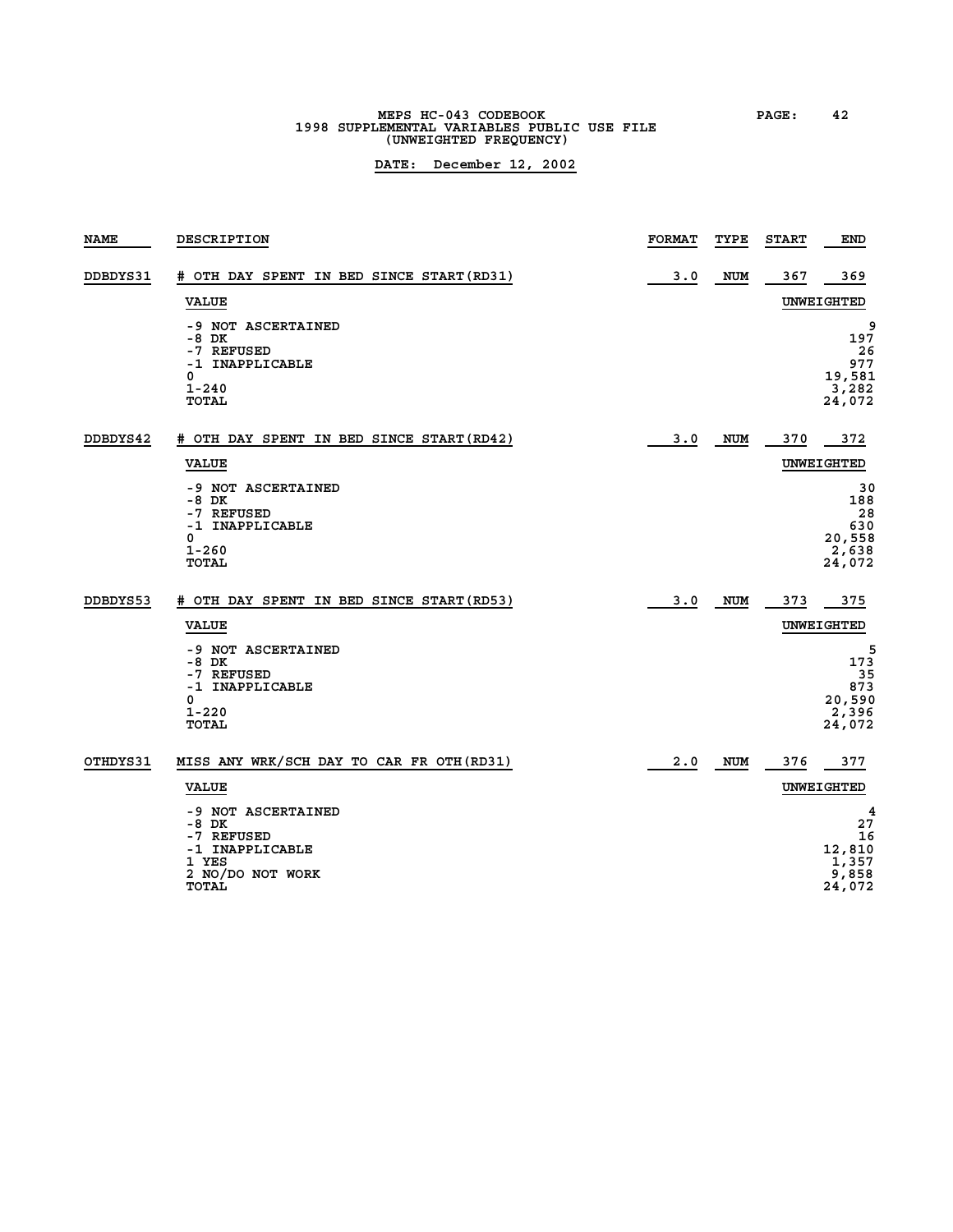# **MEPS HC-043 CODEBOOK PAGE: 43 1998 SUPPLEMENTAL VARIABLES PUBLIC USE FILE (UNWEIGHTED FREQUENCY)**

| <b>NAME</b> | <b>DESCRIPTION</b>                                                                                        | <b>FORMAT</b> | TYPE       | <b>START</b> | <b>END</b>                                          |
|-------------|-----------------------------------------------------------------------------------------------------------|---------------|------------|--------------|-----------------------------------------------------|
| OTHDYS42    | MISS ANY WRK/SCH DAY TO CAR FR OTH (RD42)                                                                 | 2.0           | <b>NUM</b> | 378          | 379                                                 |
|             | <b>VALUE</b>                                                                                              |               |            |              | UNWEIGHTED                                          |
|             | -9 NOT ASCERTAINED<br>-8 DK<br>-7 REFUSED<br>-1 INAPPLICABLE<br>1 YES<br>2 NO/DO NOT WORK<br>TOTAL        |               |            |              | 13<br>36<br>22<br>12,600<br>987<br>10,414<br>24,072 |
| OTHDYS53    | MISS ANY WRK/SCH DAY TO CAR FR OTH (RD53)                                                                 | 2.0           | <b>NUM</b> | 380          | 381                                                 |
|             | <b>VALUE</b>                                                                                              |               |            |              | UNWEIGHTED                                          |
|             | -9 NOT ASCERTAINED<br>-8 DK<br>-7 REFUSED<br>-1 INAPPLICABLE<br>1 YES<br>2 NO/DO NOT WORK<br><b>TOTAL</b> |               |            |              | 1<br>44<br>26<br>12,846<br>898<br>10,257<br>24,072  |
| OTHNDD31    | # DAY MISSED WRK/SCH CARE FOR OTH (RD31)                                                                  | 2.0           | <b>NUM</b> | 382          | 383                                                 |
|             | <b>VALUE</b>                                                                                              |               |            |              | <b>UNWEIGHTED</b>                                   |
|             | $-8$ DK<br>-1 INAPPLICABLE<br>$1 - 200$<br><b>TOTAL</b>                                                   |               |            |              | 9<br>22,715<br>1,348<br>24,072                      |
| OTHNDD42    | # DAY MISSED WRK/SCH CARE FOR OTH (RD42)                                                                  | 3.0           | <b>NUM</b> | 384          | 386                                                 |
|             | <b>VALUE</b>                                                                                              |               |            |              | UNWEIGHTED                                          |
|             | $-8$ DK<br>-1 INAPPLICABLE<br>1-200<br><b>TOTAL</b>                                                       |               |            |              | 6<br>23,085<br>981<br>24,072                        |
| OTHNDD53    | # DAY MISSED WRK/SCH CARE FOR OTH (RD53)                                                                  | 2.0           | <b>NUM</b> | 387          | 388                                                 |
|             | <b>VALUE</b>                                                                                              |               |            |              | UNWEIGHTED                                          |
|             | $-8$ DK<br>-1 INAPPLICABLE<br>$1 - 200$<br><b>TOTAL</b>                                                   |               |            |              | 6<br>23,174<br>892<br>24,072                        |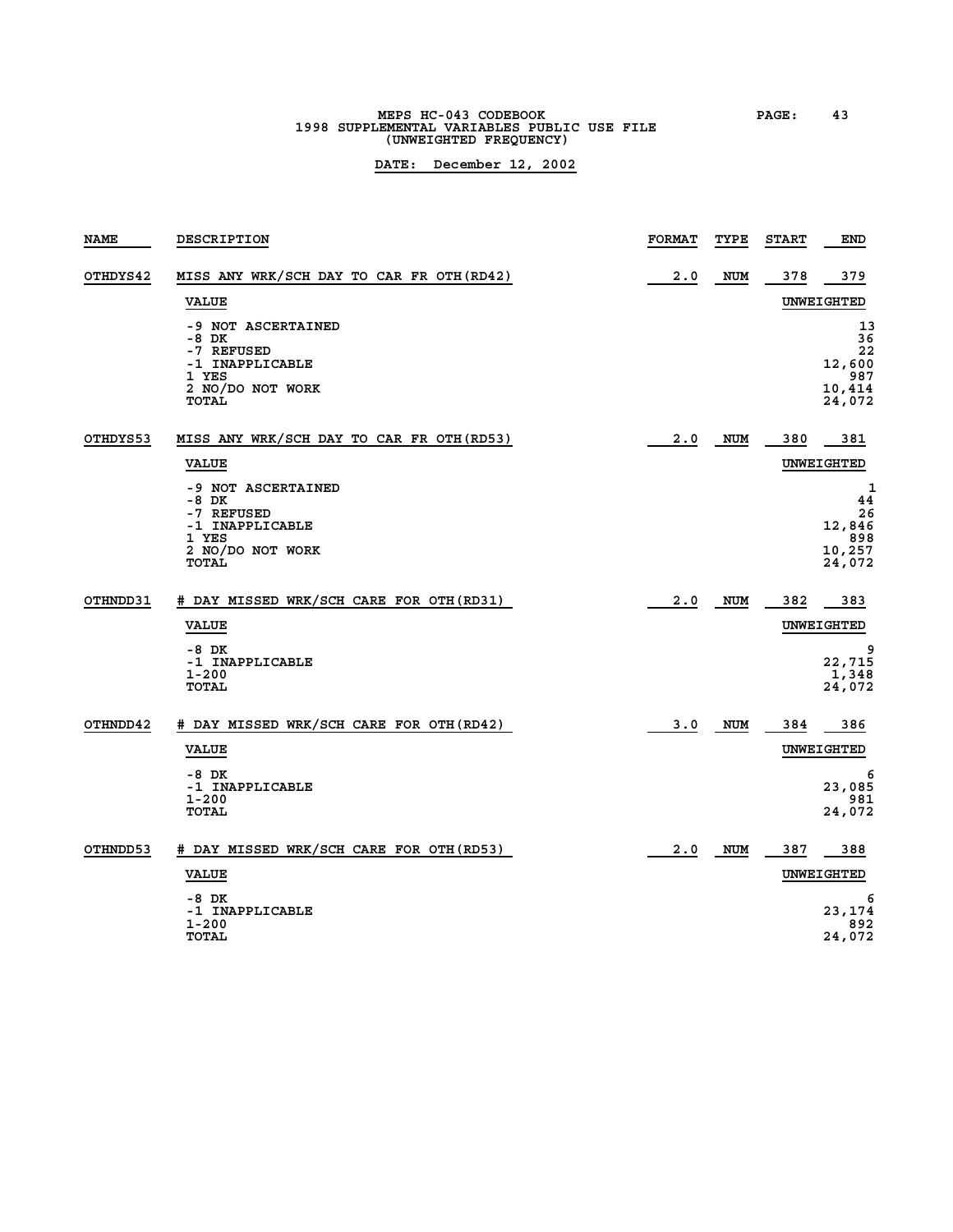# **MEPS HC-043 CODEBOOK PAGE: 44 1998 SUPPLEMENTAL VARIABLES PUBLIC USE FILE (UNWEIGHTED FREQUENCY)**

| <b>NAME</b>     | DESCRIPTION                                                                                                                                                                                                                                                                                                                       | <b>FORMAT</b> | TYPE       | <b>START</b> | <b>END</b>                                                                                |
|-----------------|-----------------------------------------------------------------------------------------------------------------------------------------------------------------------------------------------------------------------------------------------------------------------------------------------------------------------------------|---------------|------------|--------------|-------------------------------------------------------------------------------------------|
| ACCELI42        | PERS ELIGIBLE FOR ACCESS SUPPLEMENT                                                                                                                                                                                                                                                                                               | 1.0           | <b>NUM</b> | 389          | 389                                                                                       |
|                 | <b>VALUE</b>                                                                                                                                                                                                                                                                                                                      |               |            |              | UNWEIGHTED                                                                                |
|                 | 1 YES<br>2 NO<br><b>TOTAL</b>                                                                                                                                                                                                                                                                                                     |               |            |              | 23,664<br>408<br>24,072                                                                   |
| <b>HAVEUS42</b> | AC01 DOES PERSON HAVE A USC PROVIDER?                                                                                                                                                                                                                                                                                             | 2.0           | NUM        | 390          | 391                                                                                       |
|                 | <b>VALUE</b>                                                                                                                                                                                                                                                                                                                      |               |            |              | UNWEIGHTED                                                                                |
|                 | -9 NOT ASCERTAINED<br>-8 DK<br>-7 REFUSED<br>-1 INAPPLICABLE<br>1 YES<br>2 NO<br>TOTAL                                                                                                                                                                                                                                            |               |            |              | 23<br>163<br>40<br>419<br>18,722<br>4,705<br>24,072                                       |
| YNOUSC42        | AC03 MAIN REASON PERS DOESN'T HAVE A USC                                                                                                                                                                                                                                                                                          | 2.0           | <b>NUM</b> | 392          | 393                                                                                       |
|                 | <b>VALUE</b>                                                                                                                                                                                                                                                                                                                      |               |            |              | UNWEIGHTED                                                                                |
|                 | -8 DK<br>-1 INAPPLICABLE<br>1 SELDOM OR NEVER SICK<br>2 RECENTLY MOVED TO AREA<br>3 DONT KNOW WHERE TO GO<br>4 USC IN AREA NOT AVAILABLE<br>6 GOES DIFF PL FOR DIFF NEEDS<br>7 JUST CHANGED INSUR PLANS<br>8 DONT USE DOCS/TREAT SELF<br>9 COST OF MEDICAL CARE<br>10 OTHER INSUR-RELATED REAS<br><b>91 OTHER REASON</b><br>TOTAL |               |            |              | 7<br>19,367<br>3,188<br>230<br>47<br>66<br>103<br>96<br>112<br>623<br>22<br>211<br>24,072 |
| NOREAS42        | AC04 OTH REAS NO USC: NO OTHER REASONS                                                                                                                                                                                                                                                                                            | 2.0           | <b>NUM</b> | 394          | 395                                                                                       |
|                 | <b>VALUE</b>                                                                                                                                                                                                                                                                                                                      |               |            |              | UNWEIGHTED                                                                                |
|                 | -1 INAPPLICABLE<br>1 YES<br>$2$ NO<br><b>TOTAL</b>                                                                                                                                                                                                                                                                                |               |            |              | 19,374<br>3,642<br>1,056<br>24,072                                                        |
| SELDSI42        | AC04 OTH REAS NO USC: SELDOM OR NEV SICK                                                                                                                                                                                                                                                                                          | 2.0           | NUM        | 396          | 397                                                                                       |
|                 | <b>VALUE</b>                                                                                                                                                                                                                                                                                                                      |               |            |              | UNWEIGHTED                                                                                |
|                 | -1 INAPPLICABLE<br>1 YES<br>2 NO<br><b>TOTAL</b>                                                                                                                                                                                                                                                                                  |               |            |              | 19,374<br>309<br>4,389<br>24,072                                                          |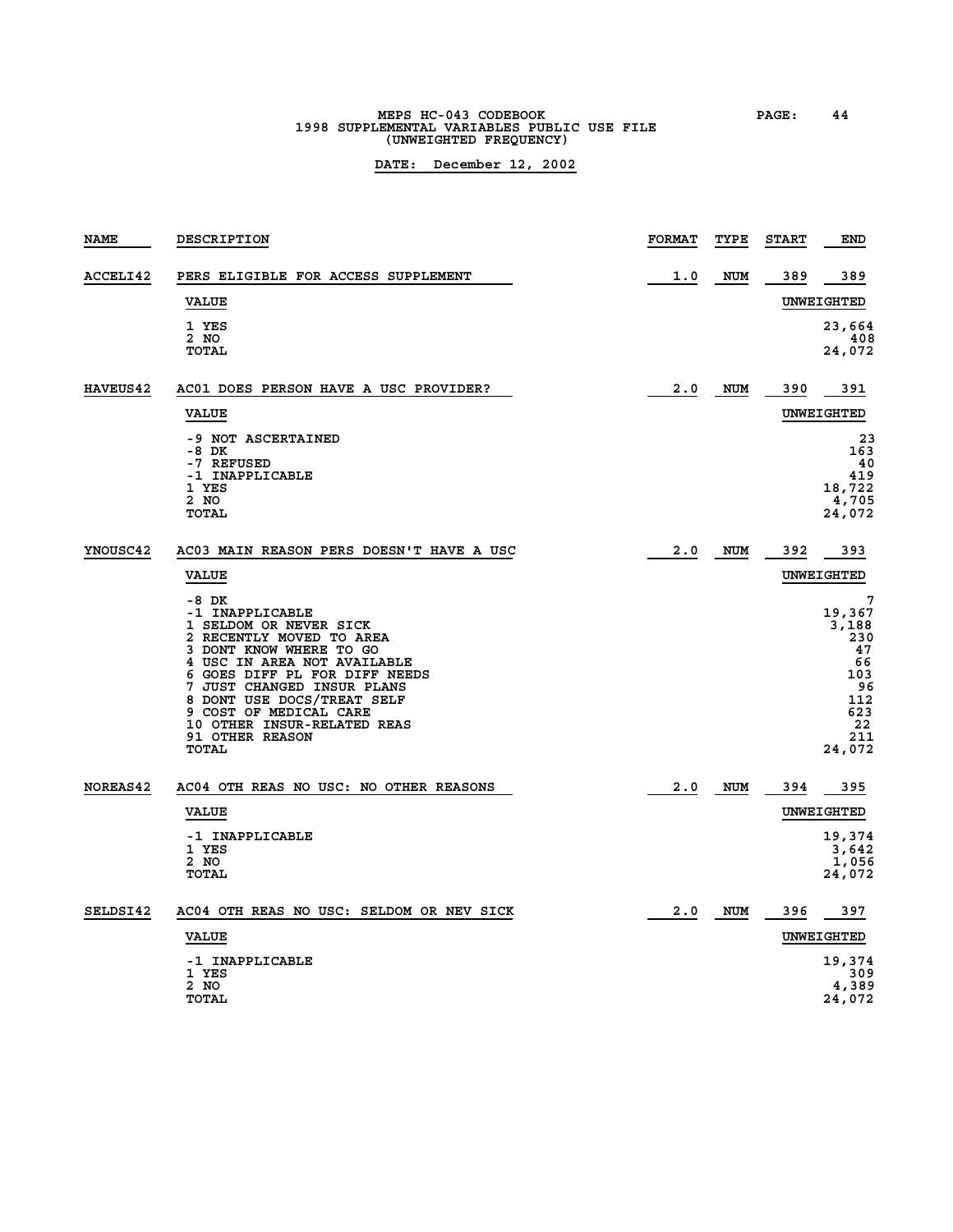# **MEPS HC-043 CODEBOOK PAGE: 45**<br> **1998 SUPPLEMENTAL VARIABLES PUBLIC USE FILE (UNWEIGHTED FREQUENCY)**

| <b>NAME</b> | <b>DESCRIPTION</b>                        | <b>FORMAT</b> | TYPE       | <b>START</b> | <b>END</b>                       |
|-------------|-------------------------------------------|---------------|------------|--------------|----------------------------------|
| NEWARE42    | ACO4 OTH REAS NO USC: RECENTLY MOVED      | 2.0           | <b>NUM</b> | 398          | 399                              |
|             | <b>VALUE</b>                              |               |            |              | UNWEIGHTED                       |
|             | -1 INAPPLICABLE<br>1 YES<br>2 NO<br>TOTAL |               |            |              | 19,374<br>103<br>4,595<br>24,072 |
| DKWHRU42    | AC04 OTH REAS NO USC: DK WHERE TO GO      | 2.0           | <b>NUM</b> | 400          | 401                              |
|             | <b>VALUE</b>                              |               |            |              | <b>UNWEIGHTED</b>                |
|             | -1 INAPPLICABLE<br>1 YES                  |               |            |              | 19,374<br>66                     |
|             | 2 NO<br><b>TOTAL</b>                      |               |            |              | 4,632<br>24,072                  |
| USCNOT42    | AC04 OTH REAS NO USC: USC NOT AVAILABLE   | 2.0           | <b>NUM</b> | 402          | 403                              |
|             | <b>VALUE</b>                              |               |            |              | UNWEIGHTED                       |
|             | -1 INAPPLICABLE<br>1 YES                  |               |            |              | 19,374<br>22                     |
|             | 2 NO<br>TOTAL                             |               |            |              | 4,676<br>24,072                  |
| PERSLA42    | AC04 OTH REAS NO USC: LANGUAGE            | 2.0           | NUM        | 404          | 405                              |
|             | <b>VALUE</b>                              |               |            |              | UNWEIGHTED                       |
|             | -1 INAPPLICABLE<br>1 YES                  |               |            |              | 19,374<br>-12                    |
|             | 2 NO<br><b>TOTAL</b>                      |               |            |              | 4,686<br>24,072                  |
|             |                                           |               |            |              |                                  |
| DIFFPL42    | AC04 OTH REAS NO USC: DIFFERENT PLACES    | 2.0           | NUM        | 406          | 407                              |
|             | <b>VALUE</b>                              |               |            |              | <b>UNWEIGHTED</b>                |
|             | -1 INAPPLICABLE<br>1 YES                  |               |            |              | 19,374<br>21                     |
|             | 2 NO<br>TOTAL                             |               |            |              | 4,677<br>24,072                  |
| INSRPL42    | AC04 OTH REAS NO USC: JUST CHANGED INSUR  | 2.0           | <b>NUM</b> | 408          | 409                              |
|             | <b>VALUE</b>                              |               |            |              | UNWEIGHTED                       |
|             | -1 INAPPLICABLE<br>1 YES                  |               |            |              | 19,374<br>35                     |
|             | 2 NO<br><b>TOTAL</b>                      |               |            |              | 4,663<br>24,072                  |
|             |                                           |               |            |              |                                  |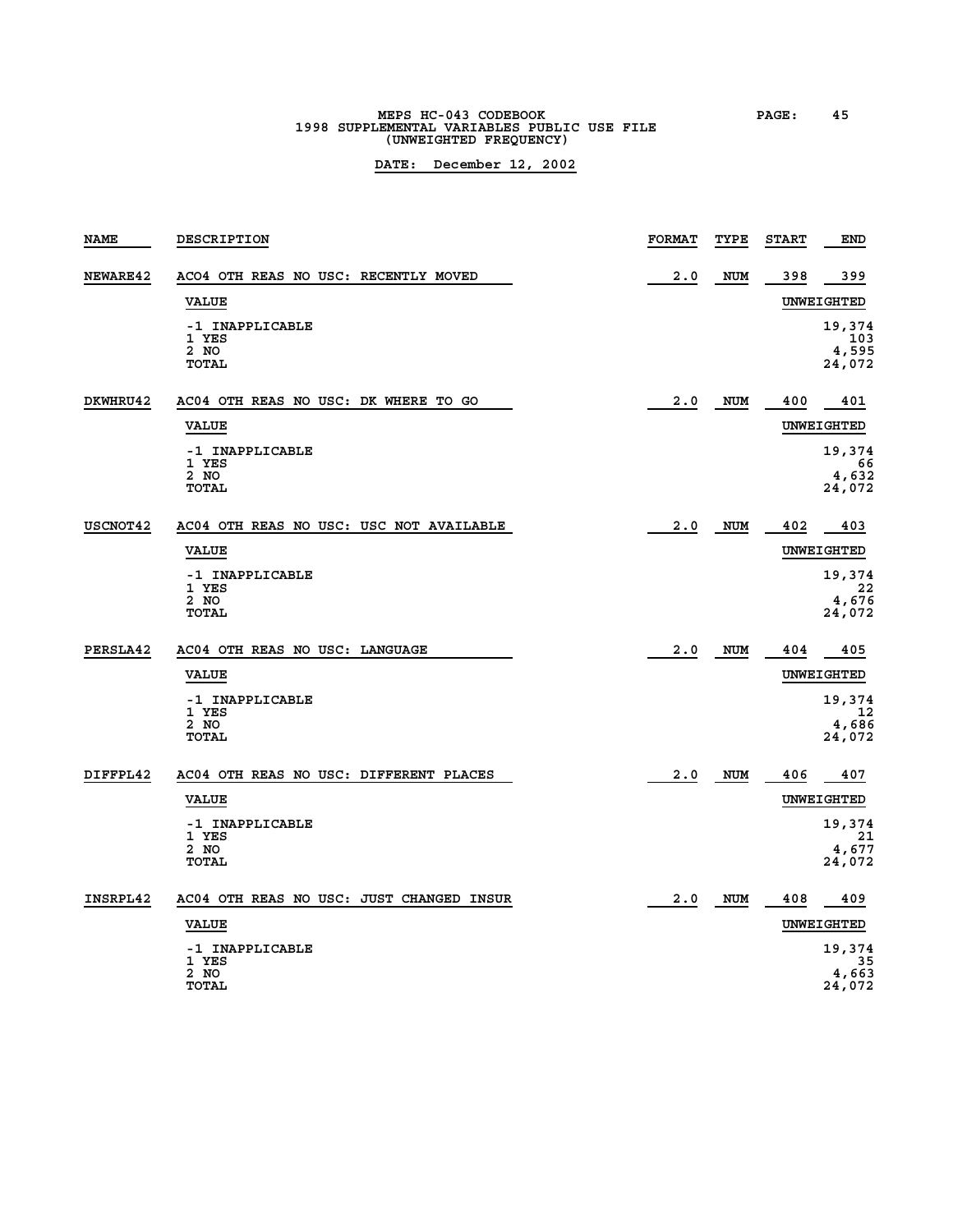# **MEPS HC-043 CODEBOOK**<br>1998 SUPPLEMENTAL VARIABLES PUBLIC USE FILE<br>POSE FILE **(UNWEIGHTED FREQUENCY)**

| <b>NAME</b> | <b>DESCRIPTION</b>                              | <b>FORMAT</b> | TYPE       | <b>START</b> | <b>END</b>      |
|-------------|-------------------------------------------------|---------------|------------|--------------|-----------------|
| MYSELF42    | AC04 OTH REAS NO USC: NO DOCS/TREAT SELF        | 2.0           | <b>NUM</b> | 410          | 411             |
|             | <b>VALUE</b>                                    |               |            |              | UNWEIGHTED      |
|             | -1 INAPPLICABLE<br>1 YES                        |               |            |              | 19,374<br>115   |
|             | 2 NO<br><b>TOTAL</b>                            |               |            |              | 4,583<br>24,072 |
| CARECO42    | AC04 OTH REAS NO USC: COST OF MED CARE          | 2.0           | <b>NUM</b> | 412          | 413             |
|             | <b>VALUE</b>                                    |               |            |              | UNWEIGHTED      |
|             | -1 INAPPLICABLE<br>1 YES                        |               |            |              | 19,374<br>341   |
|             | 2 NO<br><b>TOTAL</b>                            |               |            |              | 4,357<br>24,072 |
| OTHINS42    | AC04 OTH REAS NO USC: INS RELATED REASON        | 2.0           | <b>NUM</b> | 414          | 415             |
|             | <b>VALUE</b>                                    |               |            |              | UNWEIGHTED      |
|             | -1 INAPPLICABLE                                 |               |            |              | 19,356          |
|             | 1 YES<br>2 NO                                   |               |            |              | 18<br>4,698     |
|             | TOTAL                                           |               |            |              | 24,072          |
| OTHREA42    | AC04 OTH REAS NO USC: OTHER REASON              | 2.0           | <b>NUM</b> | 416          | 417             |
|             | <b>VALUE</b>                                    |               |            |              | UNWEIGHTED      |
|             | -1 INAPPLICABLE                                 |               |            |              | 19,374          |
|             | 1 YES<br>2 NO                                   |               |            |              | 142<br>4,556    |
|             | <b>TOTAL</b>                                    |               |            |              | 24,072          |
| TYPEPL42    | USC TYPE OF PLACE                               | 2.0           | <b>NUM</b> | 418          | 419             |
|             | <b>VALUE</b>                                    |               |            |              | UNWEIGHTED      |
|             | -9 NOT ASCERTAINED                              |               |            |              | 9               |
|             | -8 DK<br>-1 INAPPLICABLE                        |               |            |              | 18<br>11,295    |
|             | 1 HOSP CLINIC/OUTPUT DEPT<br>2 PRIV OFF IN HOSP |               |            |              | 3,042<br>577    |
|             | 3 HOSP ER<br>4 NON-HOSP                         |               |            |              | 88<br>9,043     |
|             | TOTAL                                           |               |            |              | 24,072          |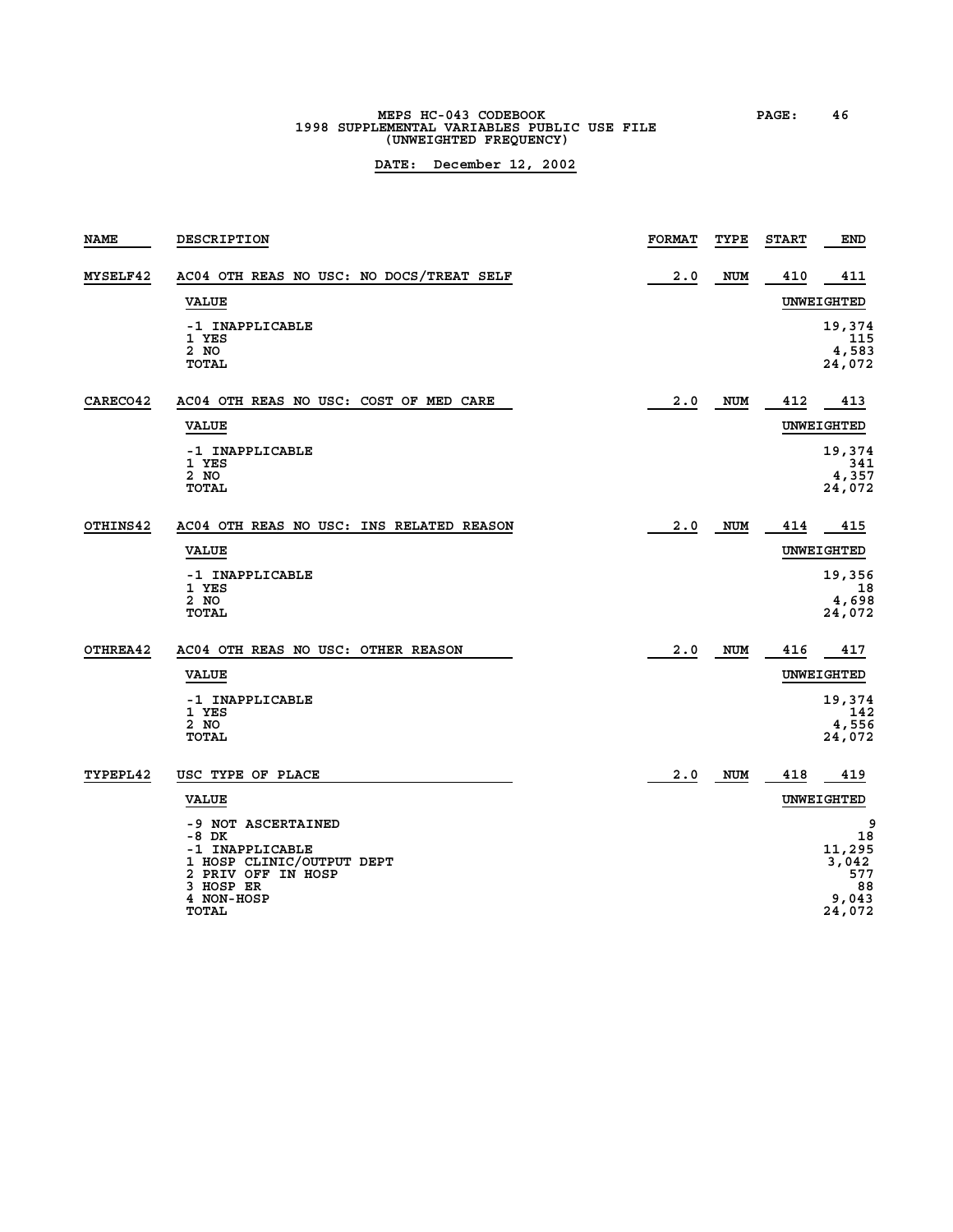**MEPS HC-043 CODEBOOK PAGE: 47 1998 SUPPLEMENTAL VARIABLES PUBLIC USE FILE (UNWEIGHTED FREQUENCY)**

| <b>NAME</b> | DESCRIPTION                                                                                                                                                                                                                                                                                                                  | <b>FORMAT</b> | TYPE       | <b>START</b> | <b>END</b>                                                                                      |
|-------------|------------------------------------------------------------------------------------------------------------------------------------------------------------------------------------------------------------------------------------------------------------------------------------------------------------------------------|---------------|------------|--------------|-------------------------------------------------------------------------------------------------|
| PROVTY42    | PROVIDER TYPE                                                                                                                                                                                                                                                                                                                | 2.0           | <b>NUM</b> | 420          | 421                                                                                             |
|             | <b>VALUE</b>                                                                                                                                                                                                                                                                                                                 |               |            |              | UNWEIGHTED                                                                                      |
|             | -9 NOT ASCERTAINED<br>-1 INAPPLICABLE<br>1 FACILITY<br>2 PERSON<br>3 PERSON IN FACILITY PROV<br><b>TOTAL</b>                                                                                                                                                                                                                 |               |            |              | з<br>5,350<br>9,077<br>5,945<br>3,697<br>24,072                                                 |
| YGOTOU42    | AC08 MAIN REASON PERS GOES TO HOSP USC                                                                                                                                                                                                                                                                                       | 2.0           | <b>NUM</b> | 422          | 423                                                                                             |
|             | <b>VALUE</b>                                                                                                                                                                                                                                                                                                                 |               |            |              | UNWEIGHTED                                                                                      |
|             | -9 NOT ASCERTAINED<br>-8 DK<br>-1 INAPPLICABLE<br>1 PREFERS/LIKES THIS USC<br>2 DK WHERE ELSE TO GO<br>3 CANT AFFORD GO ELSEWHERE<br>4 OWN DOC HAS OFFICE HERE<br>5 ONLY CARE AVAIL WHEN TIME<br>6 CONVENIENCE<br>7 BEST FOR MY CONDITION<br>8 MILITARY/VA<br>10 INSURANCE RELATED REASON<br><b>91 OTHER REASON</b><br>TOTAL |               |            |              | 3<br>5<br>20,938<br>1,351<br>96<br>262<br>405<br>53<br>344<br>223<br>65<br>159<br>168<br>24,072 |
| NOREA942    | AC09 OTH REAS GO TO USC: NO OTHER REASONS                                                                                                                                                                                                                                                                                    | 2.0           | <b>NUM</b> | 424          | 425                                                                                             |
|             | <b>VALUE</b>                                                                                                                                                                                                                                                                                                                 |               |            |              | UNWEIGHTED                                                                                      |
|             | -9 NOT ASCERTAINED<br>-1 INAPPLICABLE<br>1 YES<br>2 NO<br>TOTAL                                                                                                                                                                                                                                                              |               |            |              | 20,943<br>2,313<br>813<br>24,072                                                                |
| LIKESU42    | AC09 OTH REAS GO TO USC: PREFERS/LIKES                                                                                                                                                                                                                                                                                       | 2.0           | <b>NUM</b> | 426          | 427                                                                                             |
|             | <b>VALUE</b>                                                                                                                                                                                                                                                                                                                 |               |            |              | UNWEIGHTED                                                                                      |
|             | -9 NOT ASCERTAINED<br>-1 INAPPLICABLE                                                                                                                                                                                                                                                                                        |               |            |              | 20,943                                                                                          |
|             | 1 YES<br>2 NO<br><b>TOTAL</b>                                                                                                                                                                                                                                                                                                |               |            |              | 188<br>2,938<br>24,072                                                                          |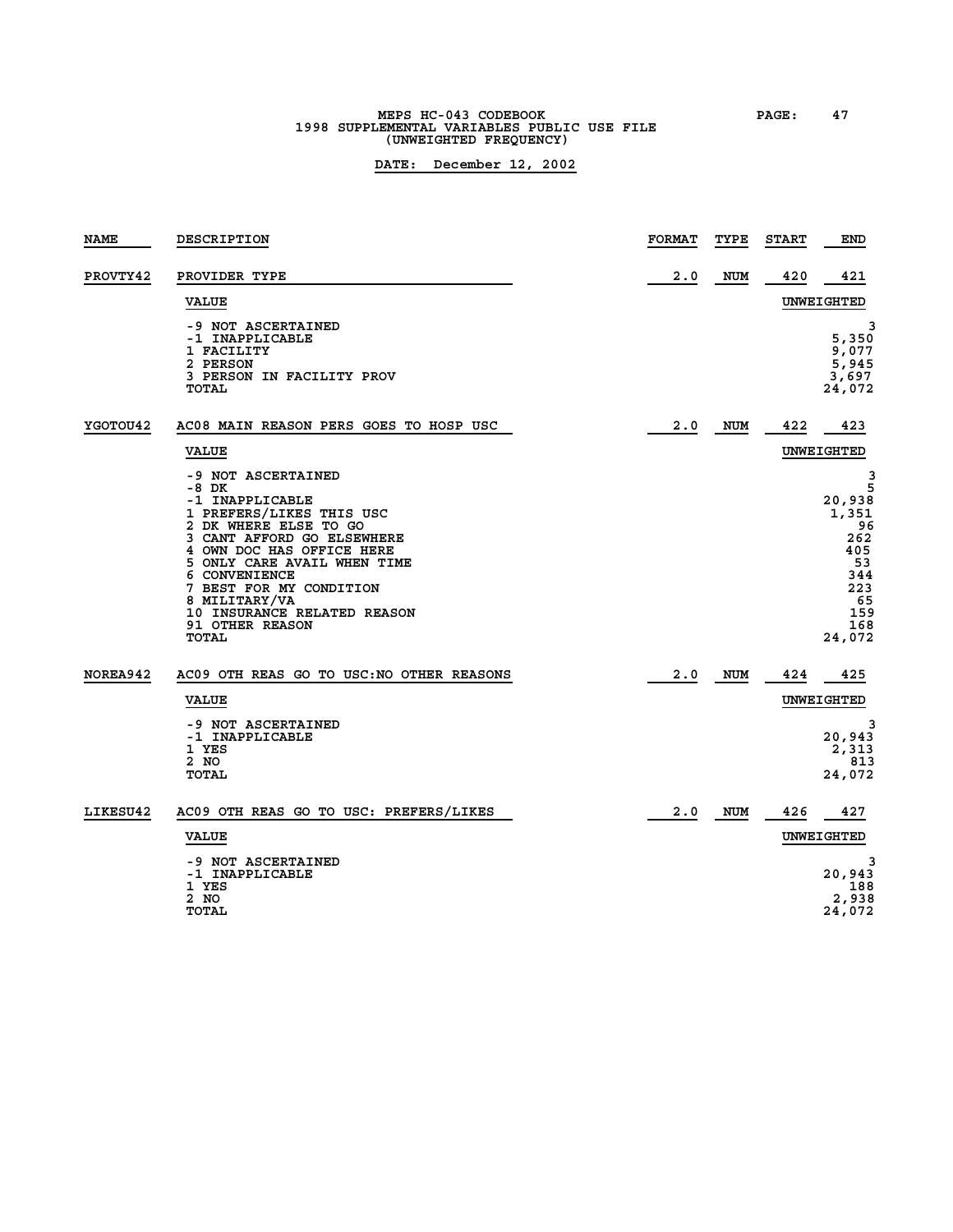**MEPS HC-043 CODEBOOK PAGE: 48 1998 SUPPLEMENTAL VARIABLES PUBLIC USE FILE (UNWEIGHTED FREQUENCY)**

| <b>NAME</b>     | DESCRIPTION                                                            | <b>FORMAT</b> | TYPE       | <b>START</b> | <b>END</b>                            |
|-----------------|------------------------------------------------------------------------|---------------|------------|--------------|---------------------------------------|
| DKELSE42        | AC09 OTH REAS GO TO USC: DK WH ELSE TO GO                              | 2.0           | <b>NUM</b> | 428          | 429                                   |
|                 | <b>VALUE</b>                                                           |               |            |              | UNWEIGHTED                            |
|                 | -9 NOT ASCERTAINED<br>-1 INAPPLICABLE<br>1 YES<br>2 NO<br><b>TOTAL</b> |               |            |              | 3<br>20,943<br>44<br>3,082<br>24,072  |
| AFFORD42        | AC09 OTH REAS GO TO USC: CAN'T AFFORD OTH                              | 2.0           | NUM        | 430          | 431                                   |
|                 | <b>VALUE</b>                                                           |               |            |              | UNWEIGHTED                            |
|                 | -9 NOT ASCERTAINED<br>-1 INAPPLICABLE<br>1 YES<br>2 NO<br><b>TOTAL</b> |               |            |              | 3<br>20,943<br>100<br>3,026<br>24,072 |
| OFFICE42        | AC09 OTH REAS GO TO USC: DR OFFICE AT OPD                              | 2.0           | <b>NUM</b> | 432          | 433                                   |
|                 | <b>VALUE</b>                                                           |               |            |              | UNWEIGHTED                            |
|                 | -9 NOT ASCERTAINED<br>-1 INAPPLICABLE<br>1 YES<br>2 NO<br><b>TOTAL</b> |               |            |              | 3<br>20,943<br>116<br>3,010<br>24,072 |
| <b>AVAILT42</b> | AC09 OTH REAS GO TO USC: AVAIL WHEN TIME                               | 2.0           | <b>NUM</b> | 434          | 435                                   |
|                 | <b>VALUE</b>                                                           |               |            |              | UNWEIGHTED                            |
|                 | -9 NOT ASCERTAINED<br>-1 INAPPLICABLE<br>1 YES                         |               |            |              | 3<br>20,943<br>32                     |
|                 | 2 NO<br><b>TOTAL</b>                                                   |               |            |              | 3,094<br>24,072                       |
| CONVEN42        | AC09 OTH REAS GO TO USC: CONVENIENCE                                   | 2.0           | <b>NUM</b> | 436          | 437                                   |
|                 | <b>VALUE</b>                                                           |               |            |              | UNWEIGHTED                            |
|                 | -9 NOT ASCERTAINED<br>-1 INAPPLICABLE<br>1 YES<br>2 NO<br>TOTAL        |               |            |              | з<br>20,943<br>191<br>2,935<br>24,072 |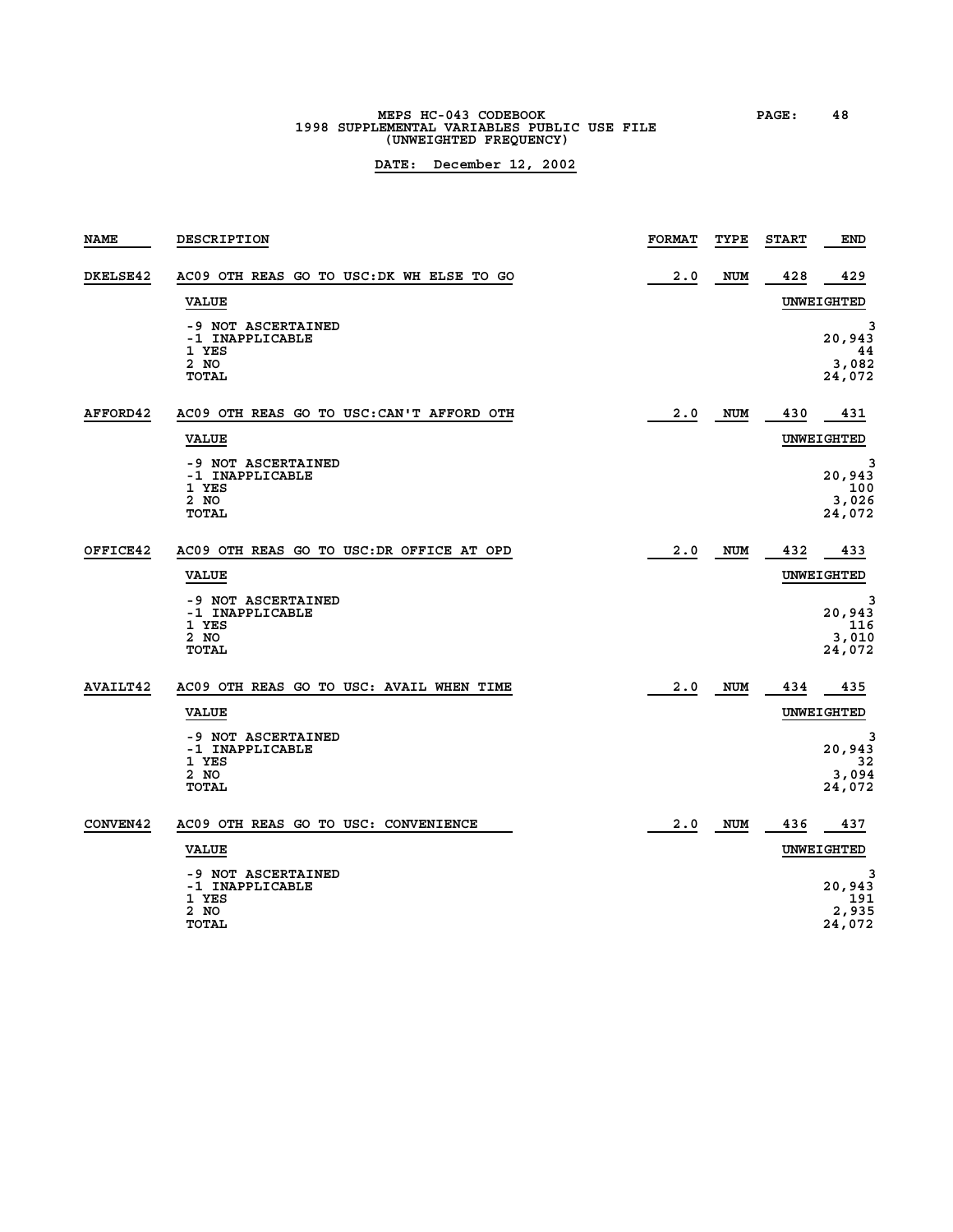## **MEPS HC-043 CODEBOOK PAGE: 49 1998 SUPPLEMENTAL VARIABLES PUBLIC USE FILE (UNWEIGHTED FREQUENCY)**

| <b>NAME</b> | <b>DESCRIPTION</b>                                                                                                                | <b>FORMAT</b> | TYPE       | <b>START</b> | END                                    |
|-------------|-----------------------------------------------------------------------------------------------------------------------------------|---------------|------------|--------------|----------------------------------------|
| BSTPLA42    | AC09 OTH REAS GO TO USC: BEST FOR COND                                                                                            | 2.0           | <b>NUM</b> | 438          | 439                                    |
|             | <b>VALUE</b>                                                                                                                      |               |            |              | UNWEIGHTED                             |
|             | -9 NOT ASCERTAINED<br>-1 INAPPLICABLE<br>1 YES<br>2 NO<br>TOTAL                                                                   |               |            |              | 3<br>20,943<br>147<br>2,979<br>24,072  |
| INSREA42    | AC09 OTH REAS GO TO USC: INSURANCE-RELATD                                                                                         | 2.0           | <b>NUM</b> | 440          | 441                                    |
|             | <b>VALUE</b>                                                                                                                      |               |            |              | UNWEIGHTED                             |
|             | -1 INAPPLICABLE                                                                                                                   |               |            |              | 20,942                                 |
|             | 1 YES<br>2 NO<br>TOTAL                                                                                                            |               |            |              | 55<br>3,075<br>24,072                  |
| OTHRE942    | AC09 OTH REAS GO TO USC: OTHER REASON                                                                                             | 2.0           | <b>NUM</b> | 442          | 443                                    |
|             | <b>VALUE</b>                                                                                                                      |               |            |              | <b>UNWEIGHTED</b>                      |
|             | -9 NOT ASCERTAINED<br>-1 INAPPLICABLE<br>1 YES<br>2 NO<br>TOTAL                                                                   |               |            |              | 3<br>20,943<br>158<br>2,968<br>24,072  |
| GETTOU42    | AC09A HOW DOES PERSN GET TO USC PROVIDER                                                                                          | 2.0           | <b>NUM</b> | 444          | 445                                    |
|             | <b>VALUE</b>                                                                                                                      |               |            |              | UNWEIGHTED                             |
|             | -9 NOT ASCERTAINED<br>$-8$ DK<br>-7 REFUSED<br>-1 INAPPLICABLE<br>1 DRIVE/IS DRIVEN<br>2 TAXI, BUS, TRAIN, OTHER PUBLIC TRANSPORT |               |            |              | 4<br>14<br>1<br>5,350<br>17,377<br>831 |
|             | 3 WALKS<br><b>TOTAL</b>                                                                                                           |               |            |              | 495<br>24,072                          |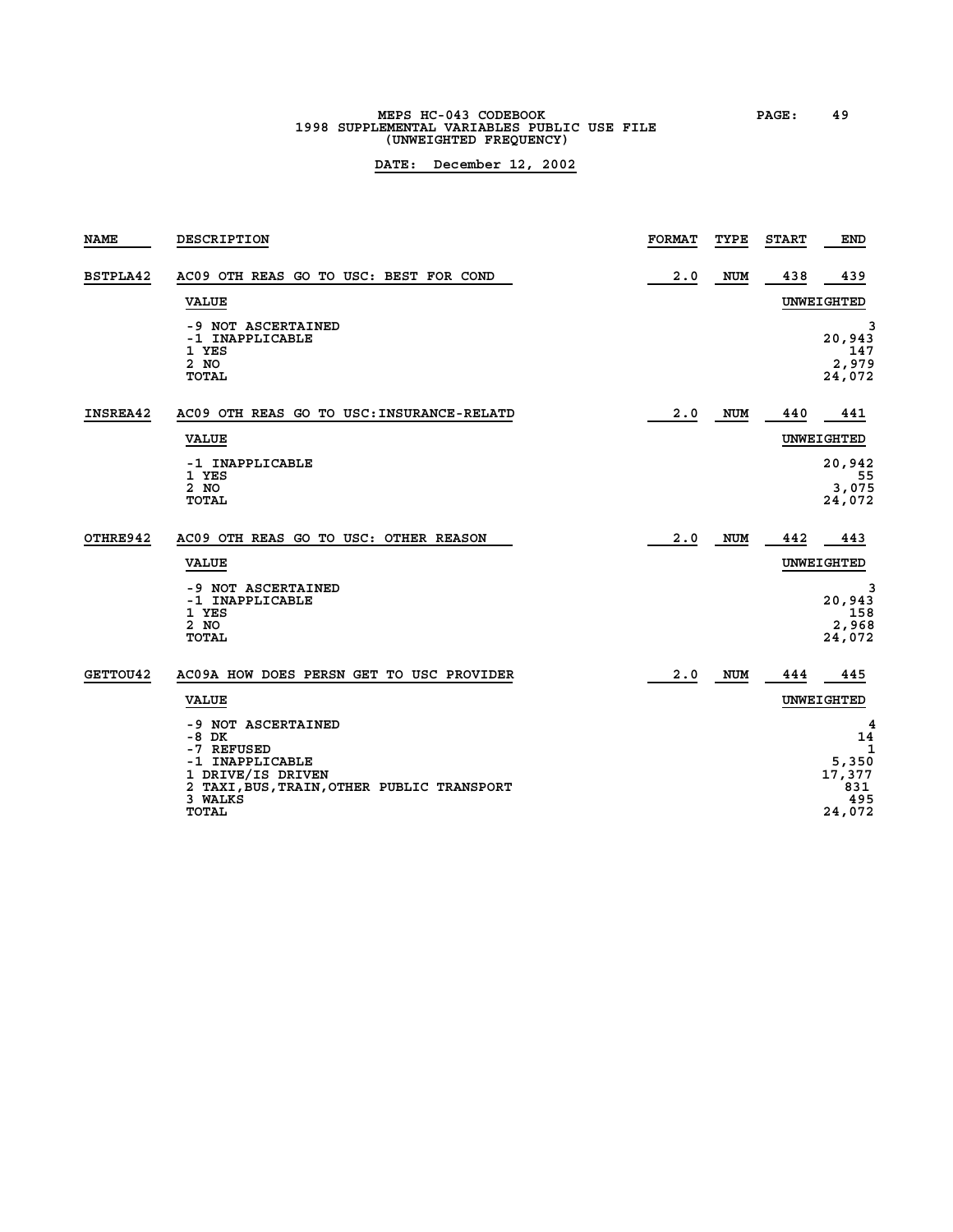### **MEPS HC-043 CODEBOOK PAGE: 50 1998 SUPPLEMENTAL VARIABLES PUBLIC USE FILE (UNWEIGHTED FREQUENCY)**

| <b>NAME</b>     | DESCRIPTION                                                                                                                                                                                                                         | <b>FORMAT</b> | TYPE       | <b>START</b> | END                                                                                    |
|-----------------|-------------------------------------------------------------------------------------------------------------------------------------------------------------------------------------------------------------------------------------|---------------|------------|--------------|----------------------------------------------------------------------------------------|
| <b>TYPEPE42</b> | USC TYPE OF PROVIDER                                                                                                                                                                                                                | 2.0           | <b>NUM</b> | 446          | 447                                                                                    |
|                 | <b>VALUE</b>                                                                                                                                                                                                                        |               |            |              | UNWEIGHTED                                                                             |
|                 | -1 INAPPLICABLE<br>1 MD-GEN/FAM PRACTICE<br>2 MD-INTERNAL MEDICINE<br>3 MD-PEDIATRICS<br>4 MD-OB/GYN<br>5 MD-SURGERY<br>6 MD-OTHER<br>8 NURSE/NURSE PRACTNR<br>9 PHYSICIAN'S ASST<br>10 OTHER NON-MD PROVIDR<br>11 UNKNOWN<br>TOTAL |               |            |              | 14,425<br>6,090<br>1,489<br>1,465<br>180<br>34<br>320<br>22<br>12<br>28<br>7<br>24,072 |
| LOCATI42        | USC LOCATION                                                                                                                                                                                                                        | 2.0           | <b>NUM</b> | 448          | 449                                                                                    |
|                 | <b>VALUE</b>                                                                                                                                                                                                                        |               |            |              | UNWEIGHTED                                                                             |
|                 | -9 NOT ASCERTAINED<br>-8 DK<br>-1 INAPPLICABLE<br>1 OFFICE<br>2 HOSP, NOT ER<br>3 HOSP, ER<br>TOTAL                                                                                                                                 |               |            |              | 9<br>18<br>5,350<br>15,565<br>3,042<br>88<br>24,072                                    |
| MINORP42        | AC14 GOTO USC FOR NEW HEALTH PROBLEM                                                                                                                                                                                                | 2.0           | NUM        | 450          | 451                                                                                    |
|                 | <b>VALUE</b>                                                                                                                                                                                                                        |               |            |              | UNWEIGHTED                                                                             |
|                 | -9 NOT ASCERTAINED<br>-8 DK<br>-7 REFUSED<br>-1 INAPPLICABLE<br>1 YES<br>2 NO<br>TOTAL                                                                                                                                              |               |            |              | 3<br>47<br>1<br>5,350<br>18,299<br>372<br>24,072                                       |
| PREVEN42        | AC14 GOTO USC FOR PREVENTIVE HEALTH CARE                                                                                                                                                                                            | 2.0           | NUM        | 452          | 453                                                                                    |
|                 | <b>VALUE</b>                                                                                                                                                                                                                        |               |            |              | UNWEIGHTED                                                                             |
|                 | -9 NOT ASCERTAINED<br>-8 DK<br>-1 INAPPLICABLE<br>1 YES<br>2 NO<br>TOTAL                                                                                                                                                            |               |            |              | 3<br>47<br>5,350<br>18,165<br>507<br>24,072                                            |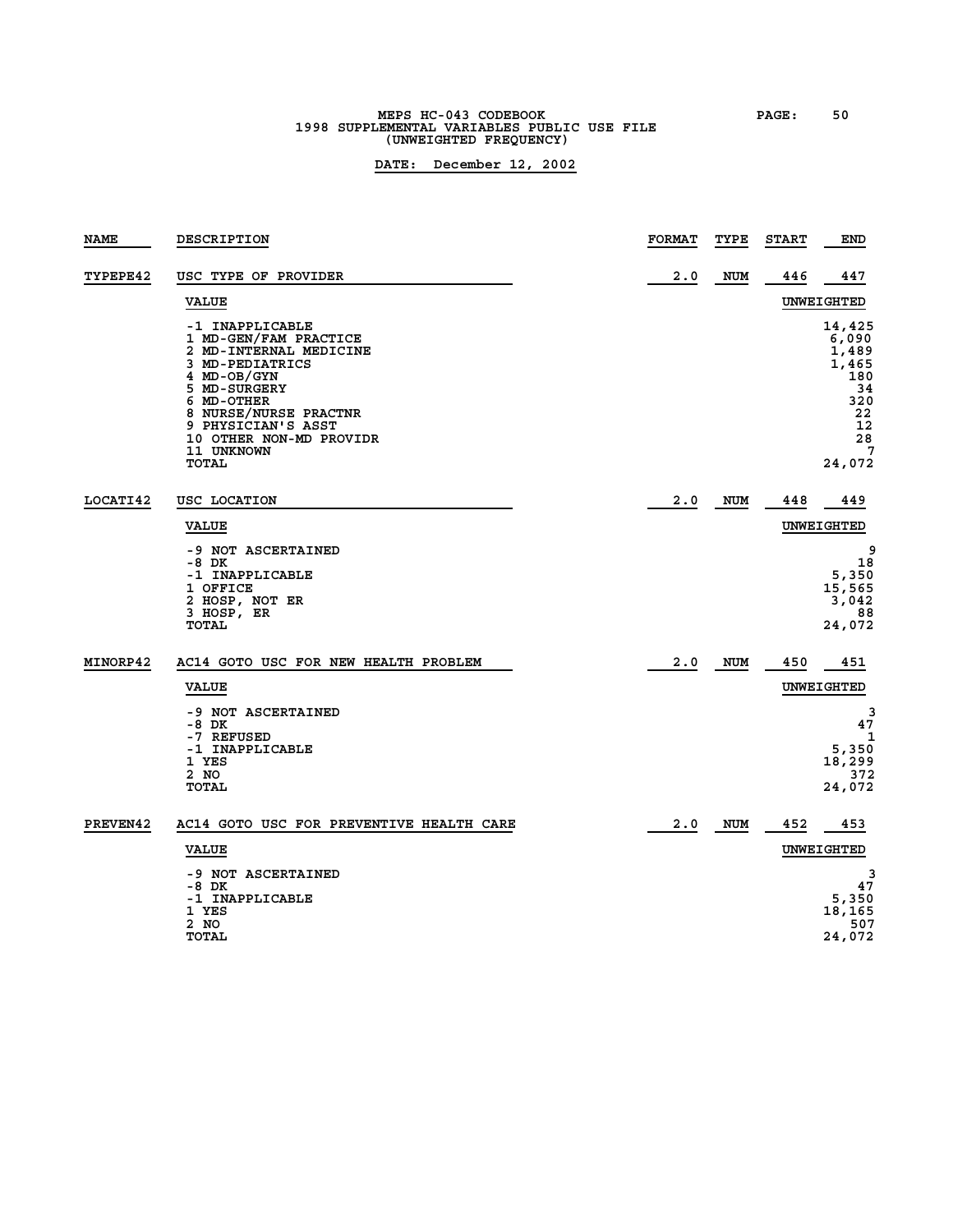# **MEPS HC-043 CODEBOOK PAGE: 51 1998 SUPPLEMENTAL VARIABLES PUBLIC USE FILE (UNWEIGHTED FREQUENCY)**

| <b>NAME</b> | DESCRIPTION                                                                                                                                                 | <b>FORMAT</b> | TYPE       | <b>START</b> | <b>END</b>                                                      |
|-------------|-------------------------------------------------------------------------------------------------------------------------------------------------------------|---------------|------------|--------------|-----------------------------------------------------------------|
| REFFRL42    | AC14 GOTO USC FOR REFERRALS                                                                                                                                 | 2.0           | NUM        | 454          | 455                                                             |
|             | <b>VALUE</b>                                                                                                                                                |               |            |              | UNWEIGHTED                                                      |
|             | -9 NOT ASCERTAINED<br>-8 DK<br>-1 INAPPLICABLE<br>1 YES<br>2 NO<br><b>TOTAL</b>                                                                             |               |            |              | 3<br>79<br>5,350<br>18,101<br>539<br>24,072                     |
| OFFHOU42    | AC15 USC HAS OFFICE HRS NIGHTS/WEEKENDS                                                                                                                     | 2.0           | NUM        | 456          | 457                                                             |
|             | <b>VALUE</b>                                                                                                                                                |               |            |              | UNWEIGHTED                                                      |
|             | -9 NOT ASCERTAINED<br>-8 DK<br>-7 REFUSED                                                                                                                   |               |            |              | З<br>1,182<br>1                                                 |
|             | -1 INAPPLICABLE<br>1 YES<br>2 NO<br><b>TOTAL</b>                                                                                                            |               |            |              | 5,438<br>8,334<br>9,114<br>24,072                               |
| APPTWL42    | AC16 WHEN SEE USC, HAVE APPT OR WALK IN                                                                                                                     | 2.0           | NUM        | 458          | 459                                                             |
|             | <b>VALUE</b>                                                                                                                                                |               |            |              | UNWEIGHTED                                                      |
|             | -9 NOT ASCERTAINED<br>-8 DK<br>-7 REFUSED                                                                                                                   |               |            |              | 3<br>104<br>3                                                   |
|             | -1 INAPPLICABLE<br>1 HAVE APPOINTMENT                                                                                                                       |               |            |              | 5,438<br>13,612                                                 |
|             | 2 JUST WALKS IN<br>3 SOMETIMES APPOINTM, SOMETIMES WALKS IN<br>TOTAL                                                                                        |               |            |              | 1,330<br>3,582<br>24,072                                        |
| APPDIF42    | AC17 HOW DIFFICULT TO GET APPT WITH USC                                                                                                                     | 2.0           | <b>NUM</b> | 460          | 461                                                             |
|             | <b>VALUE</b>                                                                                                                                                |               |            |              | UNWEIGHTED                                                      |
|             | -9 NOT ASCERTAINED<br>-8 DK<br>-1 INAPPLICABLE<br>1 VERY DIFFICULT<br>2 SOMEWHAT DIFFICULT<br>3 NOT TOO DIFFICULT<br>4 NOT AT ALL DIFFICULT<br><b>TOTAL</b> |               |            |              | 3<br>422<br>6,875<br>1,372<br>2,370<br>5,595<br>7,435<br>24,072 |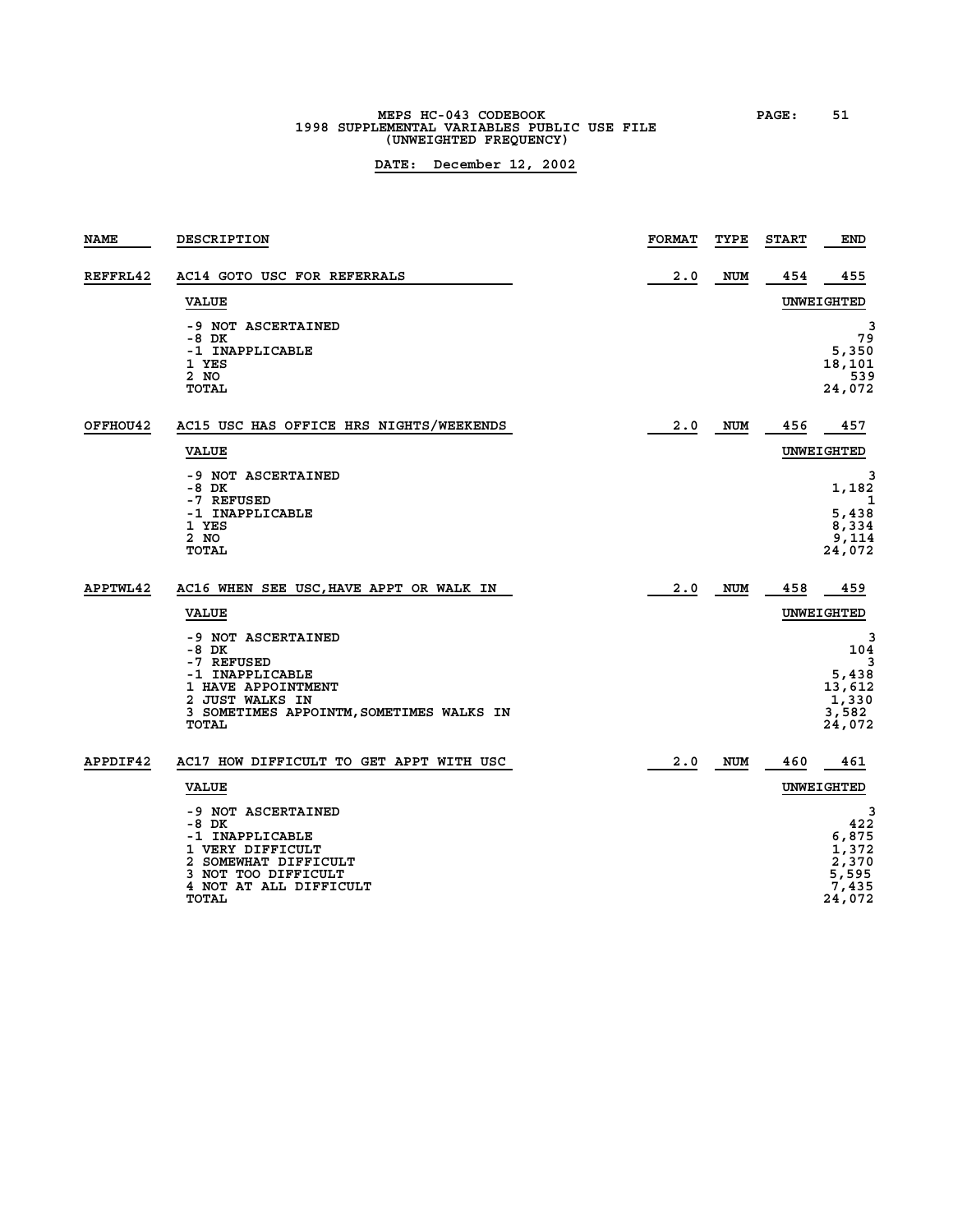### **MEPS HC-043 CODEBOOK PAGE: 52 1998 SUPPLEMENTAL VARIABLES PUBLIC USE FILE (UNWEIGHTED FREQUENCY)**

| <b>NAME</b>     | <b>DESCRIPTION</b>                                                                                                                                             | <b>FORMAT</b> | TYPE       | <b>START</b> | END                                                                 |
|-----------------|----------------------------------------------------------------------------------------------------------------------------------------------------------------|---------------|------------|--------------|---------------------------------------------------------------------|
| <b>WAITTI42</b> | AC18 WITH APPT, HOW LONG TIL SEEN BY USC                                                                                                                       | 2.0           | <b>NUM</b> | 462          | 463                                                                 |
|                 | <b>VALUE</b>                                                                                                                                                   |               |            |              | UNWEIGHTED                                                          |
|                 | -9 NOT ASCERTAINED<br>-8 DK<br>-7 REFUSED                                                                                                                      |               |            |              | 3<br>269<br>4                                                       |
|                 | -1 INAPPLICABLE<br>1 LESS THAN 5 MIN<br>2 5 TO 15 MINUTES<br>3 16 TO 30 MINUTES<br>4 31 TO 59 MINUTES<br>5 1 TO 2 HOURS<br>6 MORE THAN 2 HOURS<br><b>TOTAL</b> |               |            |              | 6,875<br>1,125<br>7,392<br>5,290<br>1,770<br>1,101<br>243<br>24,072 |
| <b>PHONED42</b> | AC19 HOW DIFFICULT CONTACT USC BY PHONE                                                                                                                        | 2.0           | <b>NUM</b> | 464          | 465                                                                 |
|                 | <b>VALUE</b>                                                                                                                                                   |               |            |              | UNWEIGHTED                                                          |
|                 | -9 NOT ASCERTAINED<br>$-8$ DK<br>-7 REFUSED                                                                                                                    |               |            |              | 4<br>1,680<br>5                                                     |
|                 | -1 INAPPLICABLE<br>1 VERY DIFFICULT<br>2 SOMEWHAT DIFFICULT<br>3 NOT TOO DIFFICULT<br>4 NOT AT ALL DIFFICULT<br>TOTAL                                          |               |            |              | 5,350<br>1,655<br>2,483<br>5,770<br>7,125<br>24,072                 |
| PRLIST42        | AC19A DOES USC PROV LISTEN?                                                                                                                                    | 2.0           | <b>NUM</b> | 466          | 467                                                                 |
|                 | <b>VALUE</b>                                                                                                                                                   |               |            |              | UNWEIGHTED                                                          |
|                 | -9 NOT ASCERTAINED<br>-8 DK<br>-7 REFUSED<br>-1 INAPPLICABLE<br>1 YES<br>2 NO<br><b>TOTAL</b>                                                                  |               |            |              | 3<br>459<br>3<br>5,351<br>17,638<br>618<br>24,072                   |
|                 |                                                                                                                                                                |               |            |              |                                                                     |
| <b>TREATM42</b> | AC19B PROV ASK ABOUT OTHER TREATMENTS                                                                                                                          | 2.0           | <b>NUM</b> | 468          | 469                                                                 |
|                 | <b>VALUE</b>                                                                                                                                                   |               |            |              | UNWEIGHTED                                                          |
|                 | -9 NOT ASCERTAINED<br>-8 DK<br>-7 REFUSED                                                                                                                      |               |            |              | 821<br>4<br>5,351                                                   |
|                 | -1 INAPPLICABLE<br>1 YES<br>2 NO<br><b>TOTAL</b>                                                                                                               |               |            |              | 14,530<br>3,363<br>24,072                                           |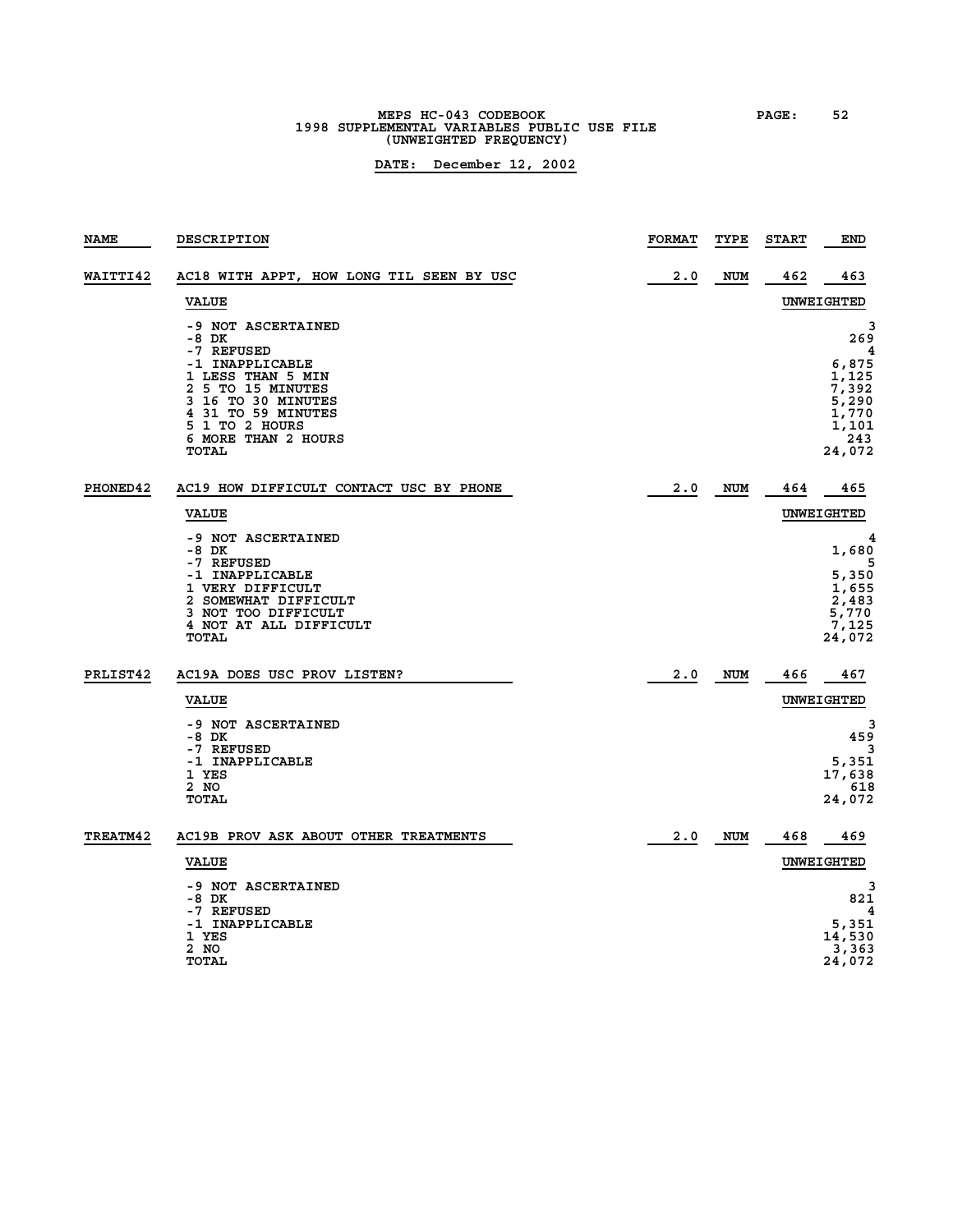## **MEPS HC-043 CODEBOOK PAGE: 53 1998 SUPPLEMENTAL VARIABLES PUBLIC USE FILE (UNWEIGHTED FREQUENCY)**

| <b>NAME</b>     | <b>DESCRIPTION</b>                                                                                                                                                          | <b>FORMAT</b> | TYPE       | <b>START</b> | END                                                               |
|-----------------|-----------------------------------------------------------------------------------------------------------------------------------------------------------------------------|---------------|------------|--------------|-------------------------------------------------------------------|
| <b>CONFID42</b> | AC19C CONFIDENT IN USC PROV'S ABILITY?                                                                                                                                      | 2.0           | <b>NUM</b> | 470          | 471                                                               |
|                 | <b>VALUE</b>                                                                                                                                                                |               |            |              | UNWEIGHTED                                                        |
|                 | -9 NOT ASCERTAINED<br>$-8$ DK<br>-7 REFUSED<br>-1 INAPPLICABLE<br>1 YES<br>2 NO<br><b>TOTAL</b>                                                                             |               |            |              | З<br>347<br>4<br>5,351<br>17,632<br>735<br>24,072                 |
| <b>PROVST42</b> | AC19D HOW SATISFIED WITH USC STAFF                                                                                                                                          | 2.0           | <b>NUM</b> | 472          | 473                                                               |
|                 | <b>VALUE</b>                                                                                                                                                                |               |            |              | UNWEIGHTED                                                        |
|                 | -9 NOT ASCERTAINED<br>$-8$ DK<br>-7 REFUSED<br>-1 INAPPLICABLE<br>1 VERY SATISFIED<br>2 SOMEWHAT SATISFIED<br>3 NOT TOO SATISFIED<br>4 NOT AT ALL SATISFIED<br><b>TOTAL</b> |               |            |              | 3<br>316<br>3<br>5,350<br>13,648<br>3,948<br>548<br>256<br>24,072 |
| USCQUA42        | AC19E SATISFIED WITH QUALITY OF CARE                                                                                                                                        | 2.0           | <b>NUM</b> | 474          | 475                                                               |
|                 | <b>VALUE</b>                                                                                                                                                                |               |            |              | UNWEIGHTED                                                        |
|                 | -9 NOT ASCERTAINED<br>-8 DK<br>-7 REFUSED<br>-1 INAPPLICABLE<br>1 VERY SATISFIED<br>2 SOMEWHAT SATISFIED<br>3 NOT TOO SATISFIED<br>4 NOT AT ALL SATISFIED<br><b>TOTAL</b>   |               |            |              | 3<br>246<br>3<br>5,350<br>14,626<br>3,311<br>380<br>153<br>24,072 |
| <b>CHNGUS42</b> | AC20 HAS ANYONE CHANGED USC IN LAST YEAR                                                                                                                                    | 2.0           | <b>NUM</b> | 476          | 477                                                               |
|                 | <b>VALUE</b>                                                                                                                                                                |               |            |              | UNWEIGHTED                                                        |
|                 | $-8$ DK<br>-7 REFUSED<br>-1 INAPPLICABLE<br>1 YES<br>2 NO<br><b>TOTAL</b>                                                                                                   |               |            |              | 67<br>3<br>2,760<br>2,392<br>18,850<br>24,072                     |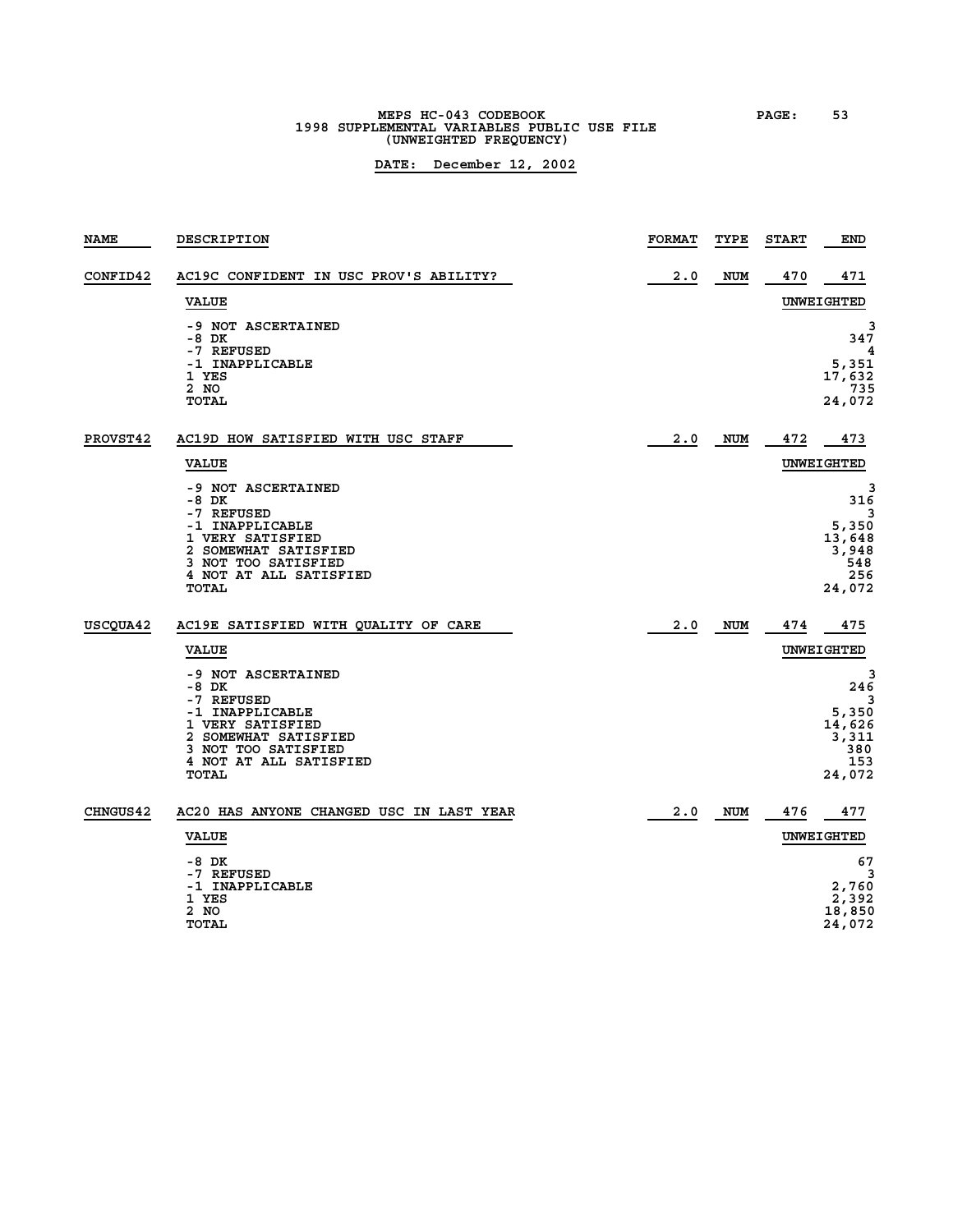### **MEPS HC-043 CODEBOOK PAGE: 54 1998 SUPPLEMENTAL VARIABLES PUBLIC USE FILE (UNWEIGHTED FREQUENCY)**

| <b>NAME</b>     | <b>DESCRIPTION</b>                                                                                                                                                                                                                                                                                                                                                                           | <b>FORMAT</b> | TYPE       | <b>START</b> | <b>END</b>                                                                                                      |
|-----------------|----------------------------------------------------------------------------------------------------------------------------------------------------------------------------------------------------------------------------------------------------------------------------------------------------------------------------------------------------------------------------------------------|---------------|------------|--------------|-----------------------------------------------------------------------------------------------------------------|
| <b>YCHNGU42</b> | AC21 WHY DID PERSON(S) CHANGE USC                                                                                                                                                                                                                                                                                                                                                            | 2.0           | <b>NUM</b> | 478          | 479                                                                                                             |
|                 | <b>VALUE</b>                                                                                                                                                                                                                                                                                                                                                                                 |               |            |              | UNWEIGHTED                                                                                                      |
|                 | -8 DK<br>-1 INAPPLICABLE<br>1 FAM/PERS CHNGD INS PLAN<br>2 INSUR PLAN CHNG DOCS<br>3 DISSATIS W/QUAL CARE<br>4 HEALTH CARE NEEDS CHNGD<br>5 TOO FAR AWAY<br>6 MOVED TO NEW AREA<br>7 OLD PROV NOT AVAIL<br>8 COST-RELATED REASON<br>9 OTHER INSUR-RELATED REASON<br>10 JOB RELATED REASON<br>11 NEW DOC REF/RECOM<br>12 OTH COMPLNT OLD DOC<br>13 TRANSPORTATION<br>91 OTHER REASON<br>TOTAL |               |            |              | 3<br>21,680<br>391<br>253<br>476<br>79<br>89<br>337<br>327<br>15<br>56<br>18<br>14<br>53<br>26<br>255<br>24,072 |
| <b>ANYUSC42</b> | AC22 HAS ANYONE HAD A USC IN LAST YEAR                                                                                                                                                                                                                                                                                                                                                       | 2.0           | <b>NUM</b> | 480          | 481                                                                                                             |
|                 | <b>VALUE</b>                                                                                                                                                                                                                                                                                                                                                                                 |               |            |              | UNWEIGHTED                                                                                                      |
|                 | -8 DK<br>-7 REFUSED<br>-1 INAPPLICABLE<br>1 YES<br>2 NO<br>TOTAL                                                                                                                                                                                                                                                                                                                             |               |            |              | 13<br>14<br>21,720<br>341<br>1,984<br>24,072                                                                    |
| YNOMOR42        | AC23 WHY DON'T THEY HAVE A USC ANYMORE?                                                                                                                                                                                                                                                                                                                                                      | 2.0           | <b>NUM</b> | 482          | 483                                                                                                             |
|                 | <b>VALUE</b>                                                                                                                                                                                                                                                                                                                                                                                 |               |            |              | UNWEIGHTED                                                                                                      |
|                 | -1 INAPPLICABLE<br>1 FAM/PERS CHNGD INSUR PLAN<br>3 DISSATIS W/ QUAL CARE<br>5 TOO FAR AWAY<br>6 MOVED TO NEW AREA<br>7 OLD PROV NOT AVAIL<br>8 COST-RELATED REASON<br>9 SELDOM SICK/NO NEED<br>10 OTH INSUR-RELATED REASON<br><b>91 OTHER REASON</b><br>TOTAL                                                                                                                               |               |            |              | 23,731<br>51<br>17<br>11<br>146<br>32<br>15<br>20<br>8<br>41<br>24,072                                          |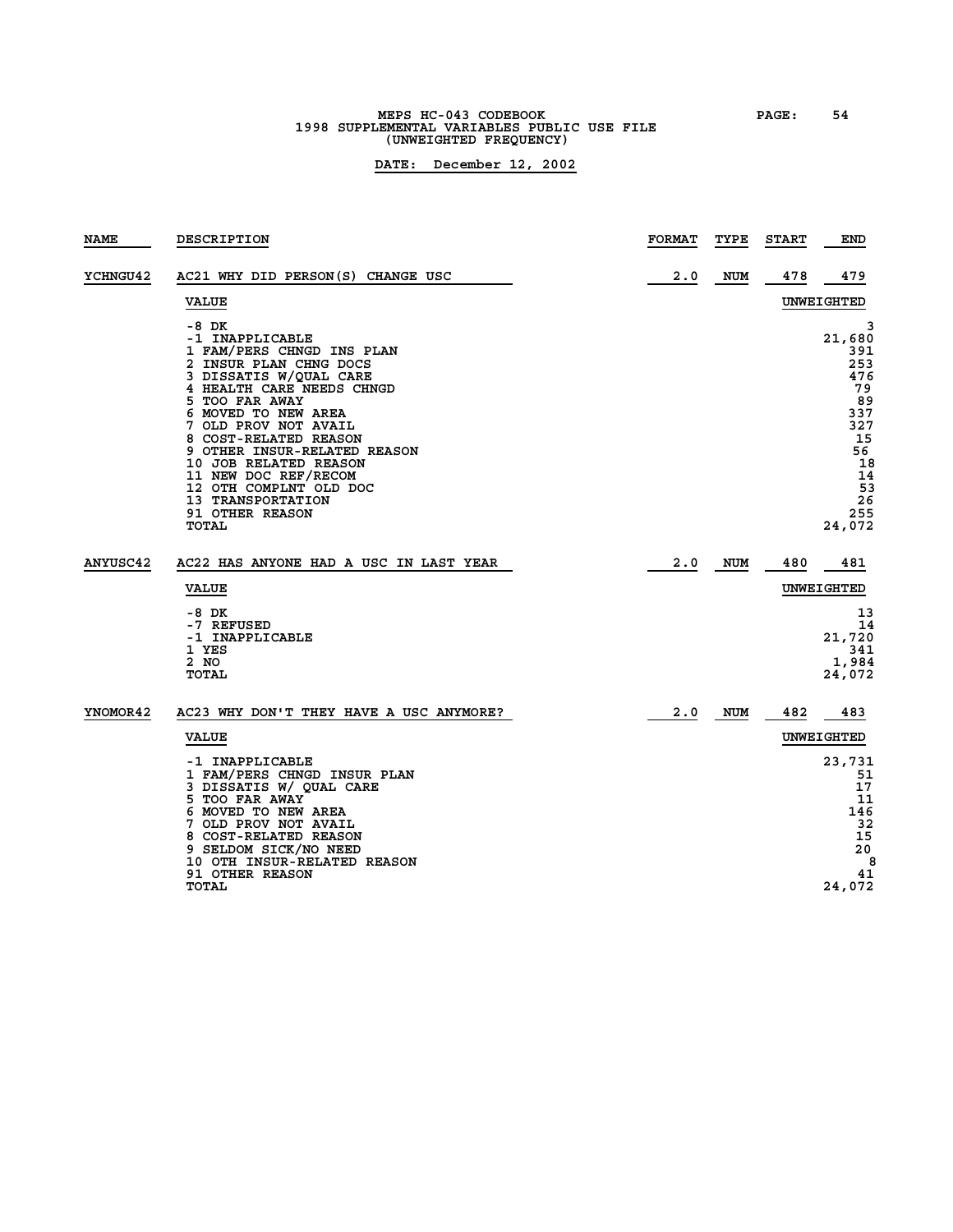## **MEPS HC-043 CODEBOOK PAGE: 55 1998 SUPPLEMENTAL VARIABLES PUBLIC USE FILE (UNWEIGHTED FREQUENCY)**

| <b>NAME</b>     | <b>DESCRIPTION</b>                                                                                                                                                                                                                                                                                                                                                                                                                                                                           | <b>FORMAT</b> | TYPE       | <b>START</b> | END                                                                                                       |
|-----------------|----------------------------------------------------------------------------------------------------------------------------------------------------------------------------------------------------------------------------------------------------------------------------------------------------------------------------------------------------------------------------------------------------------------------------------------------------------------------------------------------|---------------|------------|--------------|-----------------------------------------------------------------------------------------------------------|
| <b>NOCARE42</b> | AC24 DID ANYONE GO W/OUT HEALTH CARE?                                                                                                                                                                                                                                                                                                                                                                                                                                                        | 2.0           | <b>NUM</b> | 484          | 485                                                                                                       |
|                 | <b>VALUE</b>                                                                                                                                                                                                                                                                                                                                                                                                                                                                                 |               |            |              | UNWEIGHTED                                                                                                |
|                 | -8 DK<br>-7 REFUSED<br>-1 INAPPLICABLE<br>1 YES<br>2 NO<br><b>TOTAL</b>                                                                                                                                                                                                                                                                                                                                                                                                                      |               |            |              | 30<br>7<br>408<br>2,060<br>21,567<br>24,072                                                               |
| <b>HCNEED42</b> | AC24A SATISFIED FAMILY CAN GET CARE                                                                                                                                                                                                                                                                                                                                                                                                                                                          | 2.0           | <b>NUM</b> | 486          | 487                                                                                                       |
|                 | <b>VALUE</b>                                                                                                                                                                                                                                                                                                                                                                                                                                                                                 |               |            |              | UNWEIGHTED                                                                                                |
|                 | -8 DK<br>-7 REFUSED<br>-1 INAPPLICABLE<br>1 VERY SATISFIED<br>2 SOMEWHAT SATISFIED<br>3 NOT TOO SATISFIED<br>4 NOT AT ALL SATISFIED<br><b>TOTAL</b>                                                                                                                                                                                                                                                                                                                                          |               |            |              | 136<br>408<br>16,539<br>4,816<br>1,232<br>934<br>24,072                                                   |
| OBTAIN42        | AC25 ANYONE HAVE DIFFICLTY OBTAIN CARE                                                                                                                                                                                                                                                                                                                                                                                                                                                       | 2.0           | <b>NUM</b> | 488          | 489                                                                                                       |
|                 | <b>VALUE</b>                                                                                                                                                                                                                                                                                                                                                                                                                                                                                 |               |            |              | UNWEIGHTED                                                                                                |
|                 | -8 DK<br>-7 REFUSED<br>-1 INAPPLICABLE<br>1 YES<br>2 NO<br><b>TOTAL</b>                                                                                                                                                                                                                                                                                                                                                                                                                      |               |            |              | 63<br>7<br>408<br>2,944<br>20,650<br>24,072                                                               |
| <b>MAINPR42</b> | AC25A MAIN REASON EXPERIENCED DIFFICULTY                                                                                                                                                                                                                                                                                                                                                                                                                                                     | 2.0           | <b>NUM</b> | 490          | 491                                                                                                       |
|                 | <b>VALUE</b>                                                                                                                                                                                                                                                                                                                                                                                                                                                                                 |               |            |              | UNWEIGHTED                                                                                                |
|                 | -1 INAPPLICABLE<br>1 COULD NOT AFFORD CARE<br>2 INS CO WOULD NOT APPROVE/COVER/PAY<br>3 PRE-EXISTING CONDITION<br>4 INS CO REQUIRED REFERRL-COULD NOT GET<br>5 DOCTOR REFUSED FAMILY INS PLAN<br>6 MEDICAL CARE TOO FAR AWAY<br>7 CAN NOT DRIVE/NO CAR/NO PUBLIC TRANSP<br>8 TOO EXPENSIVE TO GET THERE<br>10 DIFFERENT LANGUAGE<br>14 COULD NOT GET TIME OFF WORK<br>15 DK WHERE TO GO TO GET CARE<br>16 WAS REFUSED SERVICES<br>18 DID NOT HAVE TIME OR TOOK TOO LONG<br>91 OTHER<br>TOTAL |               |            |              | 21,128<br>1,969<br>277<br>15<br>54<br>51<br>19<br>87<br>34<br>18<br>65<br>26<br>60<br>57<br>212<br>24,072 |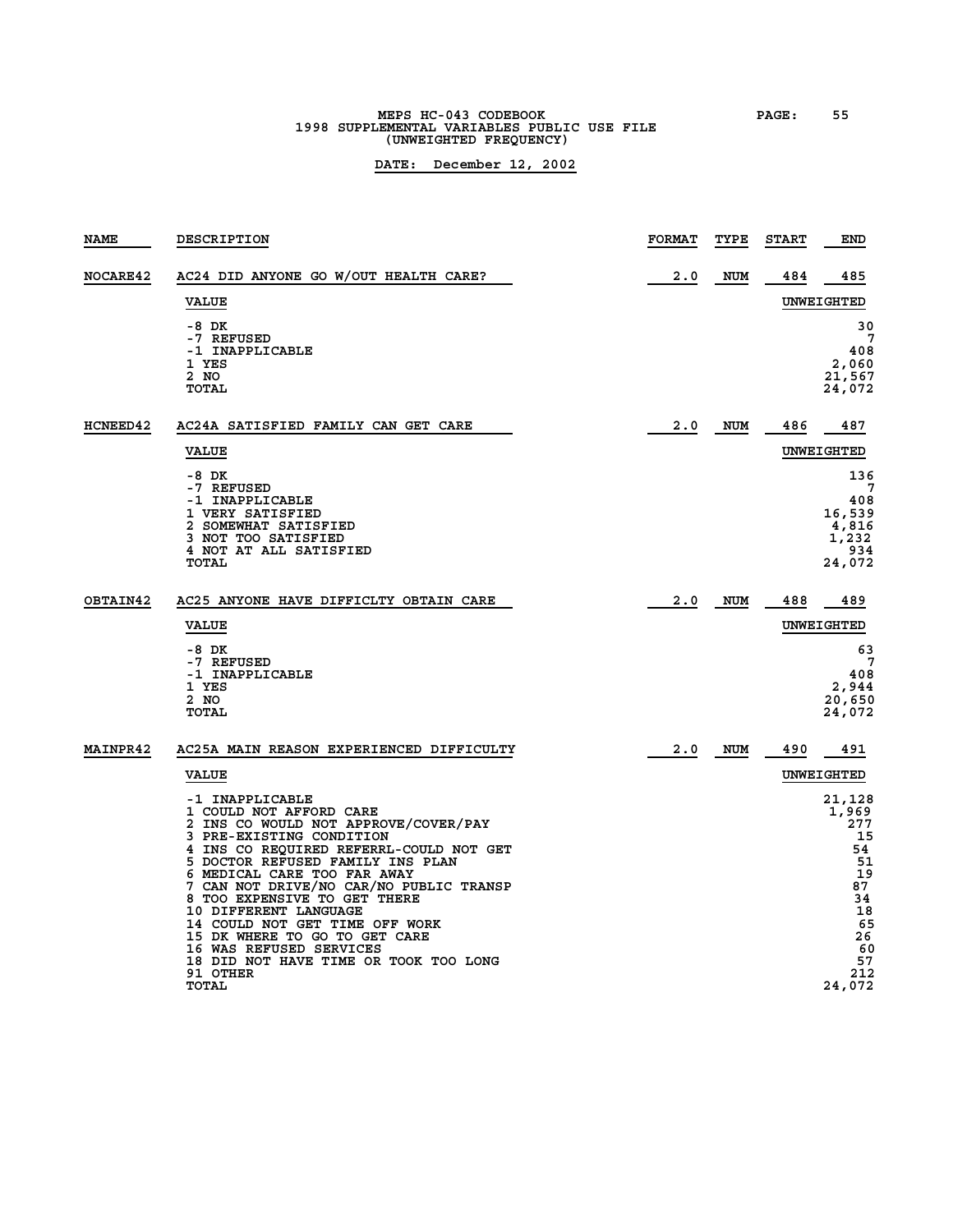# **MEPS HC-043 CODEBOOK PAGE: 56 1998 SUPPLEMENTAL VARIABLES PUBLIC USE FILE (UNWEIGHTED FREQUENCY)**

| <b>NAME</b> | <b>DESCRIPTION</b>                        | <b>FORMAT</b> | TYPE       | <b>START</b> | END                                |
|-------------|-------------------------------------------|---------------|------------|--------------|------------------------------------|
| NOOTHP42    | AC26 DIFFICULTY: NO OTHER PROBLEMS        | 2.0           | <b>NUM</b> | 492          | 493                                |
|             | <b>VALUE</b>                              |               |            |              | UNWEIGHTED                         |
|             | -1 INAPPLICABLE<br>1 YES<br>2 NO<br>TOTAL |               |            |              | 21,128<br>1,907<br>1,037<br>24,072 |
| NOAFFO42    | AC26 DIFFICULTY: COULDN'T AFFORD CARE     | 2.0           | NUM        | 494          | 495                                |
|             | <b>VALUE</b>                              |               |            |              | UNWEIGHTED                         |
|             | -1 INAPPLICABLE<br>1 YES<br>2 NO<br>TOTAL |               |            |              | 21,128<br>221<br>2,723<br>24,072   |
| INSNOP42    | AC26 DIFFICULTY: INS COMPANY WON'T PAY    | 2.0           | <b>NUM</b> | 496          | 497                                |
|             | <b>VALUE</b>                              |               |            |              | UNWEIGHTED                         |
|             | -1 INAPPLICABLE<br>1 YES<br>2 NO<br>TOTAL |               |            |              | 21,128<br>185<br>2,759<br>24,072   |
| PREEXC42    | AC26 DIFFICULTY: PRE-EXISTING CONDITION   | 2.0           | NUM        | 498          | 499                                |
|             | <b>VALUE</b>                              |               |            |              | UNWEIGHTED                         |
|             | -1 INAPPLICABLE                           |               |            |              | 21,128                             |
|             | 1 YES<br>2 NO<br>TOTAL                    |               |            |              | 39<br>2,905<br>24,072              |
| INSROR42    | AC26 DIFFICULTY: INS REQUIRED REFERRAL    | 2.0           | <b>NUM</b> | 500          | 501                                |
|             | <b>VALUE</b>                              |               |            |              | UNWEIGHTED                         |
|             | -1 INAPPLICABLE<br>1 YES                  |               |            |              | 21,128<br>51                       |
|             | 2 NO<br>TOTAL                             |               |            |              | 2,893<br>24,072                    |
| REFUSI42    | AC26 DIFFICULTY: DR REFUSED INS PLAN      | 2.0           | NUM        | 502          | 503                                |
|             | <b>VALUE</b>                              |               |            |              | <b>UNWEIGHTED</b>                  |
|             | -1 INAPPLICABLE<br>1 YES                  |               |            |              | 21,128<br>36                       |
|             | 2 NO<br>TOTAL                             |               |            |              | 2,908<br>24,072                    |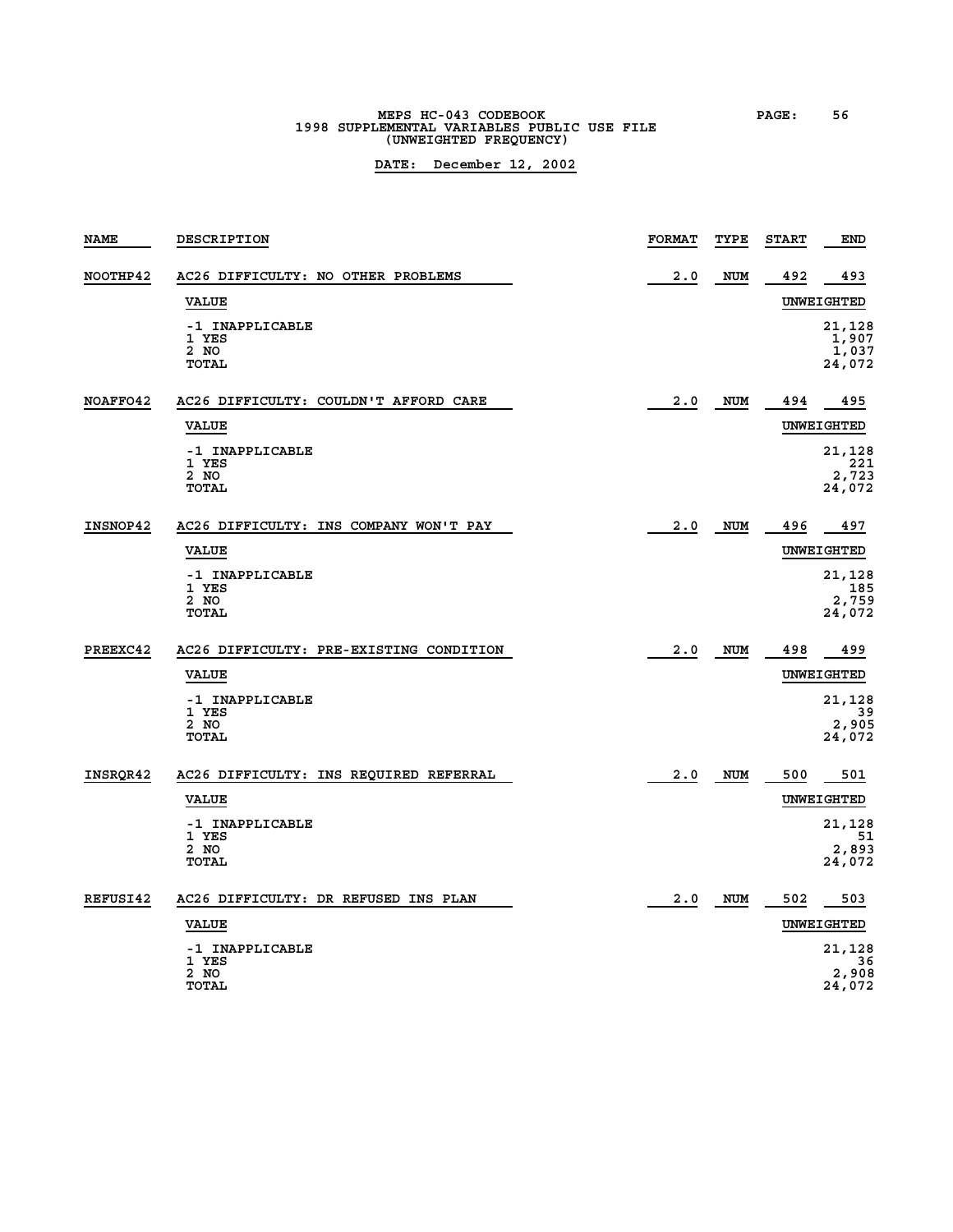# **MEPS HC-043 CODEBOOK PAGE: 57**<br>1998 SUPPLEMENTAL VARIABLES PUBLIC USE FILE **(UNWEIGHTED FREQUENCY)**

| <b>NAME</b>     | DESCRIPTION                              | <b>FORMAT</b> | TYPE       | <b>START</b> | <b>END</b>            |
|-----------------|------------------------------------------|---------------|------------|--------------|-----------------------|
| DISTAN42        | AC26 DIFFICULTY: DISTANCE                | 2.0           | NUM        | 504          | 505                   |
|                 | <b>VALUE</b>                             |               |            |              | UNWEIGHTED            |
|                 | -1 INAPPLICABLE<br>1 YES                 |               |            |              | 21,128                |
|                 | 2 NO<br><b>TOTAL</b>                     |               |            |              | 70<br>2,874<br>24,072 |
|                 |                                          |               |            |              |                       |
| PUBTRA42        | AC26 DIFFICULTY: PUBLIC TRANSPORTATION   | 2.0           | <b>NUM</b> | 506          | 507                   |
|                 | <b>VALUE</b>                             |               |            |              | UNWEIGHTED            |
|                 | -1 INAPPLICABLE<br>1 YES                 |               |            |              | 21,128<br>123         |
|                 | 2 NO<br><b>TOTAL</b>                     |               |            |              | 2,821                 |
|                 |                                          |               |            |              | 24,072                |
| <b>EXPENS42</b> | AC26 DIFFICULTY: TOO EXPENS TO GET THERE | 2.0           | <b>NUM</b> | 508          | 509                   |
|                 | <b>VALUE</b>                             |               |            |              | UNWEIGHTED            |
|                 | -1 INAPPLICABLE<br>1 YES                 |               |            |              | 21,128<br>58          |
|                 | 2 NO                                     |               |            |              | 2,886                 |
|                 | <b>TOTAL</b>                             |               |            |              | 24,072                |
| <b>HEARPR42</b> | AC26 DIFFICULTY: HEARING IMPAIR/LOSS     | 2.0           | NUM        | 510          | 511                   |
|                 | <b>VALUE</b>                             |               |            |              | UNWEIGHTED            |
|                 | -1 INAPPLICABLE                          |               |            |              | 21,128                |
|                 | 1 YES<br>2 NO                            |               |            |              | 9<br>2,935            |
|                 | <b>TOTAL</b>                             |               |            |              | 24,072                |
| LANGBA42        | AC26 DIFFICULTY: LANGUAGE BARRIER        | 2.0           | <b>NUM</b> | 512          | 513                   |
|                 | <b>VALUE</b>                             |               |            |              | UNWEIGHTED            |
|                 | -1 INAPPLICABLE<br>1 YES                 |               |            |              | 21,128<br>36          |
|                 | 2 NO                                     |               |            |              | 2,908                 |
|                 | <b>TOTAL</b>                             |               |            |              | 24,072                |
| INTOBL42        | AC26 DIFFICULTY: HARD TO GET INTO BLDG   | 2.0           | <b>NUM</b> | 514          | 515                   |
|                 | <b>VALUE</b>                             |               |            |              | UNWEIGHTED            |
|                 | -1 INAPPLICABLE<br>2 NO                  |               |            |              | 21,128                |
|                 | <b>TOTAL</b>                             |               |            |              | 2,944<br>24,072       |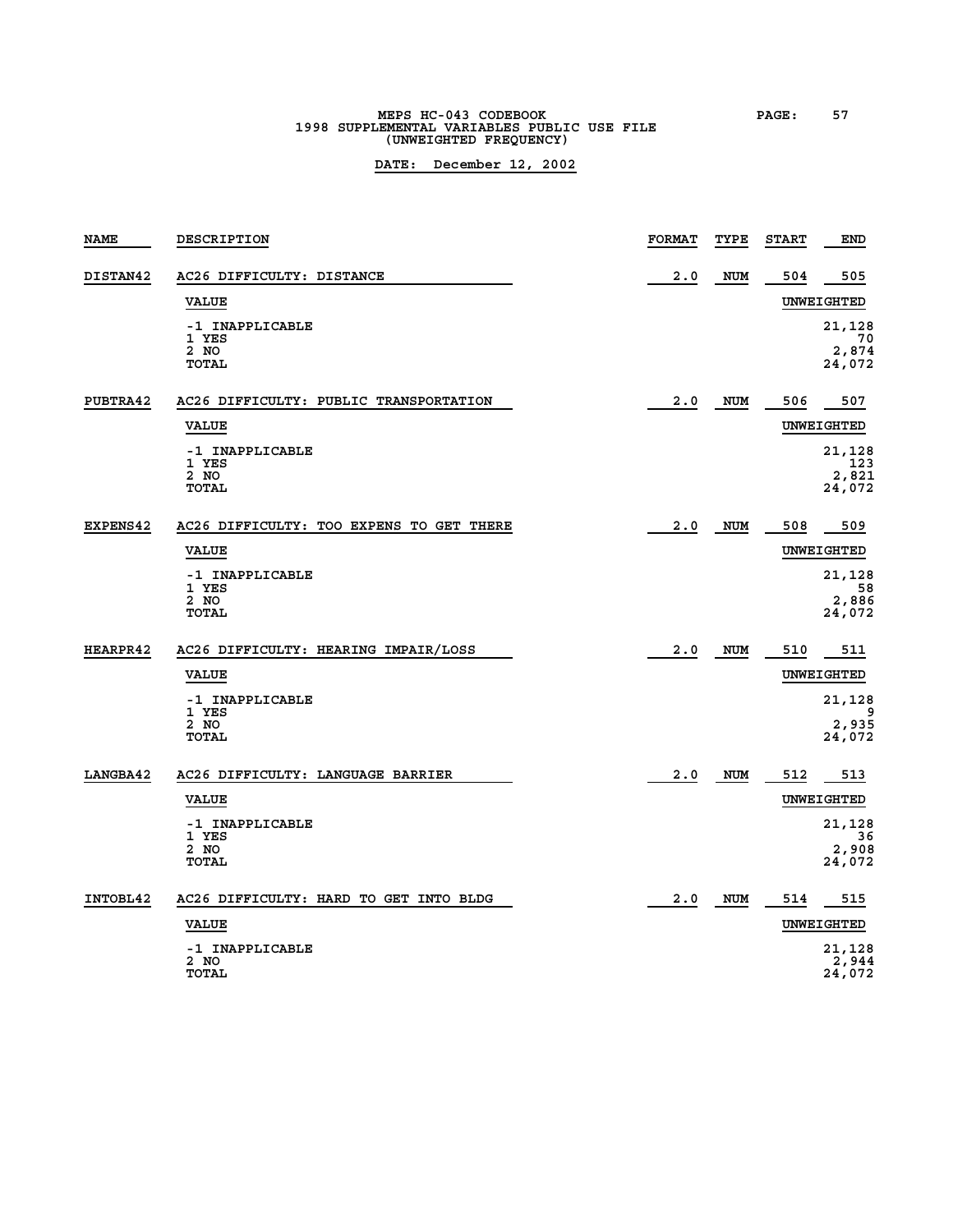# **MEPS HC-043 CODEBOOK PAGE: 58 1998 SUPPLEMENTAL VARIABLES PUBLIC USE FILE (UNWEIGHTED FREQUENCY)**

| <b>NAME</b>     | DESCRIPTION                              | <b>FORMAT</b> | TYPE       | <b>START</b> | <b>END</b>        |
|-----------------|------------------------------------------|---------------|------------|--------------|-------------------|
| INSIDE42        | AC26 DIFFICULTY: HARD TO GET AROUND      | 2.0           | <b>NUM</b> | 516          | 517               |
|                 | <b>VALUE</b>                             |               |            |              | UNWEIGHTED        |
|                 | -1 INAPPLICABLE                          |               |            |              | 21,128            |
|                 | 1 YES<br>2 NO                            |               |            |              | 2<br>2,942        |
|                 | <b>TOTAL</b>                             |               |            |              | 24,072            |
| EQUIPM42        | AC26 DIFFICULTY: NO APPROPRIATE EQUIP    | 2.0           | NUM        | 518          | 519               |
|                 | <b>VALUE</b>                             |               |            |              | UNWEIGHTED        |
|                 | -1 INAPPLICABLE                          |               |            |              | 21,128            |
|                 | 2 NO<br><b>TOTAL</b>                     |               |            |              | 2,944<br>24,072   |
|                 |                                          |               |            |              |                   |
| OFFWOR42        | AC26 DIFFICULTY: COULDN'T GET TIME OFF   | 2.0           | <b>NUM</b> | 520          | 521               |
|                 | <b>VALUE</b>                             |               |            |              | UNWEIGHTED        |
|                 | -1 INAPPLICABLE<br>1 YES                 |               |            |              | 21,128<br>114     |
|                 | 2 NO<br><b>TOTAL</b>                     |               |            |              | 2,830<br>24,072   |
|                 |                                          |               |            |              |                   |
| DKWHER42        | AC26 DIFFICULTY: DK WHERE TO GO          | 2.0           | <b>NUM</b> | 522          | 523               |
|                 | <b>VALUE</b>                             |               |            |              | <b>UNWEIGHTED</b> |
|                 | -1 INAPPLICABLE<br>1 YES                 |               |            |              | 21,128<br>59      |
|                 | 2 NO<br><b>TOTAL</b>                     |               |            |              | 2,885<br>24,072   |
|                 |                                          |               |            |              |                   |
| <b>REFUSE42</b> | AC26 DIFFICULTY: WAS REFUSED SERVICES    | 2.0           | <b>NUM</b> | 524          | 525               |
|                 | <b>VALUE</b>                             |               |            |              | UNWEIGHTED        |
|                 | -1 INAPPLICABLE<br>1 YES                 |               |            |              | 21,128<br>72      |
|                 | 2 NO<br><b>TOTAL</b>                     |               |            |              | 2,872<br>24,072   |
|                 |                                          |               |            |              |                   |
| CHLDCA42        | AC26 DIFFICULTY: COULDN'T GET CHILD CARE | 2.0           | <b>NUM</b> | 526          | 527               |
|                 | <b>VALUE</b>                             |               |            |              | UNWEIGHTED        |
|                 | -1 INAPPLICABLE                          |               |            |              | 21,128            |
|                 | 1 YES<br>2 NO                            |               |            |              | 41<br>2,903       |
|                 | <b>TOTAL</b>                             |               |            |              | 24,072            |